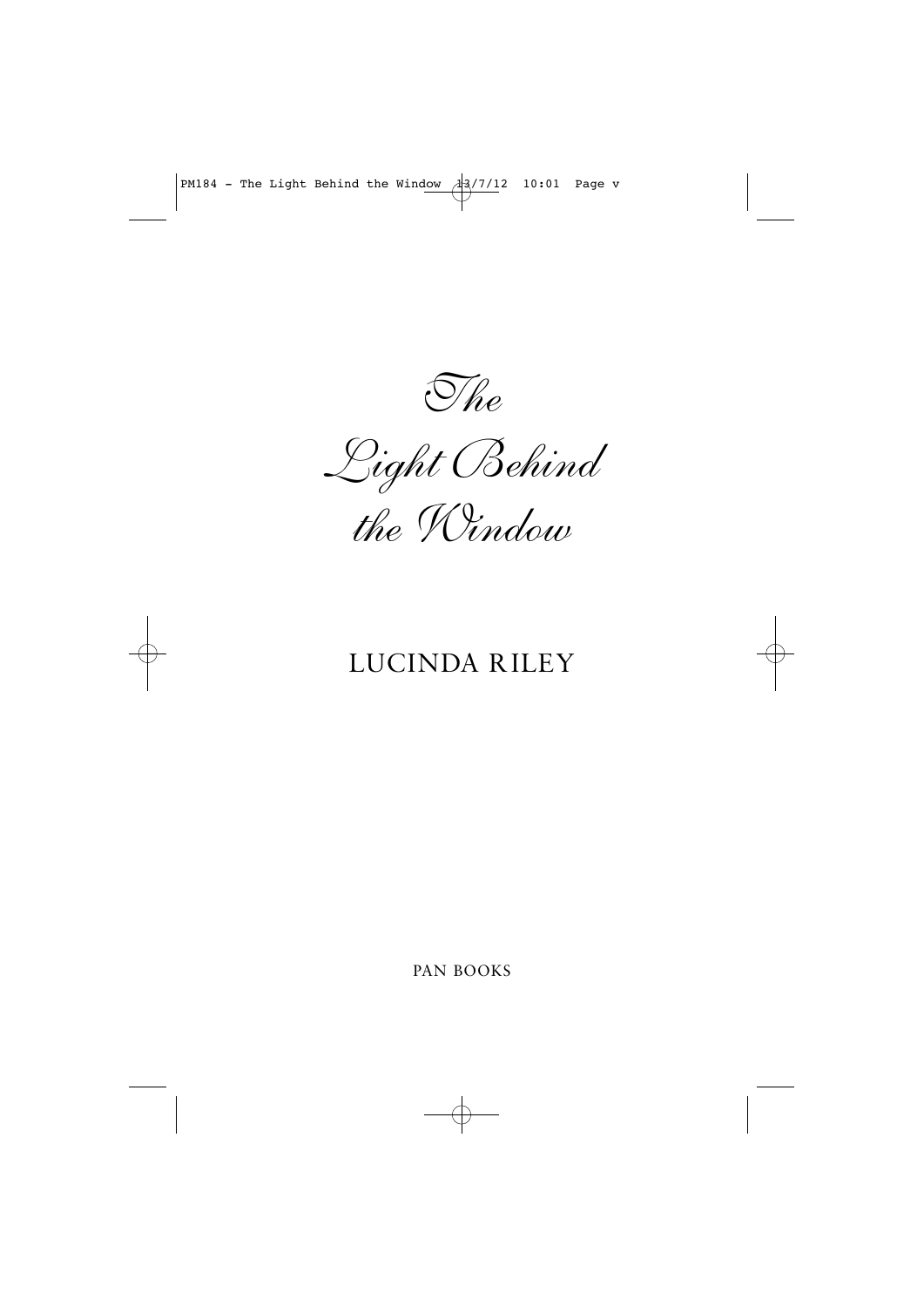### 'What you are, you are by accident of birth; what I am, I am by myself.'

Ludwig Van Beethoven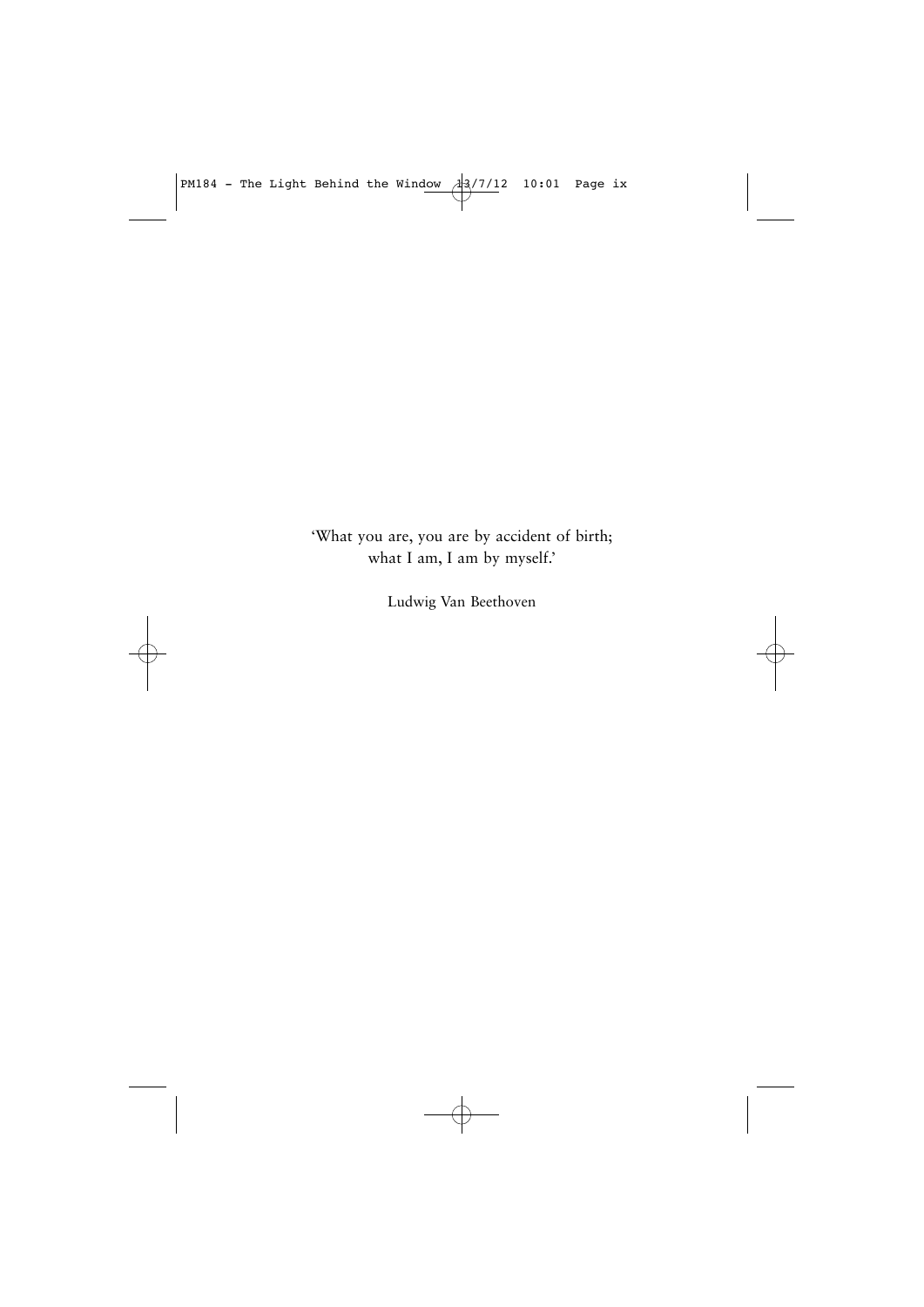*The Light Behind the Window*

*Unbroken night; Darkness is the world I know. Heavy burden; No lights behind the window glow.*

*Softer day; A hand reached out amidst the gloom. Touching gently; Spreading warmth across the room.*

*Twilight hours; Shadows ebb and flow from you. Secret longing; Heart grows tender, beats anew.*

*Unbroken light; Darkness was the world I knew Burning brightly; Glowing with my love for you.*

> *Sophia de la Martinières, July 1943*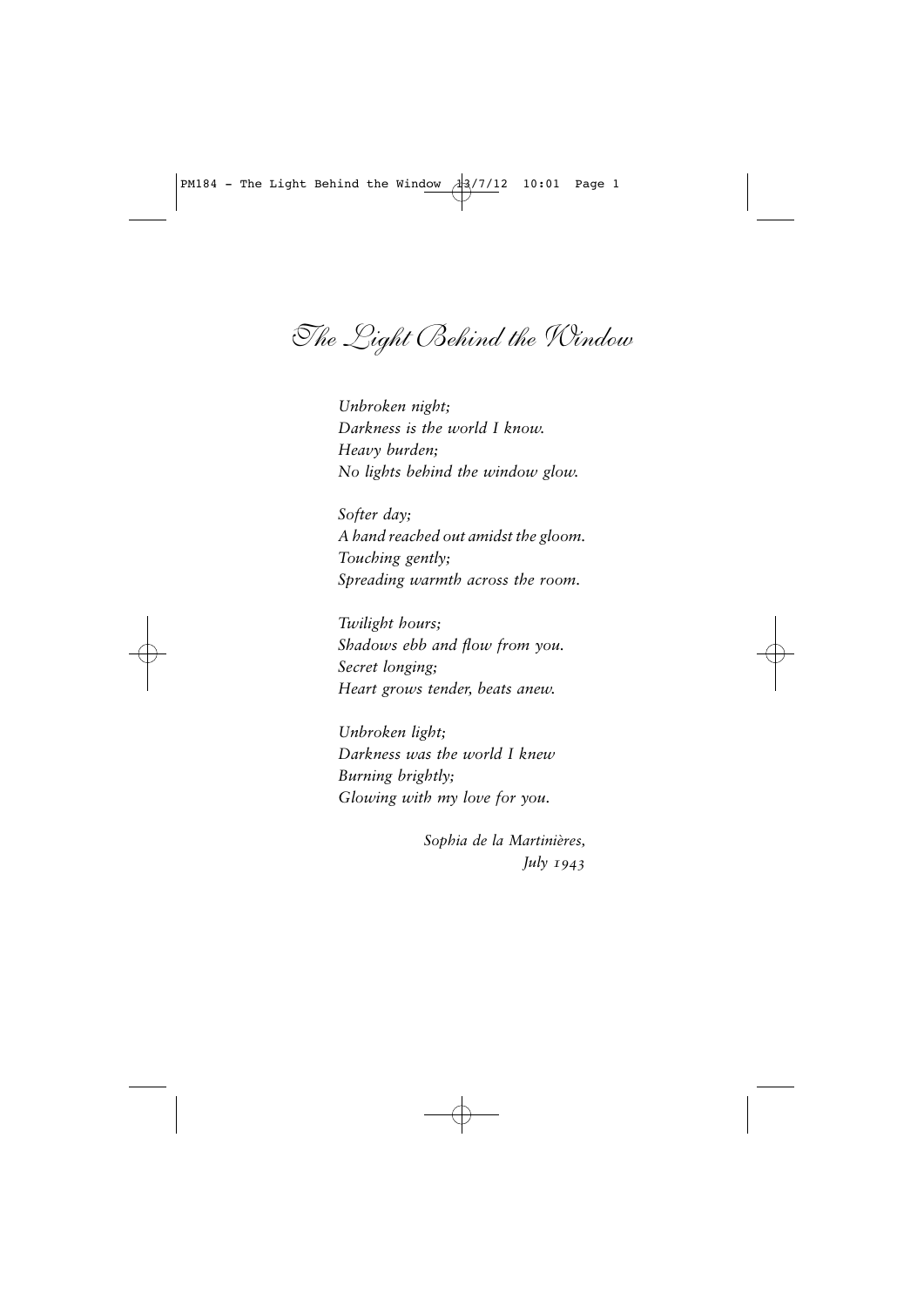*1*

*Gassin, South of France, Spring 1998*

Emilie felt the pressure on her hand relax and looked down at her mother. As she watched, it seemed that, whilst Valérie's soul departed her body, the pain which had contorted her features was disappearing too, enabling Emilie to look past the emaciated face and remember the beauty her mother had once possessed.

'She has left us,' murmured Phillipe, the doctor, pointlessly. 'Yes.'

Behind her, she heard the doctor muttering a prayer, but had no thought to join him in it. Instead, she stared down in morbid wonder at the sack of slowly greying flesh which was all that remained of the presence that had dominated her life for thirty years. Emilie instinctively wanted to prod her mother awake, because the transition from life to death – given the force of nature Valérie de la Martinières had been – was too much for her senses to accept.

She wasn't sure how she should feel. After all, she had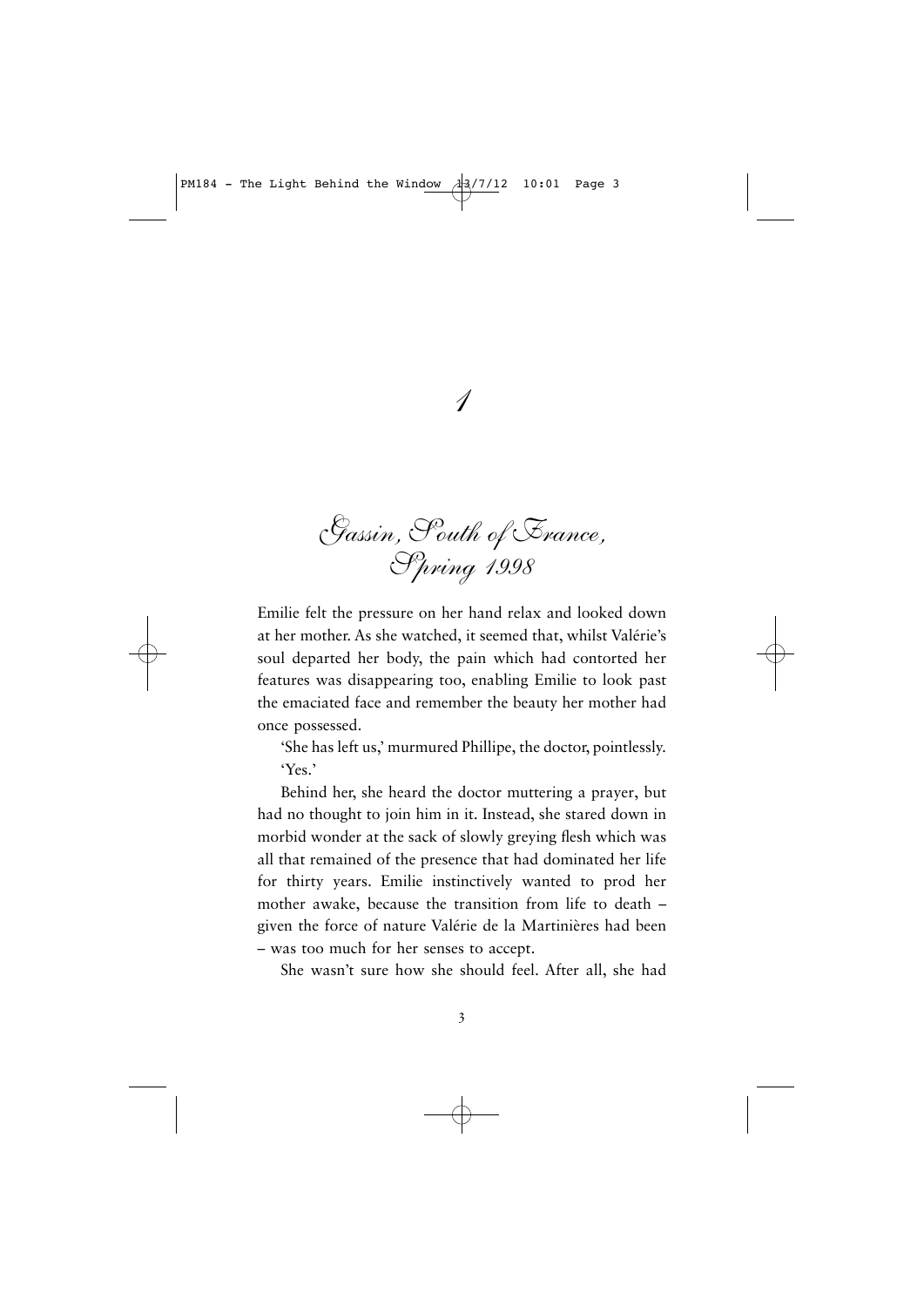#### LUCINDA RILEY

played this moment over in her head on many occasions in the past few weeks. Emilie turned away from her dead mother's face and gazed out of the window at the wisps of cloud suspended like uncooked meringues in the blue sky. Through the open window, she could hear the faint cry of a lark come to herald the spring.

Rising slowly, her legs stiff from the long night-time hours she had been sitting vigil, she walked over to the window. The early-morning vista had none of the heaviness that the passing of the hours would eventually bring. Nature had painted a fresh picture as it did every dawn, the soft Provençal palette of umber, green and azure gently ushering in the new day. Emilie gazed across the terrace and the formal gardens to the undulating vineyards that surrounded the house and spread across the earth for as far as her eye could see. The view was simply magnificent and had remained unchanged for centuries. Château de la Martinières had been her sanctuary as a child, a place of peace and safety; its tranquillity was indelibly printed into every synapse of her brain.

And now it was hers – though whether her mother had left anything behind from her financial excesses to continue to fund its upkeep, Emilie did not know.

'Mademoiselle Emilie, I'll leave you alone so you may say goodbye.' The doctor's voice broke into her thoughts. 'I'll take myself downstairs to fill out the necessary form. I am so very sorry,' he added as he gave her a small bow and left the room.

*Am I sorry . . . ?*

The question flashed unbidden through Emilie's mind. She walked back to the chair and sat down once more, trying to find answers to the many questions her mother's death posed, wanting a resolution, to add and subtract the conflicting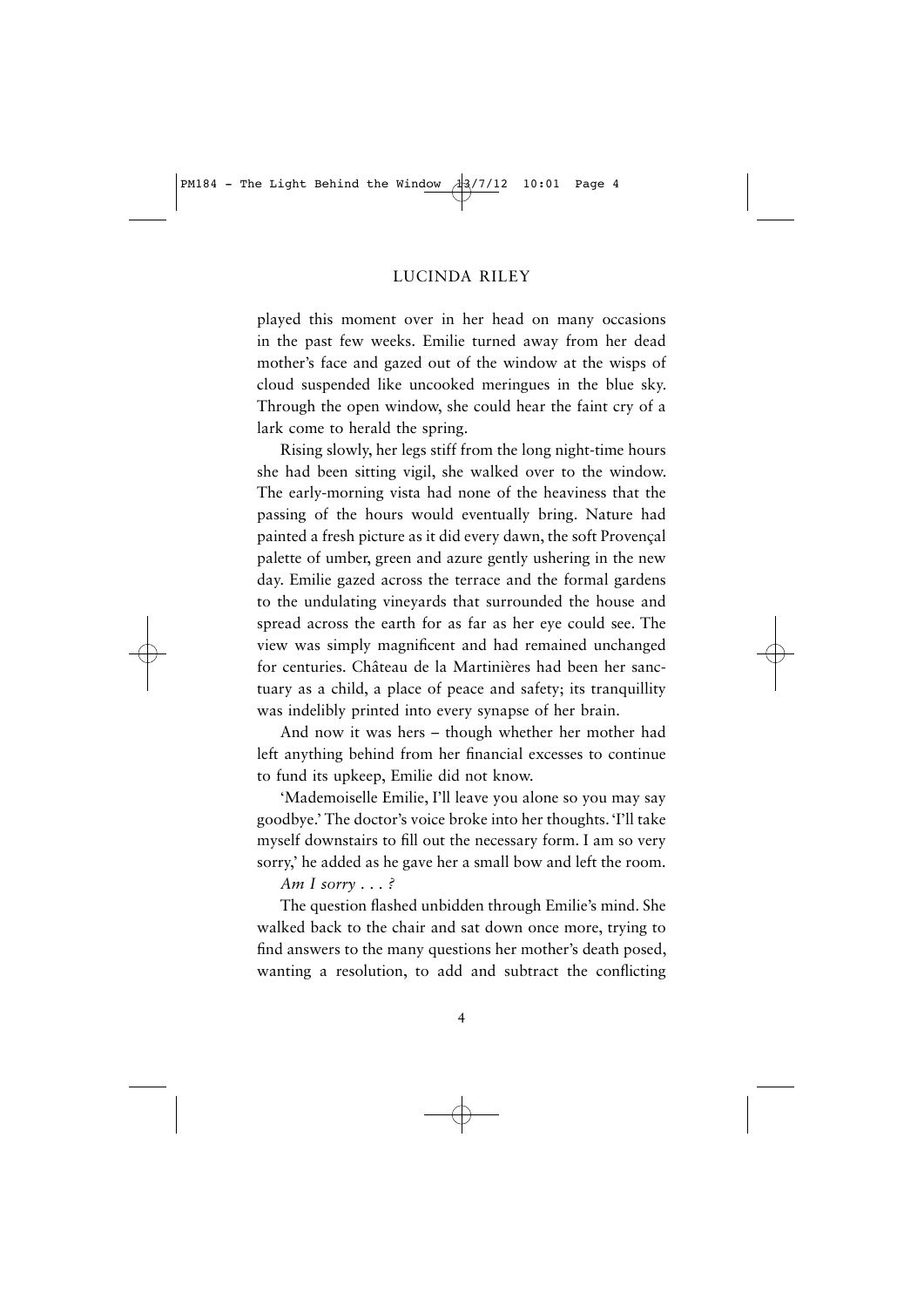emotional columns to produce a definitive feeling. This was, of course, impossible. The woman who lay so pathetically still – so harmless to her now, yet such a confusing influence whilst she had lived – would always bring the discomfort of complexity.

Valérie had given her daughter life, she had fed and clothed her and provided a substantial roof over Emilie's head. She had never beaten or abused her.

She simply had not noticed her.

Valérie had been – Emilie searched for the word – *disinterested.* Which had rendered her, as her daughter, invisible.

Emilie reached out her hand and put it on top of her mother's.

'You didn't see me, Maman . . . you didn't see . . .'

Emilie was painfully aware that her birth had been a reluctant nod to the need to produce an heir for the de la Martinières line; a requirement contrived out of duty, not maternal desire for a child. And faced with an 'heiress' rather than the requisite male, Valérie had been further disinterested. Too old to conceive again – Emilie had been born in the very last flush of her mother's fertility at forty-three – Valérie had continued her life as one of Paris's most charming, generous and beautiful hostesses. Emilie's birth and subsequent presence had seemed to hold as much importance for her as the acquisition of a further chihuahua to add to the three she already owned. Like the dogs, Emilie was produced from the nursery and petted in company when it suited Maman to do so. At least the dogs had the comfort of each other, Emilie mused, whereas she had spent vast tracts of her childhood alone.

Nor had it helped that she'd inherited the de la Martinières features rather than the delicate, petite blondness of her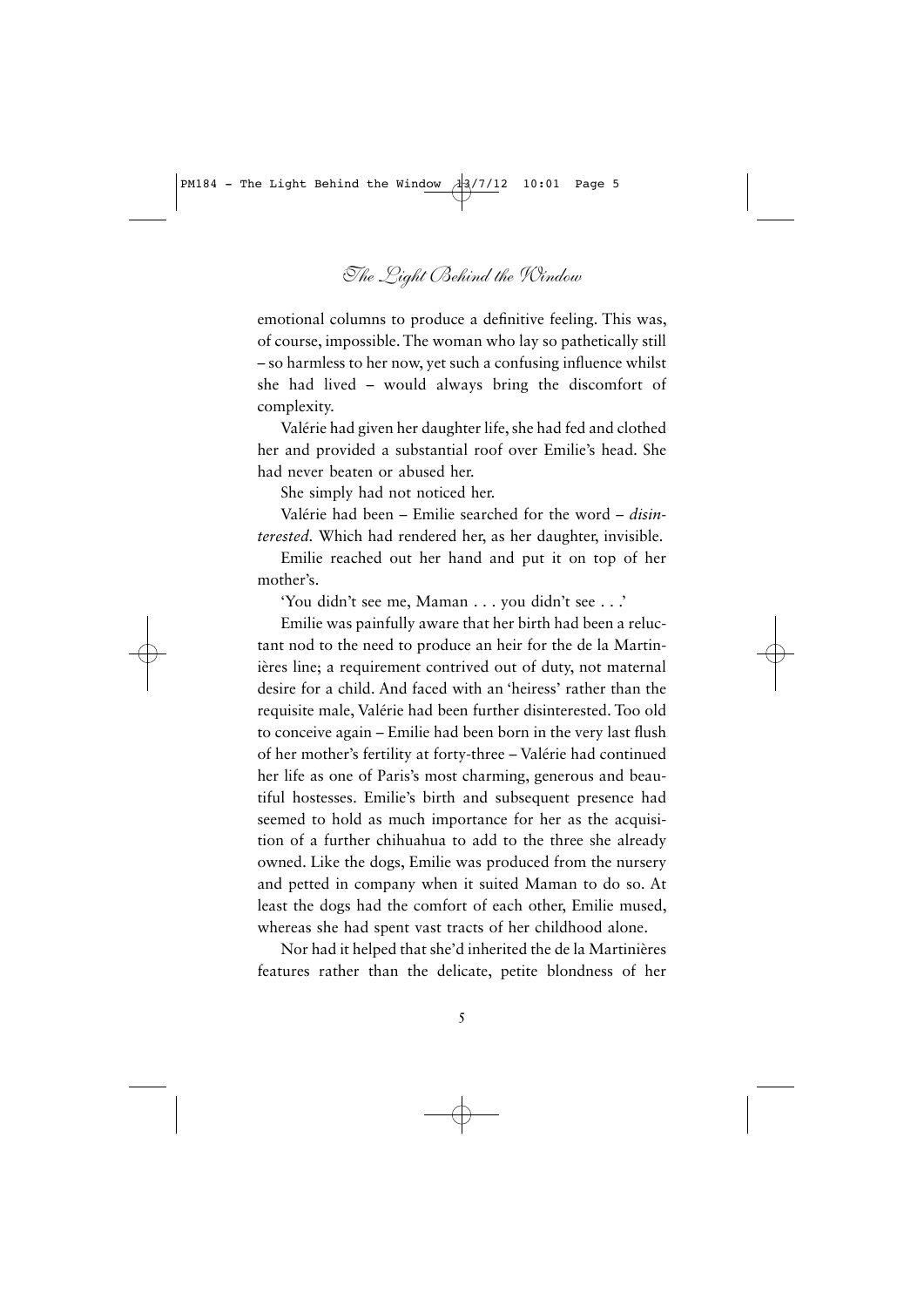mother's Slavic ancestors. She had been a stocky child, her olive skin and thick mahogany hair – trimmed every six weeks into a bob, the fringe forming a heavy line above her dark eyebrows – a genetic gift from her father, Édouard.

'I look at you sometimes, my dear, and can hardly believe you are the child I gave birth to!' her mother would comment on one of her rare visits to the nursery on her way out to the opera. 'But at least you have my eyes.'

Emilie wished sometimes she could tear the deep-blue orbs out of their sockets and replace them with her father's beautiful hazel eyes. She didn't think they fitted in her face and, besides, every time she looked through them into the mirror, she saw her mother.

It had often seemed to Emilie that she had been born without any gift her mother might value. Taken to ballet lessons at the age of three, Emilie found that her body refused to contort itself into the required positions. As the other little girls fluttered around the studio like butterflies, she struggled to find physical grace. Her small, wide feet enjoyed being planted firmly on the earth and any attempt to separate them from it resulted in failure. Piano lessons had been equally unsuccessful and as for singing, she was tone deaf.

Neither did her body accommodate well the feminine dresses her mother insisted she wore if a soirée was taking place in the exquisite, rose-filled garden at the back of the Paris house – the setting for Valérie's famous parties. Tucked away on a seat in the corner, Emilie would marvel at the elegant, charming and beautiful woman floating between her guests with such gracious professionalism. During the many social occasions at the Paris house and then in the summer at the château in Gassin, Emilie would feel tongue-tied and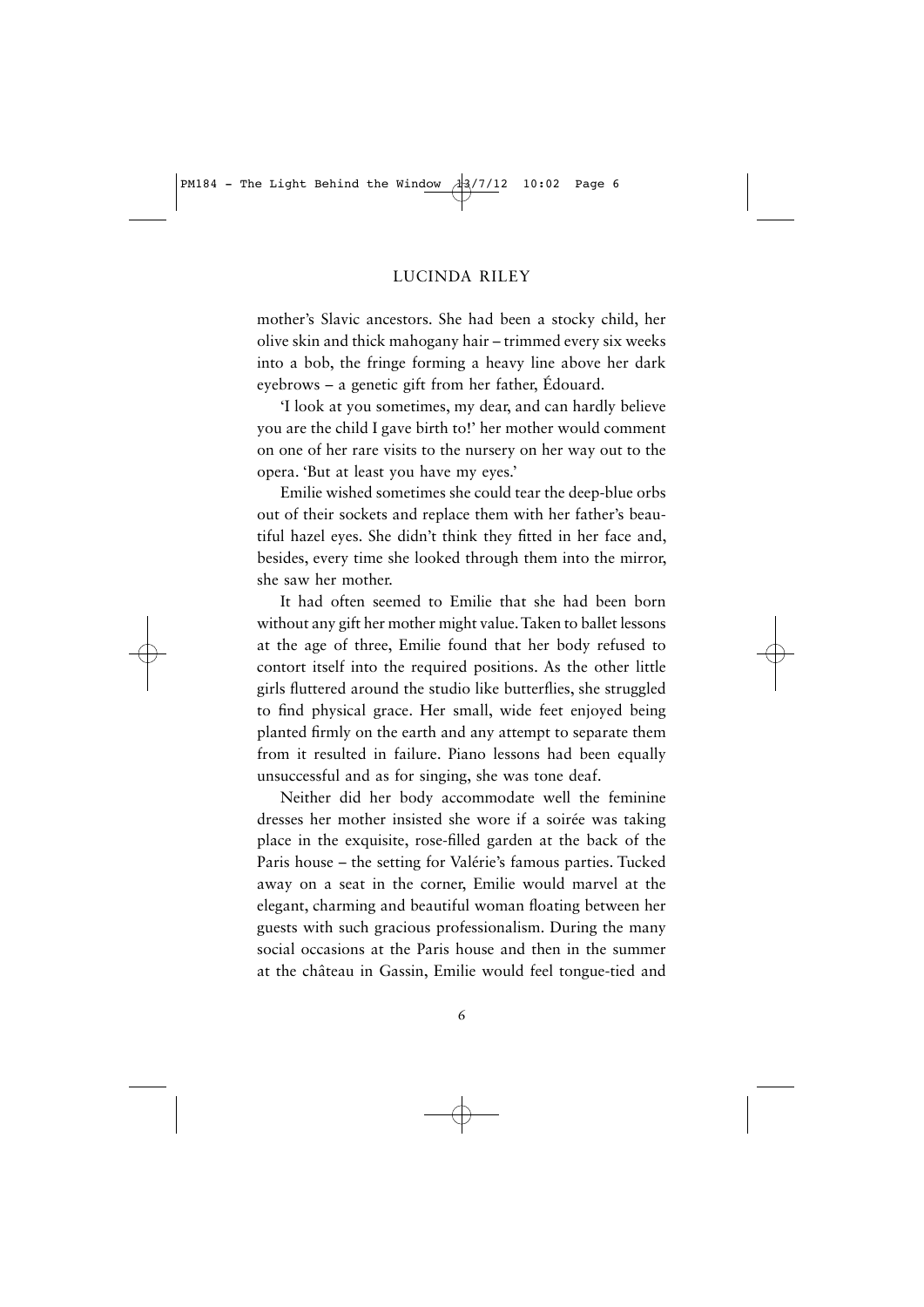uncomfortable. On top of everything else, it seemed she had not inherited her mother's social ease.

And yet, to the outsider, it would have seemed she'd had everything. A fairy-tale childhood – living in a beautiful house in Paris, her family from a long line of French nobility stretching back centuries *and* with the inherited wealth still intact after the war years – it was a scenario that many other young French girls could only dream of.

At least she'd had her beloved Papa. Although no more attentive to her than Maman, due to his obsession with his ever-growing collection of rare books which he kept at the château, when Emilie did manage to catch his attention he gave her the love and affection she craved.

Papa had been sixty when she was born and died when she was fourteen. Time spent together had been rare, but Emilie had understood that much of her personality was derived from him. Édouard was quiet and thoughtful, preferring his books and the peace of the château to the constant flow of acquaintances Maman brought into their homes. Emilie had often pondered just how two such polar opposites had fallen in love in the first place. Yet Édouard seemed to adore his younger wife, made no complaint at her lavish lifestyle, even though he lived more frugally himself, and was proud of her beauty and popularity on the Paris social scene.

Often, when summer had come to an end and it was time for Valérie and Emilie to return to Paris, Emilie would beg her father to let her stay.

'Papa, I love it here in the countryside with you. There is a school in the village . . . I could go there and look after you, because you must be so lonely here at the château by yourself.'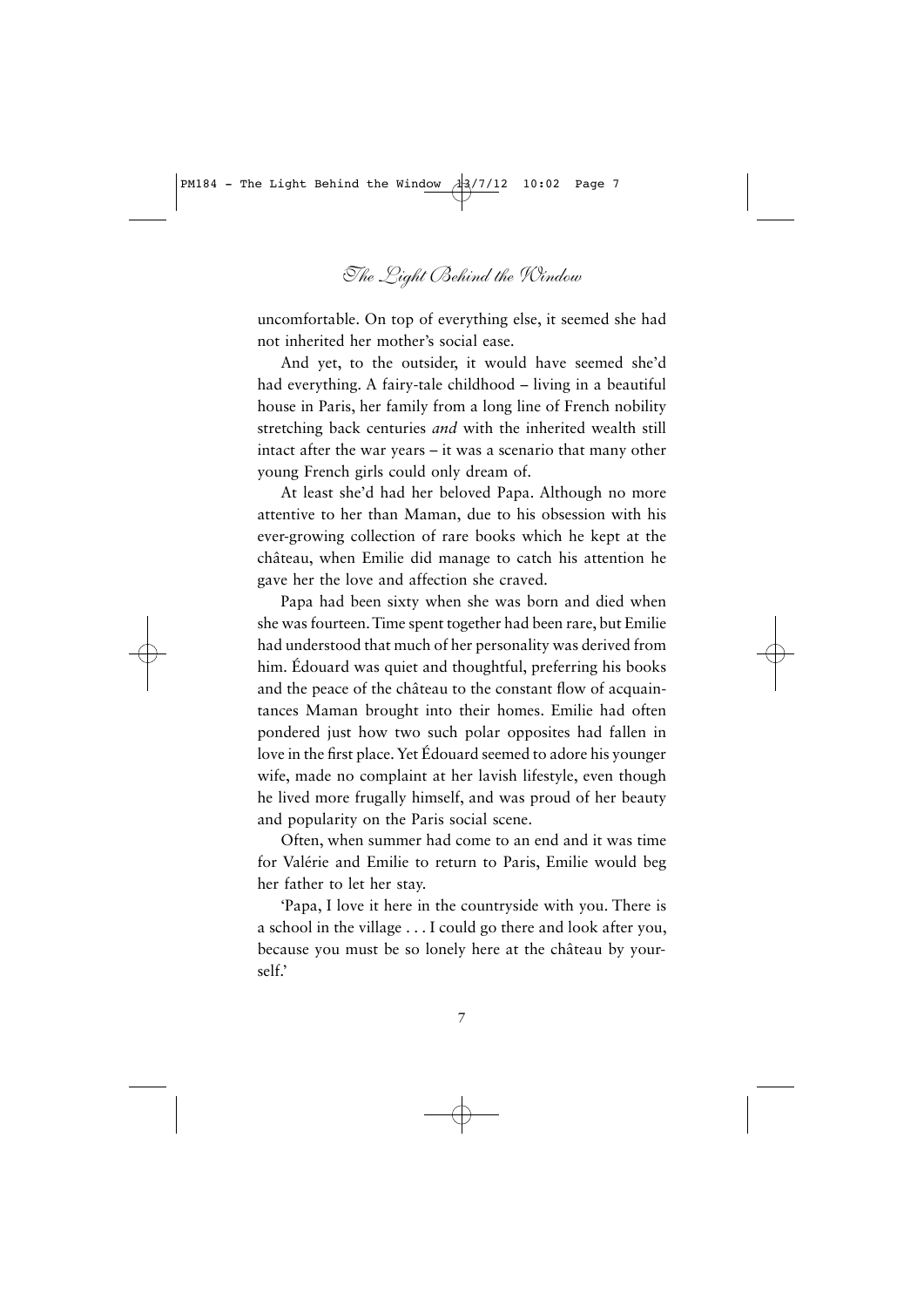Édouard would chuck her chin affectionately, but shake his head. 'No, little one. As much as I love you, you must return to Paris to learn both your lessons and how to become a lady like your mother*.*'

'But, Papa, I don't want to go back with Maman, I want to stay here, with you . . .'

And then, when she was thirteen . . . Emilie blinked away sudden tears, still unable to return to the moment when her mother's disinterest had turned to neglect. She would suffer the consequences of it for the rest of her life.

'How *could* you not see or care what was happening to me, Maman? I was your daughter!'

A sudden flicker of one of Valérie's eyes caused Emilie to jump in fear that, in fact, Maman was still alive after all and had heard the words she had just spoken. Trained to know the signs, Emilie checked Valérie's wrist for a pulse and found none. It was, of course, the last physical vestige of life as her muscles relaxed into death.

'Maman, I will try to forgive you. I will try to understand, but just now I cannot say whether I'm happy or sad that you are dead.' Emilie could feel her own breathing stiffening, a defence mechanism against the pain of speaking the words out loud. 'I loved you so much, tried so hard to please you, to gain your love and attention, to feel . . . *worthy* as your daughter. My God! I did everything!' Emilie balled her hands into fists. 'You were my *mother*!'

The sound of her own voice echoing across the vast bedroom shocked her into silence. She stared at the de la Martinières family crest, painted two hundred and fifty years ago onto the majestic headboard. Fading now, the two wild boars locked in combat with the ubiquitous fleur-de-lis and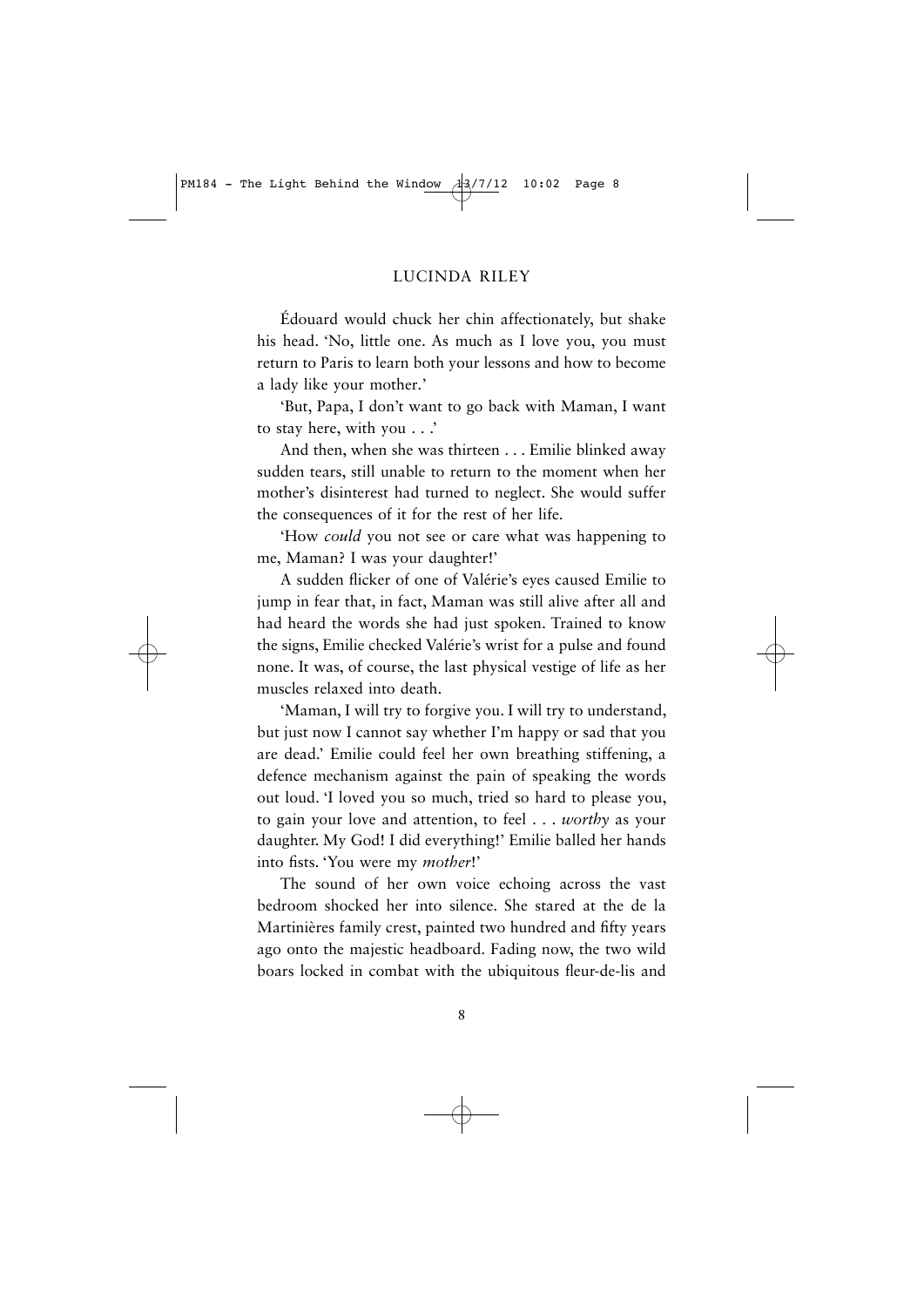the motto, 'Victory Is All', emblazoned below, were barely legible.

She shivered suddenly, although the room was warm. The silence in the château was deafening. A house once filled with life was now an empty husk, housing only the past. She glanced down at the signet ring on the smallest finger of her right hand, depicting the family crest in miniature. She was the last surviving de la Martinières.

Emilie felt the sudden weight of centuries of ancestors upon her shoulders, and the sadness of a great and noble lineage reduced to one unmarried and childless thirty-year-old woman. The family had borne the ravages of hundreds of years of brutality but, in the space of fifty years, the First and Second World Wars had seen only her father survive.

At least there would be none of the usual scrapping over the inheritance. Due to an outdated Napoleonic law, all brothers and sisters directly inherited their parents' property equally. Many was the family who had been brought to near ruin by one child who refused to agree to sell. Sadly, in this case, *les héritiers en ligne directe* amounted simply to her.

Emilie sighed. Sell she might have to, but those were thoughts for another day. Now it was time to say goodbye.

'Rest in peace, Maman.' She placed a light kiss on top of the greying forehead then crossed herself. Rising wearily from the chair, Emilie left the room, closing the door firmly behind her.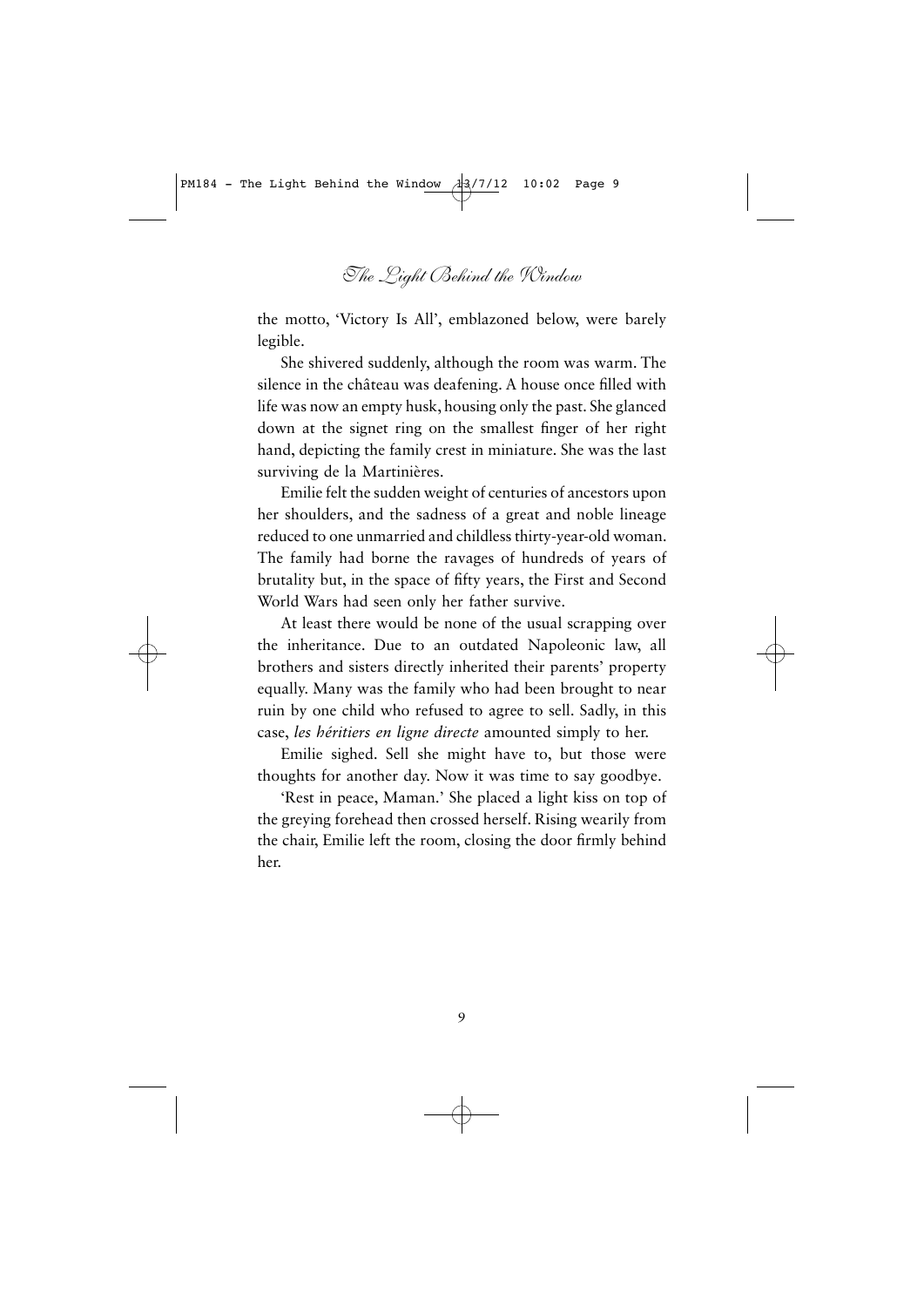*2*

*Two Weeks Later*

Emilie took her café au lait and croissant out through the kitchen door and into the lavender-filled courtyard at the back of the house. The château faced due south, so this spot was the best place to catch the morning sun. It was a beautiful, balmy spring day, mild enough to be outside in a T-shirt.

On the afternoon of her mother's funeral in Paris, fortyeight hours ago, the rain had fallen relentlessly as Valérie was interred. At the wake afterwards – held at the Ritz as per Valérie's request – Emilie had accepted condolences from the great and the good. The women, mostly of a similar age to her mother, were all in black and had reminded Emilie of a coven of elderly crows. A variety of ancient hats disguised their thinning hair as they'd tottered around sipping champagne, bodies emaciated by age, make-up plastered mask-like to their sagging skin.

In their heyday, they had been regarded as the most beautiful and powerful women in Paris. Yet the circle of life had moved them on and they'd been replaced by a whole new raft of young movers and shakers. Each one of the women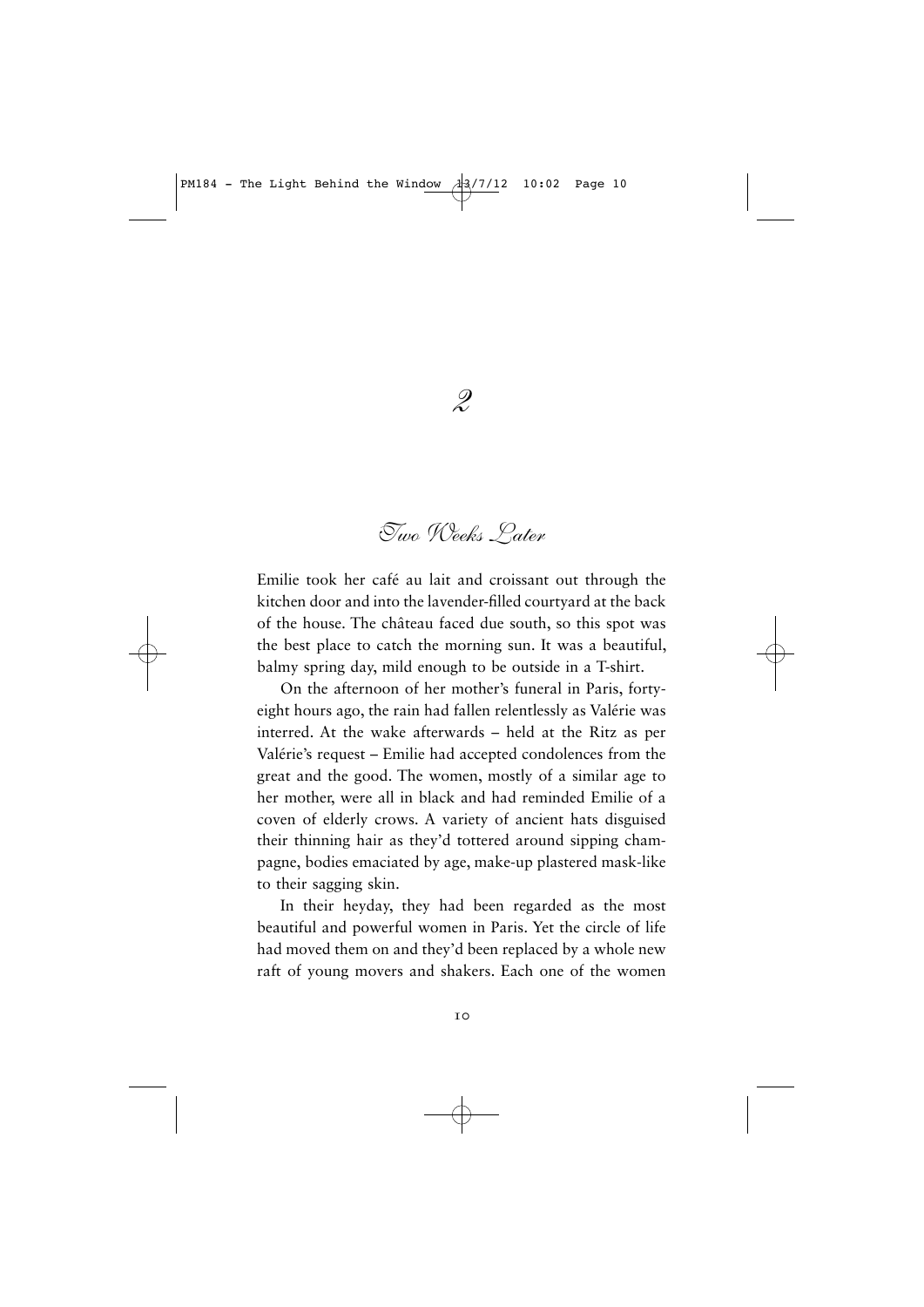was simply waiting to die, Emilie had thought, feeling maudlin as she'd left the Ritz and hailed a taxi to take her home to her apartment. Utterly miserable, she had drunk far more wine than usual and woken the next morning with a hangover.

But at least the worst was over, Emilie comforted herself, as she took a sip of her coffee. In the past two weeks, there'd been little time to concentrate on anything other than the funeral arrangements. She'd known that at least she owed her mother the kind of send-off that Valérie herself would have organised perfectly. Emilie had found herself agonising over whether to provide cupcakes or petits fours with the coffee, and if the creamy, overblown roses her mother had so loved were dramatic enough for the table decorations. These were the kind of subtle decisions Valérie had taken every week and Emilie had a new-found grudging respect for the ease with which she'd handled it.

And now – Emilie turned her face up towards the sun and basked in its comforting warmth – she must think about the future.

Gerard Flavier, the family *notaire*, who looked after the de la Martinières's legal and property affairs, was on his way from Paris to meet her here at the château. Until he divulged where the estate stood financially, there wasn't much point in making plans. Emilie had taken a month's leave from work to deal with what she knew would be a complex and timeconsuming process. She wished she had siblings to share the burden with; legalities and finances were not her strong point. The responsibility terrified her.

Emilie felt the softness of fur against her bare ankle, glanced down and saw Frou-Frou, her mother's last remaining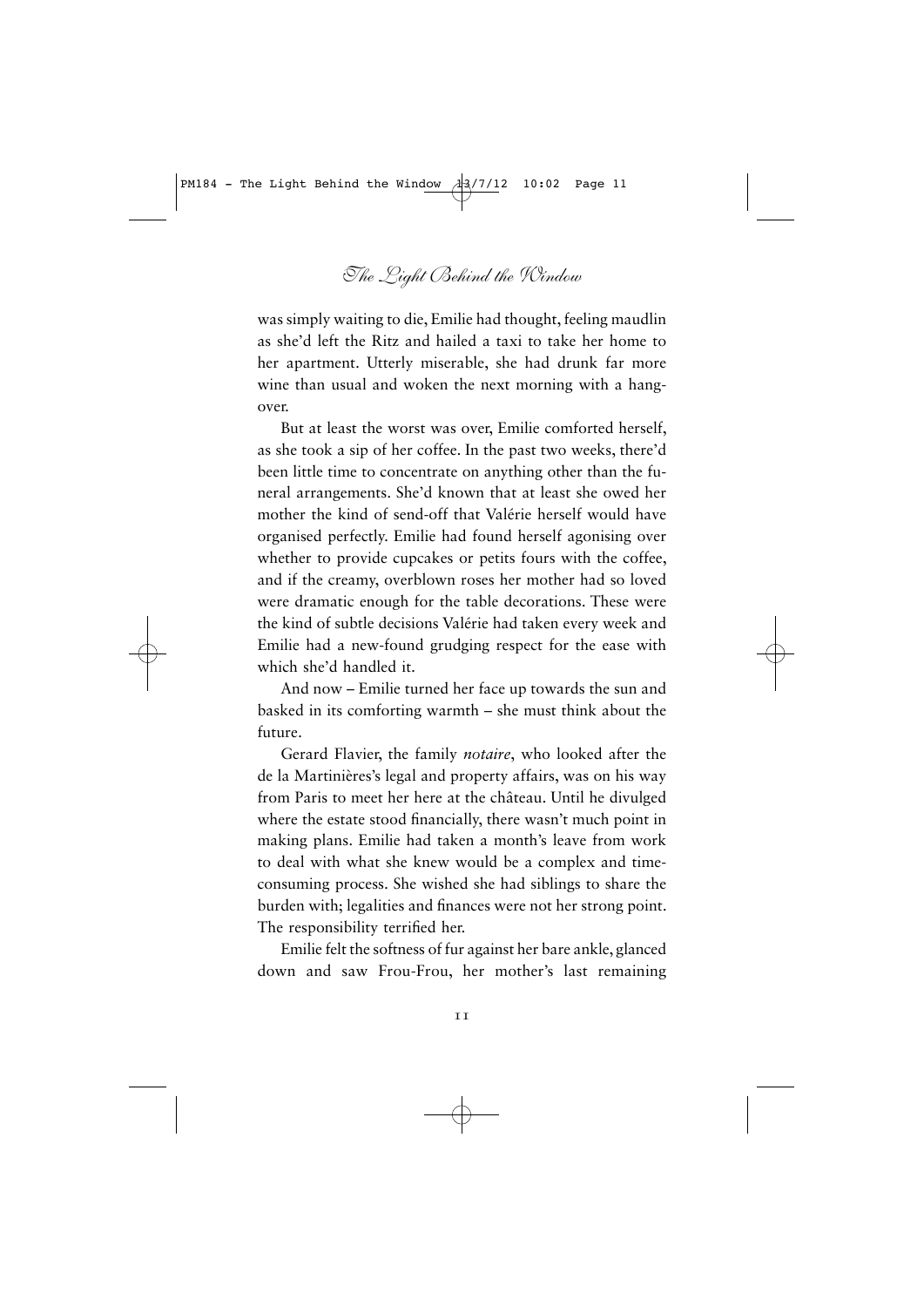chihuahua, gazing up at her mournfully. She picked up the elderly dog and sat her on her knee, stroking her ears.

'It seems there is only you and me left, Frou,' she murmured. 'So we'll have to look after each other, won't we?'

The earnest expression in Frou-Frou's half-blind eyes made Emilie smile. She had no idea how she was to care for the dog in the future. Even though she dreamed of one day surrounding herself with animals, her tiny apartment in the Marais Quarter and the long hours she worked were not conducive to looking after a dog who had been brought up in the emotional and physical lap of luxury.

Yet animals and the care of them were her day job. Emilie lived for her vulnerable clients, none of whom could express to her how they felt or where it hurt.

*'It is sad that my daughter seems to prefer the company of animals to human beings . . .'*

The words epitomised Valérie's feelings towards the way Emilie lived her life. When she had originally announced she wished to go to university and take a degree in veterinary science, Valérie had shaped her lips into a moue of distaste. 'I cannot understand why you would wish to spend your life cutting open poor little animals and gazing at their insides.'

'Maman, that's the process, not the reason. I love animals, I want to help them,' she had answered defensively.

'If you must have a career, then why not think about fashion? I have a friend at *Marie Claire* magazine who I'm sure could find you a little job. Of course, when you marry, you will not wish to continue working. You will become a wife and that will be your life.'

Although Emilie did not blame Valérie for being stuck in her time warp, she couldn't help wishing her mother had taken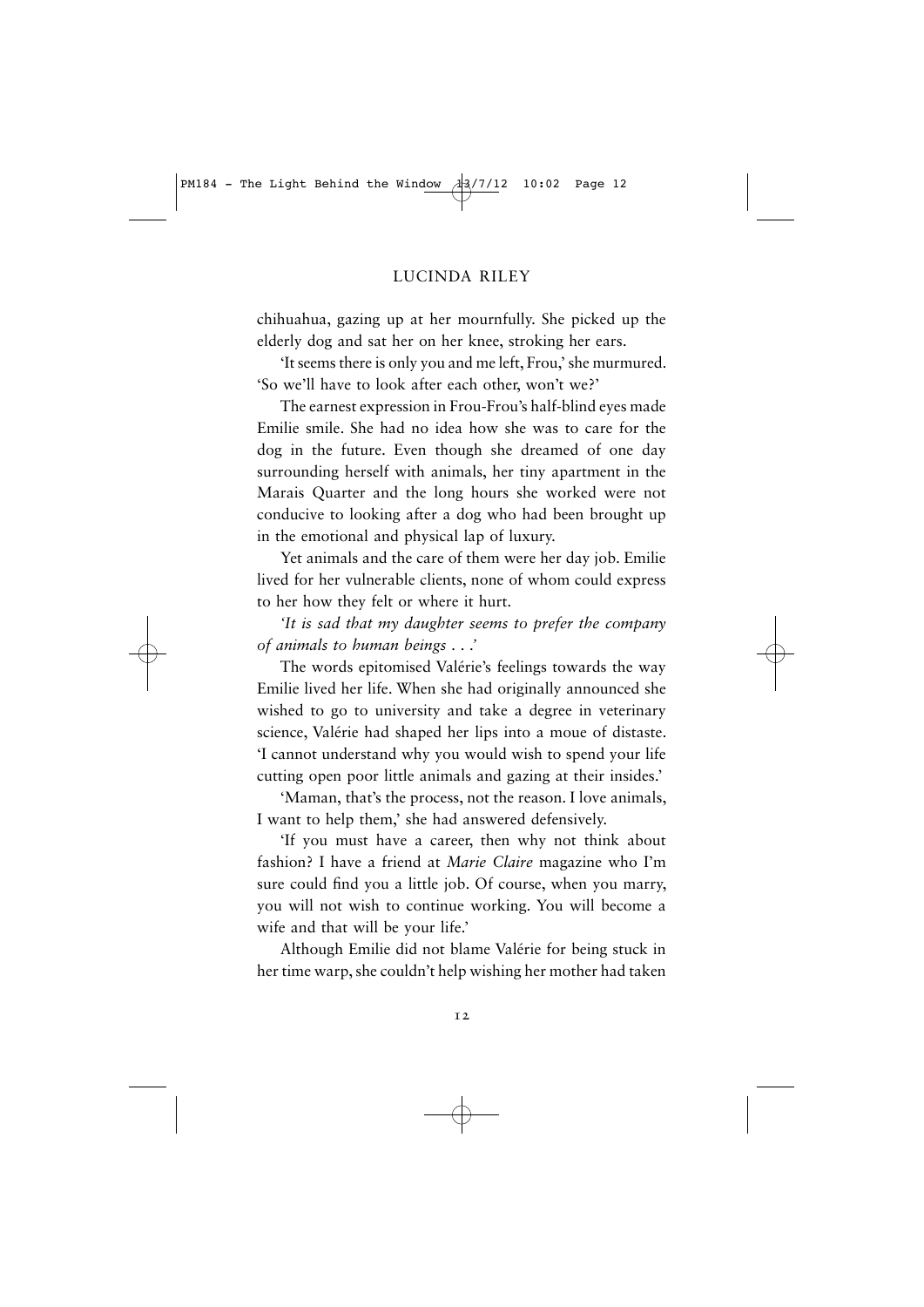some pride in her daughter's achievements. She'd come out of university top of her year and been taken on immediately as a trainee vet by a well-known Paris practice.

'Maybe Maman was right, Frou,' she said with a sigh, 'maybe I do prefer animals to people.'

Emilie heard the crunch of gravel under tyres, put Frou-Frou on the ground and walked round to the front of the house to greet Gerard.

'Emilie, how are you?' Gerard Flavier kissed her on both cheeks.

'I'm all right, thank you,' Emilie replied. 'How was your journey?'

'I took a plane to Nice and then hired a car to bring me down here,' Gerard said as he walked past her through the front door and stood in the vast hall, the closed shutters shrouding it in shadow. 'I was happy to escape from Paris and visit one of my favourite places in France. Spring in the Var is always exquisite.'

'I thought it was better we meet here at the château,' agreed Emilie. 'My parents' papers are in the desk in the library and I presumed you would need access to them.'

'Yes.' Gerard walked across the worn marble-tiled floor and surveyed a damp patch on the ceiling above them. 'The château is in need of some tender loving care, is it not?' He sighed. 'It's ageing, like us all.'

'Shall we go through to the kitchen?' Emilie suggested. 'I have some coffee ready.'

'That's just what I need,' said Gerard with a smile as he followed her along the corridor which led to the back of the house.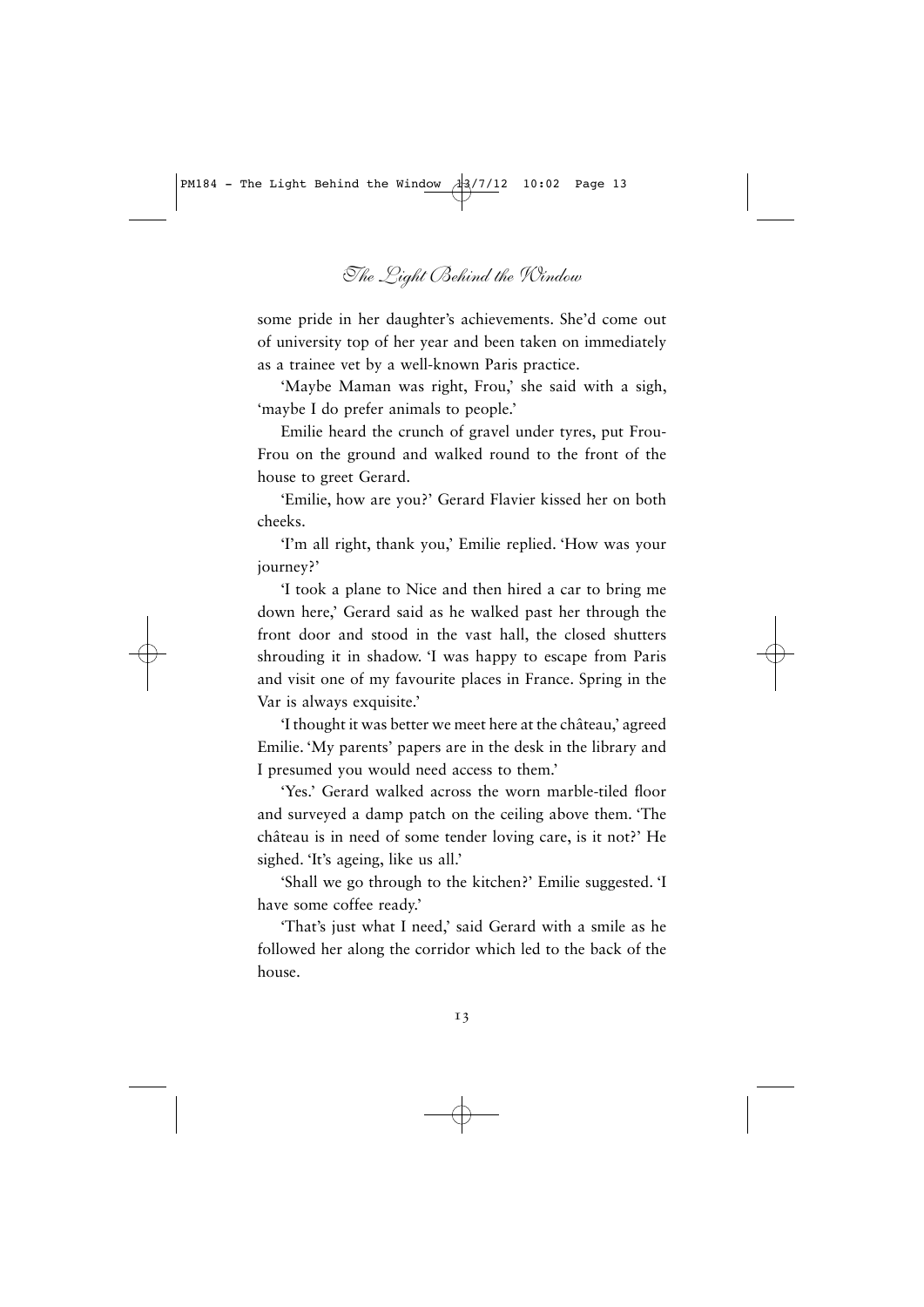'Please, sit down,' she said, indicating a chair at the long oak table and walking over to the range to reboil some water.

'There aren't many luxuries in here, are there?' said Gerard, studying the sparsely furnished, utilitarian space.

'No,' agreed Emilie. 'But then, this was only used by the servants to provide food for our family and their guests. I'd doubt my mother ever put her hands in the sink.'

'Who takes care of the château and its domestic needs now?' asked Gerard.

'Margaux Duvall, the housekeeper, who's been here for over fifteen years. She comes in from the village every afternoon. Maman dismissed the other staff after my father died and she stopped coming down to the house regularly each summer. I think she preferred to holiday on the yacht she rented.'

'Your mother certainly liked to spend money,' said Gerard as Emilie put a cup of coffee down in front of him. 'On the things that mattered to her,' he added.

'Which was not this château,' Emilie stated bluntly.

'No,' he agreed. 'From what I've seen of her finances so far, it seemed she preferred the delights of the house of Chanel.'

'Maman was fond of her haute couture*,* I know.' Emilie sat down opposite him with her coffee. 'Even last year when she was so ill, she still attended the fashion shows.'

'Valérie was indeed quite a character – and famous too. Her passing engendered many column inches in our newspapers,' he said. 'Although it's hardly surprising. The de la Martinières are one of the most noted families in France.'

'I know,' Emilie grimaced, 'I saw the newspapers as well. Apparently I'm to inherit a fortune.'

'It's true that your family were once fabulously rich.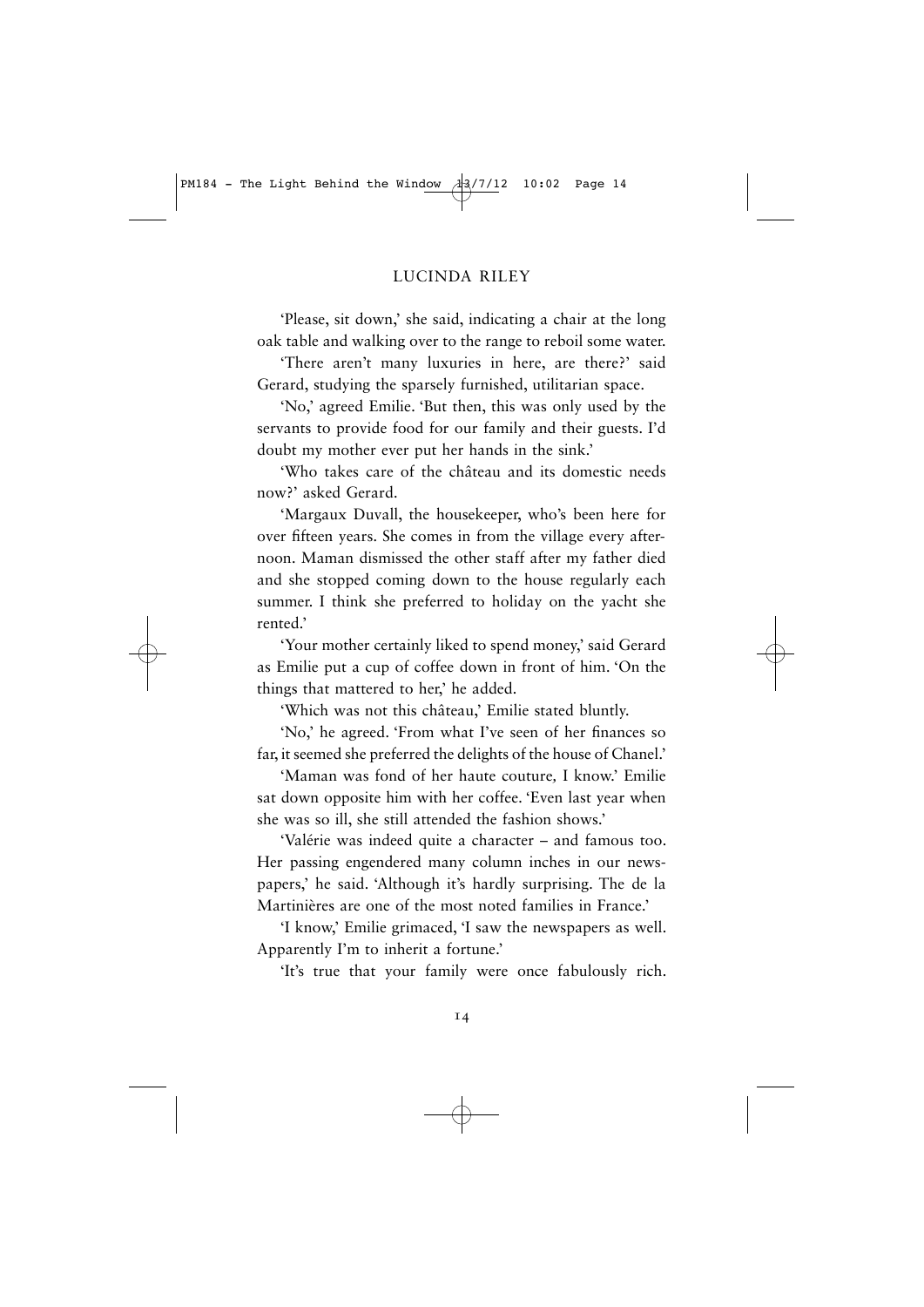Unfortunately, Emilie, times have moved on. The noble name of your family still exists, but the fortune does not.'

'I thought as much.' Emilie was unsurprised.

'You may have been aware that your papa was not a businessman,' Gerard continued. 'He was an intellectual, an academic who had little interest in money. Even though many times I talked to him of investments, tried to persuade him to plan a little for the future, he was uninterested. Twenty years ago, it hardly mattered – there was plenty. But between your father's lack of attention and your mother's penchant for the finer things in life, the fortune has diminished substantially.' Gerard sighed. 'I'm sorry to be the bearer of bad tidings.'

'I was very much expecting this and it doesn't matter to me,' Emilie confirmed. 'I simply wish to organise what I need to and return to my work in Paris.'

'I'm afraid, Emilie, that the situation is not as straightforward as that. As I said at the start, I've not yet had time to peruse the details, but what I can tell you is that the estate has creditors, many of them. And these creditors must be paid as soon as possible,' he explained. 'Your mother managed to accrue an overdraft of almost twenty million francs against the Paris house. She had many other debts too, which will need to be paid off.'

*'*Twenty million francs?' Emilie was horrified. 'How could this have happened?'

'Easily. As the funds ran out, Valérie did not temper her lifestyle accordingly. She has been living on borrowed money for many, many years now. Please, Emilie –' Gerard saw the expression in her eyes – 'do not panic. These are debts that can easily be paid, not only with the sale of the Paris house itself, which I believe should raise around seventy million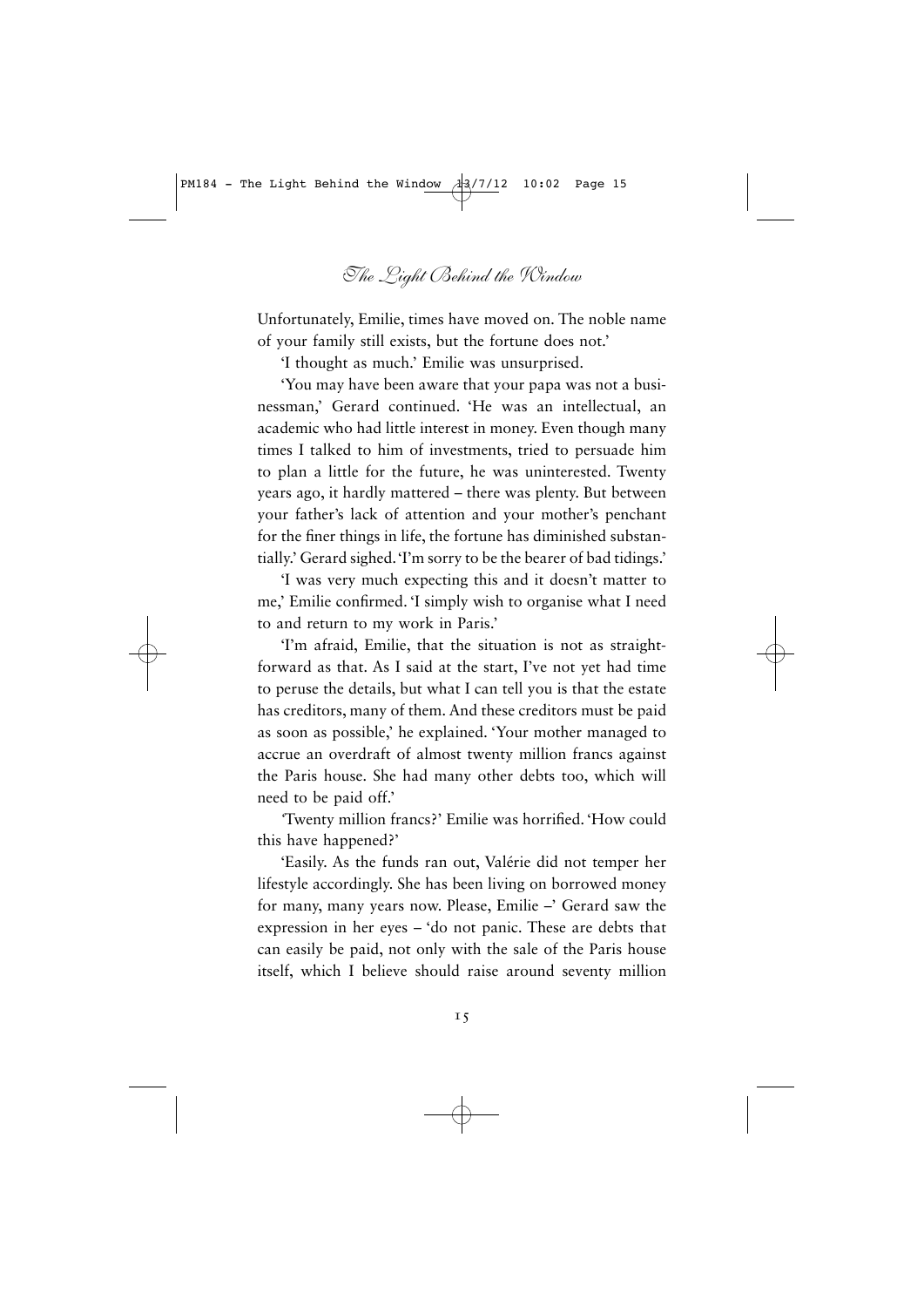francs, but also its contents. For example, your mother's magnificent collection of jewellery, which is held in a vault at her bank, and the many paintings and valuable objets d'art in the house. You are by no means poor, Emilie, believe me, but action must be taken swiftly to stop the rot and decisions for the future made.'

'I see,' Emilie answered slowly. 'Forgive me, Gerard. I take after my father and have little interest or experience in managing finances.'

'I understand completely. Your parents have left you with a heavy burden that rests purely on your shoulders. Although –' Gerard raised his eyebrows – 'it's amazing how many relatives you suddenly seem to have acquired.'

'What do you mean?'

'Oh, you mustn't worry, it's usual for the vultures to descend at this time. I've had over twenty letters so far, from those who claim they are related in some way to the de la Martinières. Four hitherto unknown illegitimate brothers and sisters, apparently sired by your father out of wedlock, two cousins, an uncle and a member of staff from your parents' Paris household in the Sixties, who swears she was promised by your mother to be the recipient of a Picasso on her death.' Gerard smiled. 'It's all to be expected but, unfortunately, every claim must be investigated under French law.'

'You don't think any of them are valid?' Emilie's eyes were wide.

'I highly doubt it. And if it's any comfort to you, this has happened with every well-publicised death I have ever dealt with.' He shrugged. 'Leave it to me, and don't worry. I would prefer you, Emilie, to concentrate your thoughts on what you wish to do with the château. As I said, your mother's debts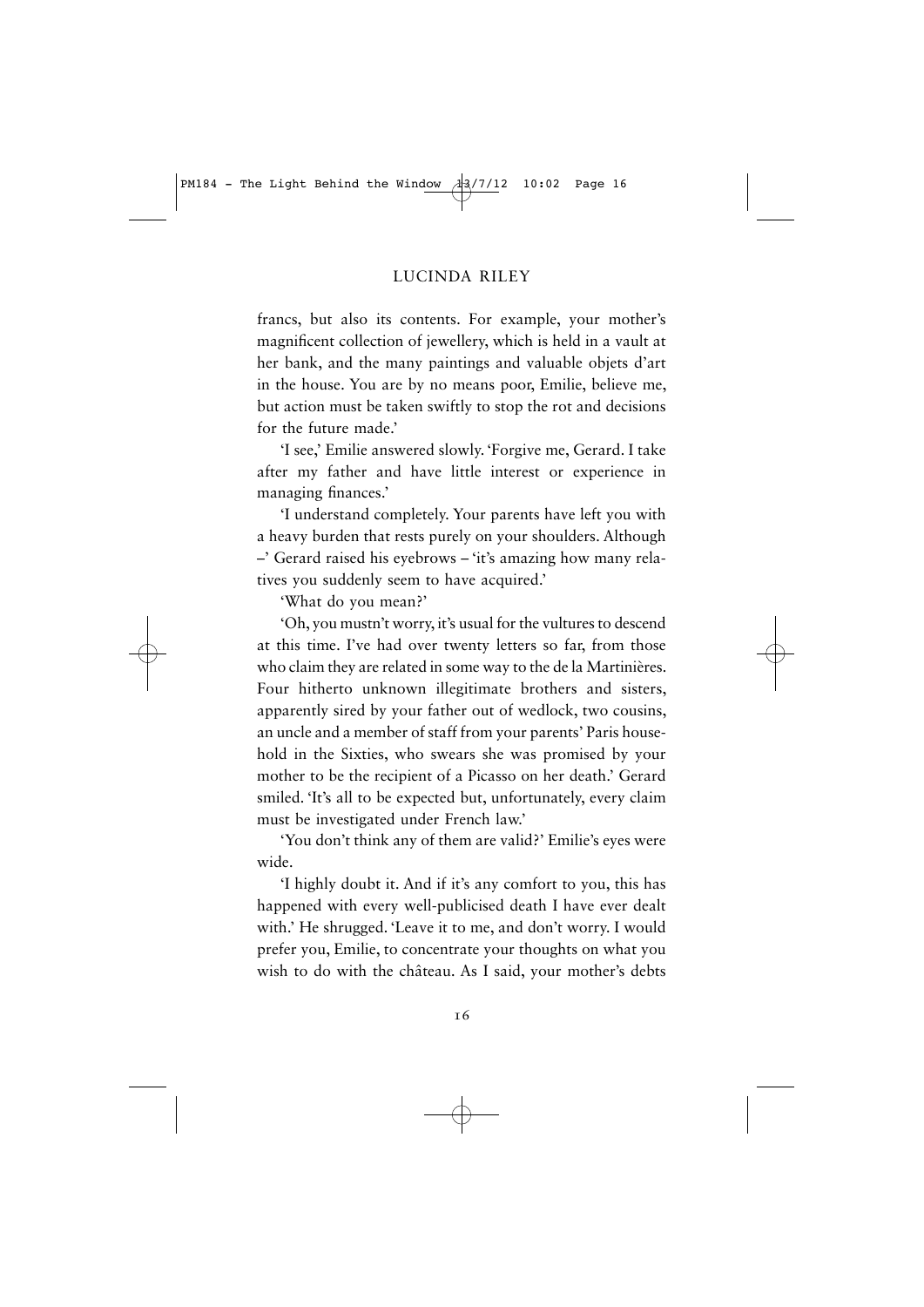can easily be paid off with the sale of the Paris house and its contents. But that still leaves you with this magnificent property, which, from what I've seen so far, is in a bad state of repair. Whatever you decide, you will still be a wealthy woman, but do you want to sell this château or not?'

Emilie stared into the distance and sighed heavily. 'To be honest, Gerard, I wish the whole thing would go away. That someone else could make the decision. And what about the vineyards here? Is the *cave* producing any profit?' she asked.

'Again, that's something I must investigate for you,' said Gerard. 'If you decide to sell the château, the wine business can be included as a going concern.'

'Sell the château . . .' Emilie repeated Gerard's words. Hearing them spoken out loud underlined the enormity of the responsibilities she had to face. 'This house has been in our family for two hundred and fifty years. And now it's down to me to make the decision. And the truth is,' she sighed, 'I have no idea what to do for the best.'

'I'm sure you don't. As I said earlier, it's difficult that you are all alone.' Gerard shook his head in sympathy. 'What can I say? We cannot always choose the situation we find ourselves in. I'll try to help you as much as I can, Emilie, I know it's what your father would have wanted from me under these circumstances. Now, I'll go and freshen up, and then maybe later we should take a walk down to the vineyard and speak to the manager there?'

'OK,' Emilie replied wearily. 'I've opened the shutters in the bedroom to the left of the main staircase. It has one of the best views in the house. Would you like me to show you?'

'No, thank you. I've stayed here many times before, as you know. I can find my own way.'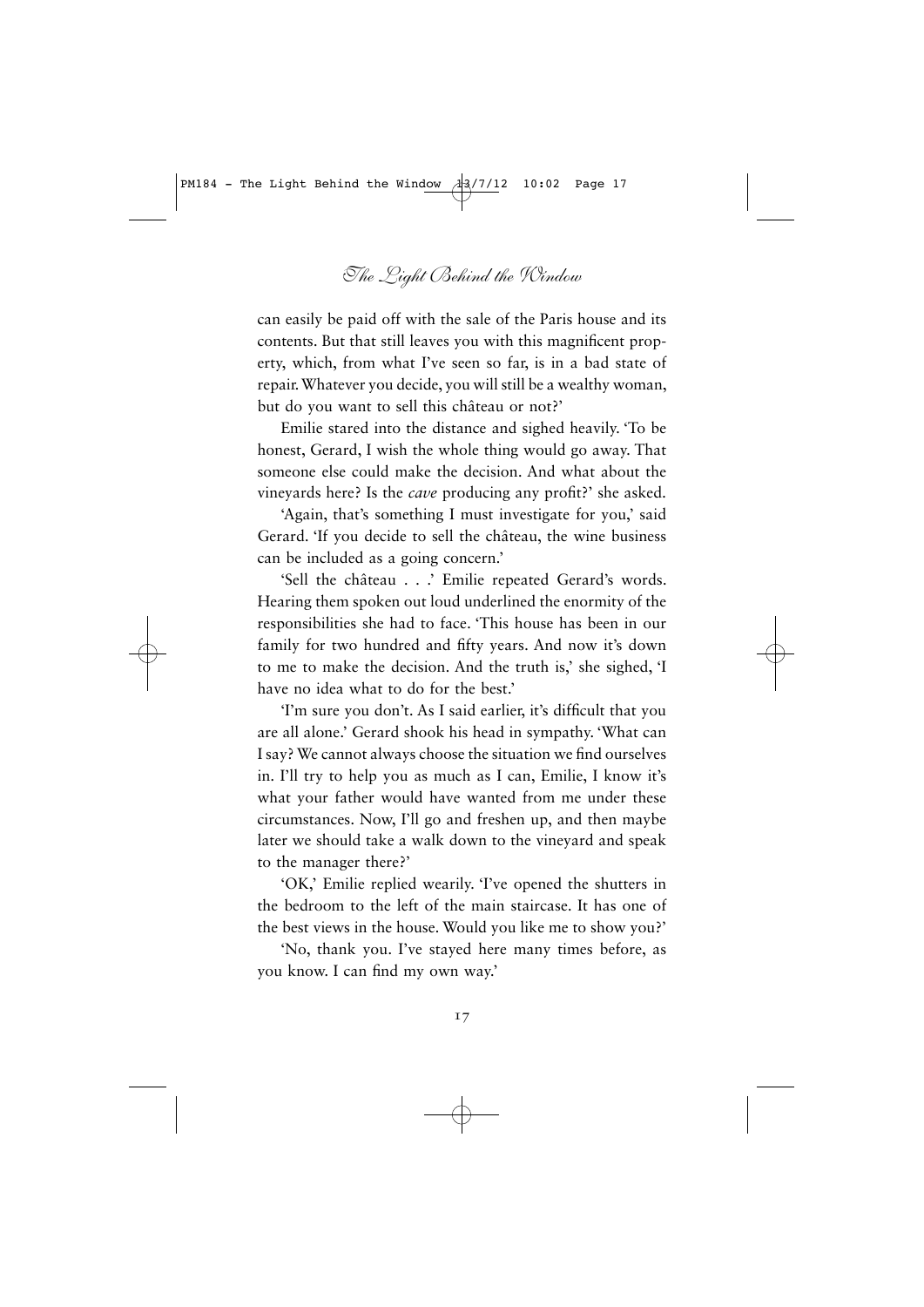Gerard rose, nodded at Emilie and walked out of the kitchen to climb the main staircase to his bedroom. He paused halfway up, staring at the dusty, faded face of a de la Martinières ancestor. So many of the noble French families, and the history attached to them, were dying out, leaving a barely visible line in the sand to mark their passing. He wondered how the great Giles de la Martinières in the portrait – warrior, nobleman and, some said, lover of Marie Antoinette – would feel if he could see the future of his lineage resting on the slight shoulders of one young woman. And a woman who had always struck Gerard as odd.

During his many visits to the de la Martinières households in the past, Gerard had beheld a plain child, whose self-containment did not allow her to respond to affection from him or others. A child who seemed removed, distant, almost surly in her reticence to his friendly approaches. As a *notaire*, Gerard felt his work not only encompassed the technical process of working on columns of figures, but also the ability to read the emotions of his clients.

Emilie de la Martinières was an enigma.

He had watched her at her mother's funeral and her face had betrayed nothing. Granted, she had become far more attractive in adulthood than she had been as a child. Yet even now, downstairs, faced with the loss of her one remaining parent and the responsibility of terrible decisions, Gerard had not found her vulnerable. The existence she led in Paris could not be further removed from that of her ancestors. She lived an unremarkable life. And yet, everything about her parents and the history of her family *was* remarkable.

Gerard continued up the stairs, irritated by her muted responses. There was something missing . . . something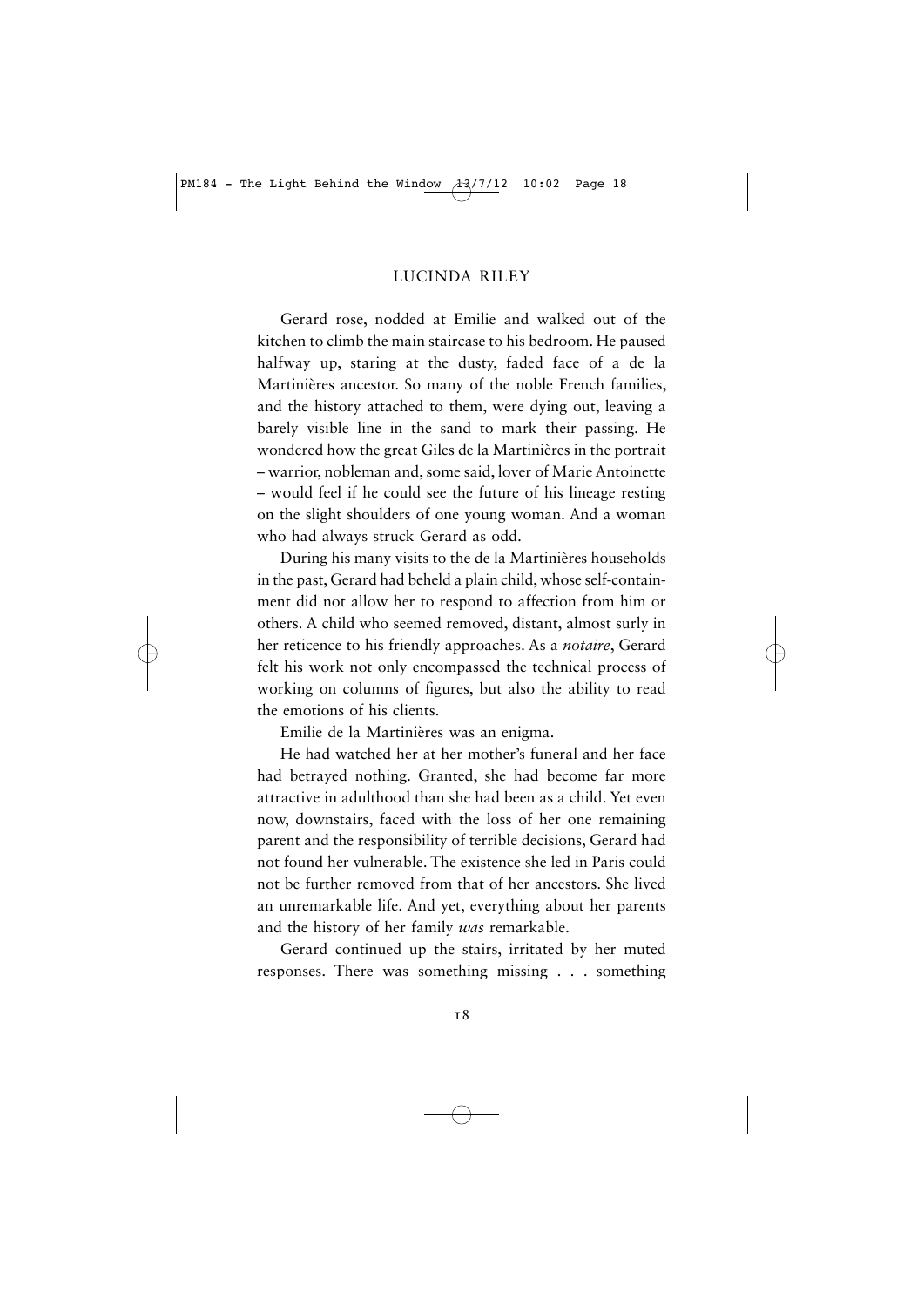*The Light Behind the Window*

about her that was unreachable. And he had no idea how to find it.

As Emilie stood up and put the coffee cups in the sink, the kitchen door opened and Margaux, the château housekeeper, stepped through the door. Her face lit up as she saw Emilie.

'Mademoiselle Emilie!' Margaux moved to embrace her. 'I didn't know you were coming! You should have told me. I would have prepared everything for you.'

'I arrived from Paris late last night,' explained Emilie. 'It's good to see you, Margaux.'

Margaux drew back and studied Emilie, sympathy in her eyes. 'How are you?'

'I am . . . coping,' Emilie answered honestly, the sight of Margaux, who had cared for her when she was a young girl staying at the château in the summer, bringing a lump to her throat.

'You look skinny. Are you not eating?' Margaux appraised her.

'Of course I'm eating, Margaux! Besides, it's unlikely that I'll ever fade away.' Emilie smiled wanly, sweeping her hands down her body.

'You have a lovely shape – wait until you're like me!' Margaux indicated her own plump figure and chuckled.

Emilie looked at the fading blue eyes and blonde hair, now streaked with grey. She remembered Margaux fifteen years ago as a beautiful woman, and felt further depressed at how time destroyed all in its ever-hungry path.

The kitchen door opened again. Through it appeared a young boy, slight of figure, with his mother's huge blue eyes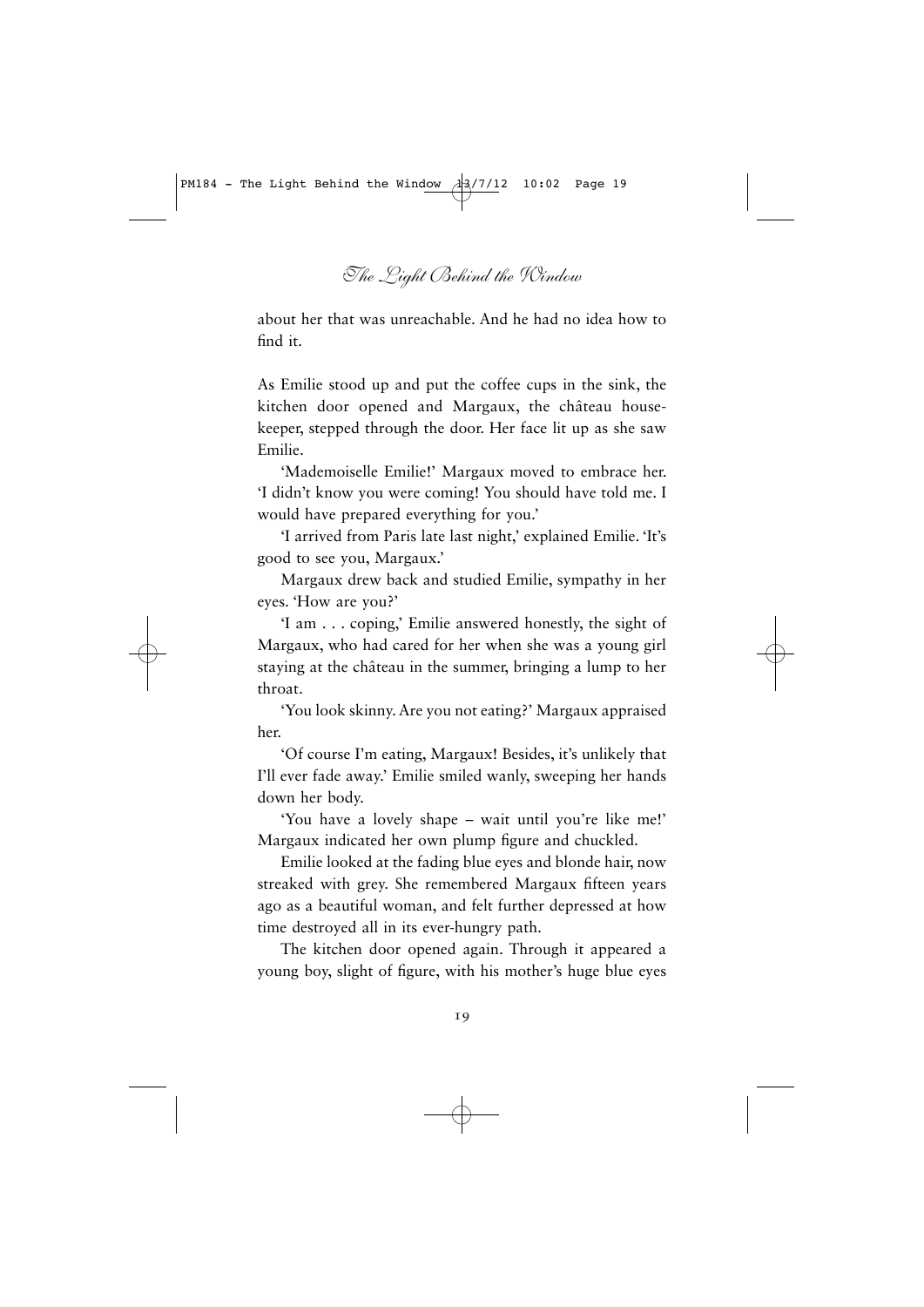dominating his elfin face. He looked in surprise at Emilie and then turned to his mother nervously.

'Maman? Is it all right for me to be here?' he asked Margaux.

'Do you mind if Anton is here in the château with me while I work, Mademoiselle Emilie? It's the Easter holidays and I don't like to leave him at home by himself. He normally sits quietly with a book.'

'Of course it's not a problem,' Emilie replied, smiling at the young boy reassuringly. Margaux had lost her husband eight years ago in a car crash. Since then, she had struggled to bring up her son alone. 'I think there's just enough room here for all of us, don't you?'

'Yes, Mademoiselle Emilie. Thank you,' Anton said gratefully, walking towards his mother.

'Gerard Flavier, our *notaire*, is upstairs. He'll be staying overnight, Margaux,' Emilie added. 'We're going down to the vineyard to see Jean and Jacques.'

'Then I'll prepare his bedroom whilst you're gone. Should I get some food ready for your supper?'

'No, thank you, we'll go up to the village to eat later,' Emilie replied.

'There are some bills that have arrived for the house, Mademoiselle. Should I give them to you?' Margaux asked, embarrassed.

'Yes, of course.' Emilie sighed. 'There's no one else to pay them.'

'No. I'm so sorry, Mademoiselle. It's hard for you to be left alone. I know so well how it feels,' Margaux sympathised.

'Yes, thank you. I'll see you later, Margaux.' Emilie nodded at mother and son and left the kitchen to find Gerard.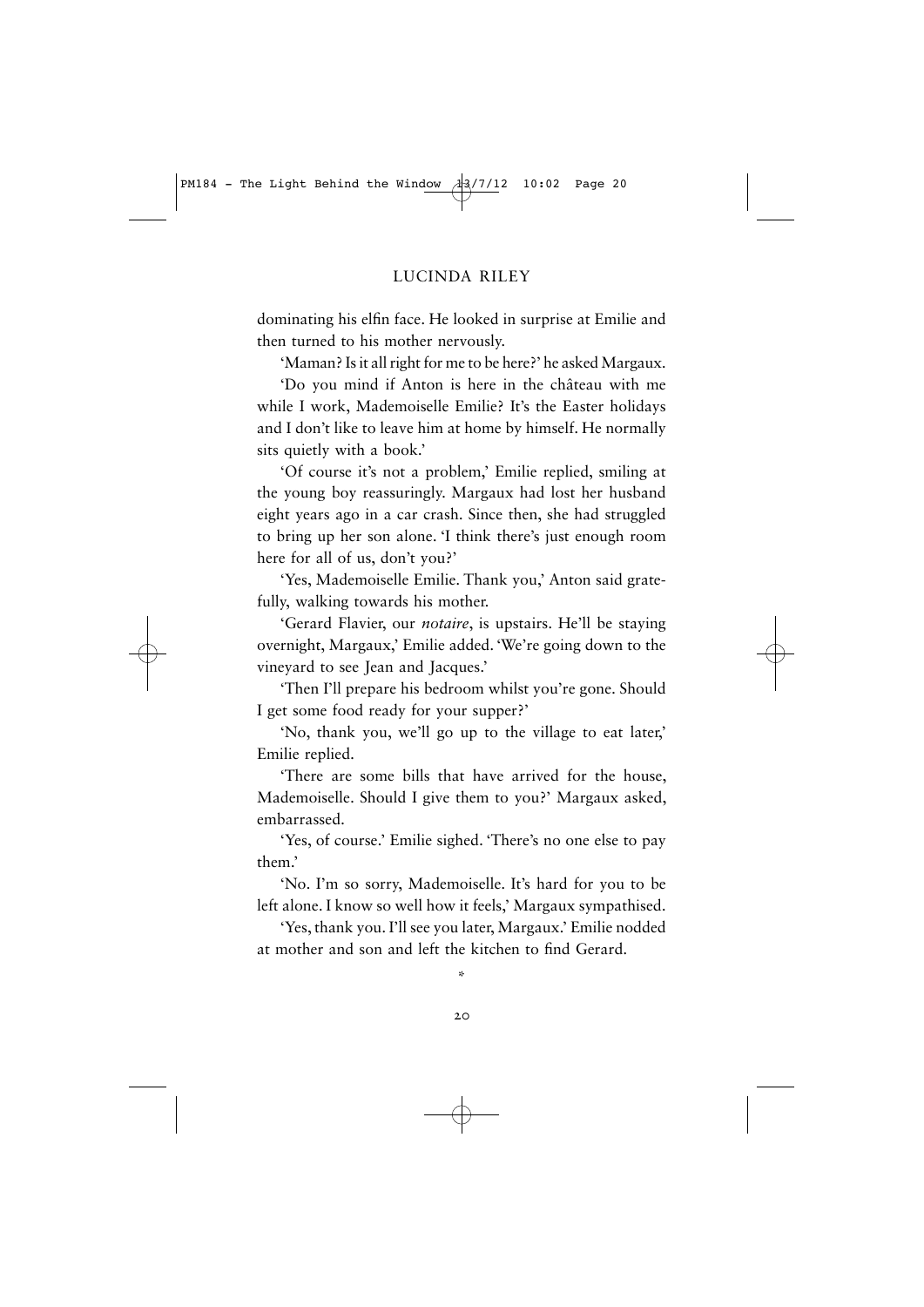That afternoon, Emilie accompanied Gerard to the *cave*. The vineyard on the de la Martinières domaine was a small operation on ten hectares, producing twelve thousand bottles of the palest rosé, red and white a year, mostly sold to local shops, restaurants and hotels.

Inside, the *cave* was dark and cool, the smell of fermenting wine permeating the air from the huge Russian oak barrels lined up along its sides.

Jean Benoit, the *cave* manager, stood up from behind his desk as they entered.

'Mademoiselle Emilie! It's a pleasure to see you.' Jean kissed her warmly on both cheeks. 'Papa, look who's here!'

Jacques Benoit, now in his late eighties and stiff with rheumatism, but who still sat at a table in the *cave* every day, painstakingly wrapping each bottle of wine in purple tissue paper, looked up and smiled. 'Mademoiselle Emilie, how are you?'

'I'm well, thank you, Jacques. And you?'

'Ah, no longer up to hunting the wild boar your papa and I used to catch on the hills.' He chuckled. 'But I still manage to find myself breathing each sunrise.'

Emilie felt a surge of pleasure at both the warmth of their greeting and their familiarity. Her father had been great friends with Jacques, and Emilie had often cycled off to the nearby beach at Gigaro for a swim with Jean, who, being eight years older than her, had seemed very grown up. Emilie had sometimes fantasised that he was her older brother. Jean had always been so protective and kind towards her. He had lost his mother, Francesca, when he was young and Jacques had done his best to bring him up alone.

Both father and son, and their ancestors before them, had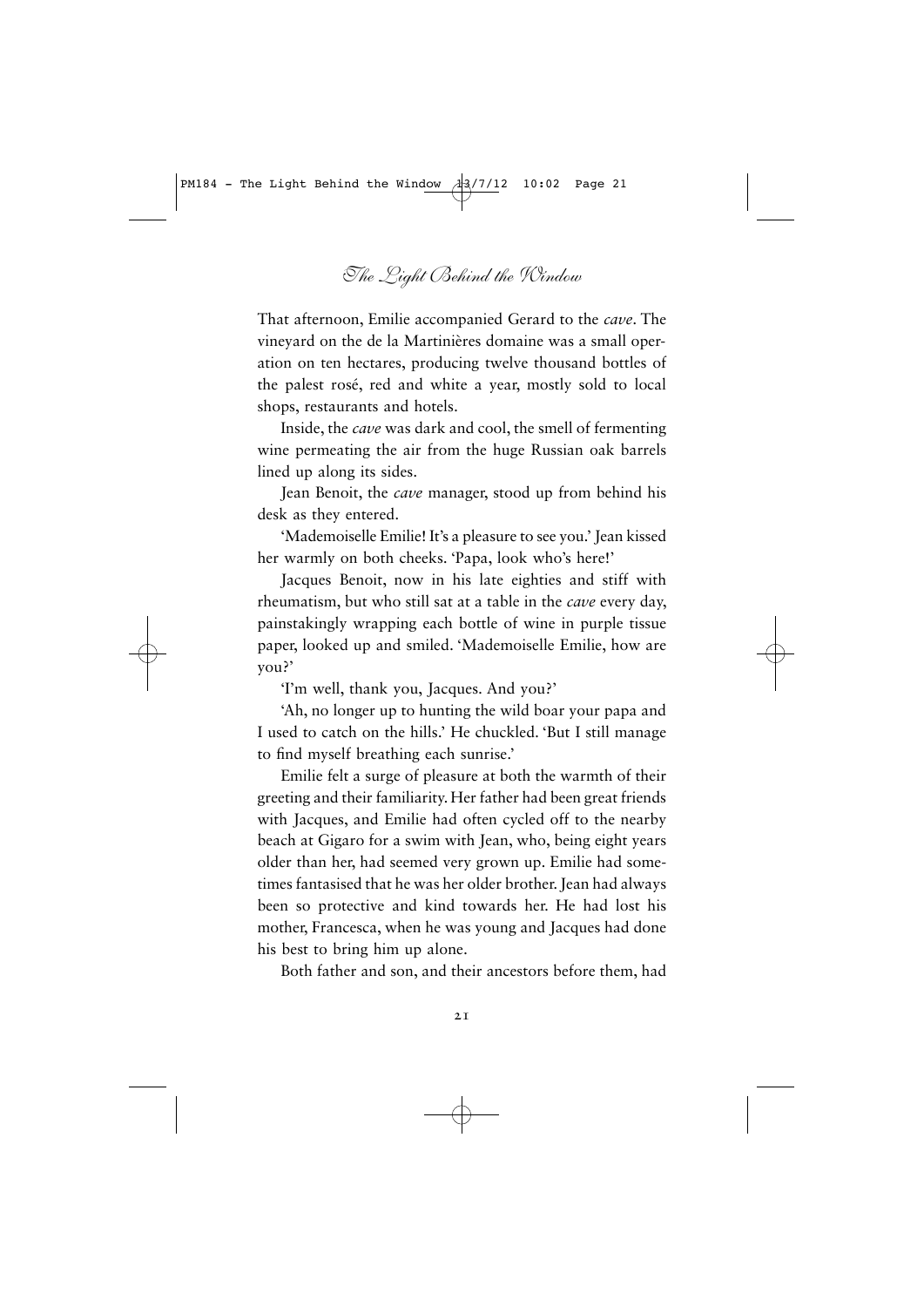grown up in the small cottage attached to the *cave.* Jean now managed the vineyard, taking over from his father once Jacques was satisfied Jean had learned his special methods of mixing, then fermenting the grapes from the vines that surrounded them*.*

Emilie realised that Gerard was hovering behind them, looking uncomfortable. Pulling herself from her reverie, she said, 'This is Gerard Flavier, our family *notaire*.'

'I believe we've met before, Monsieur, many years ago,' said Jacques, holding out a trembling hand to him.

'Yes, and I still taste the subtlety of the wine you make here when I'm back in Paris,' remarked Gerard, smiling.

'You are most kind, Monsieur,' said Jacques, 'but I believe my son is even more of an artist when it comes to producing the perfect Provençal rosé.'

'I presume, Monsieur Flavier, that you're here to check the financial facts and figures of our *cave*, rather than the quality of our produce?' Jean was looking uneasy.

'I would certainly like some idea of whether the business is financially productive for my analysis,' confirmed Gerard. 'I'm afraid that Mademoiselle Emilie must make some decisions.'

'Well,' said Emilie, 'I think I'm of little use here for now, so I'll take a walk through the vineyards.' She nodded at the three men and immediately left the *cave.*

As she walked outside, she realised her own discomfort was heightened by the fact that the decisions she must make would endanger the Benoit family's livelihood. Their way of life had remained unchanged for hundreds of years. She could tell that Jean, in particular, was very concerned, understanding the ramifications if she did sell. A new owner might install a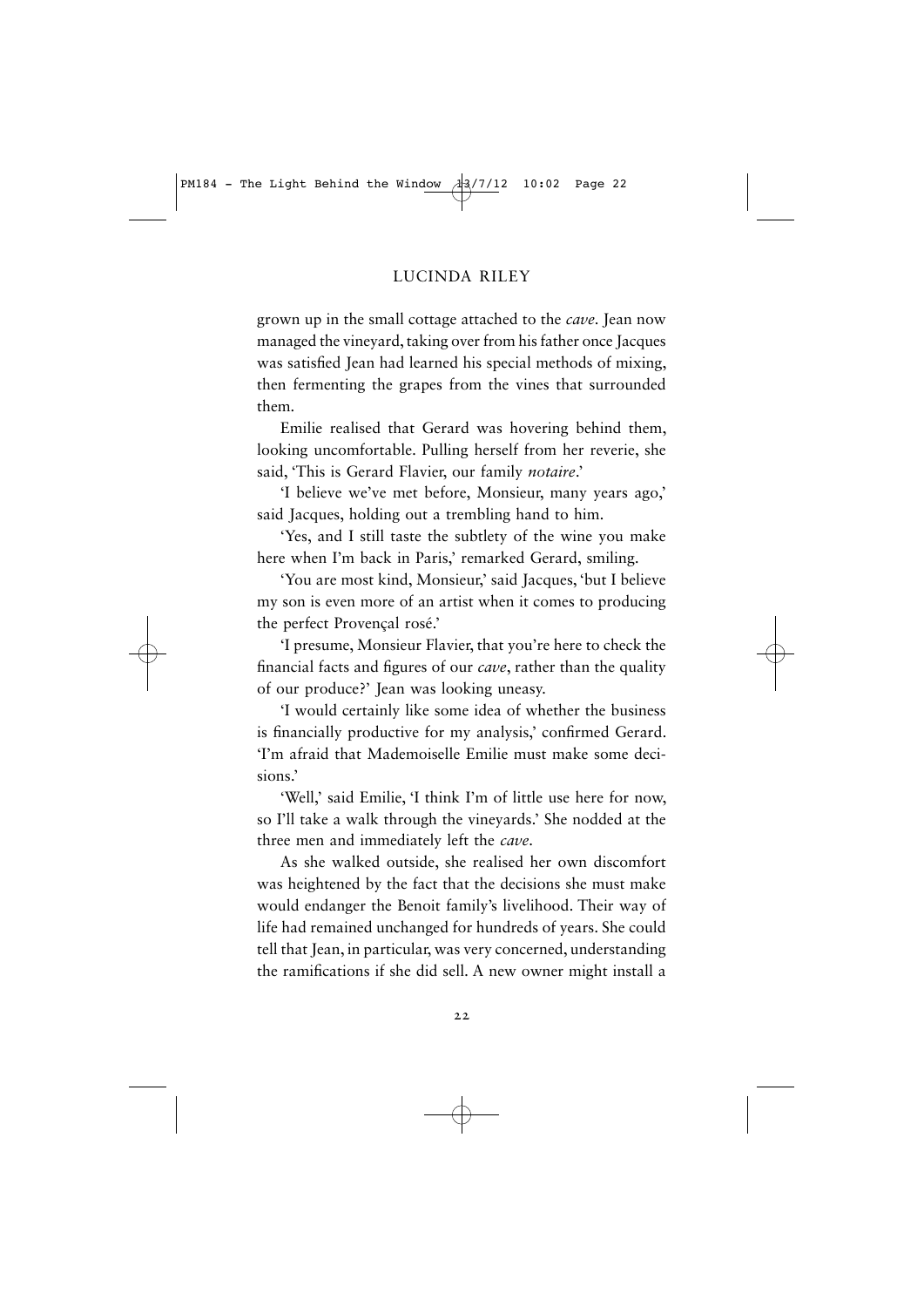manager of his own, and Jean and Jacques would be forced to leave their home. She could hardly imagine such a change, for the Benoits seemed to grow out of the very soil she was standing on.

The sun was already on its descent as Emilie walked over the stony ground between the rows of fragile vines. In the following few weeks, they would grow like weeds to produce the fat, sweet fruit that would be picked in the *vendange* of late summer to produce next year's vintage.

She turned to look at the château, three hundred metres in the distance, and sighed despairingly. Its pale, blush-covered walls, the shutters painted a traditional light blue and framed by tall cypress trees on either side, melted into the softness of the approaching sunset. Simply yet elegantly designed to fit in with its rural surroundings, the house reflected perfectly the understated yet noble lineage both of them had been born from.

#### *And we are all that is left . . .*

Emilie felt a sudden tenderness for the building. It had been orphaned too. Recognised, but ignored in terms of its basic needs, yet maintaining an air of graceful dignity under duress – she felt an odd camaraderie with it.

'How can I give you what you need?' she whispered to the château. 'What do I do with you? I have a life elsewhere, I . . .' Emilie sighed and then heard her name being called.

Gerard was walking towards her. He came to stand next to her and followed her eyeline towards the château.

'It is beautiful, isn't it?' he said.

'Yes, it is. But I have no idea what I should do with it.' 'Why don't we walk back and I'll give you my thoughts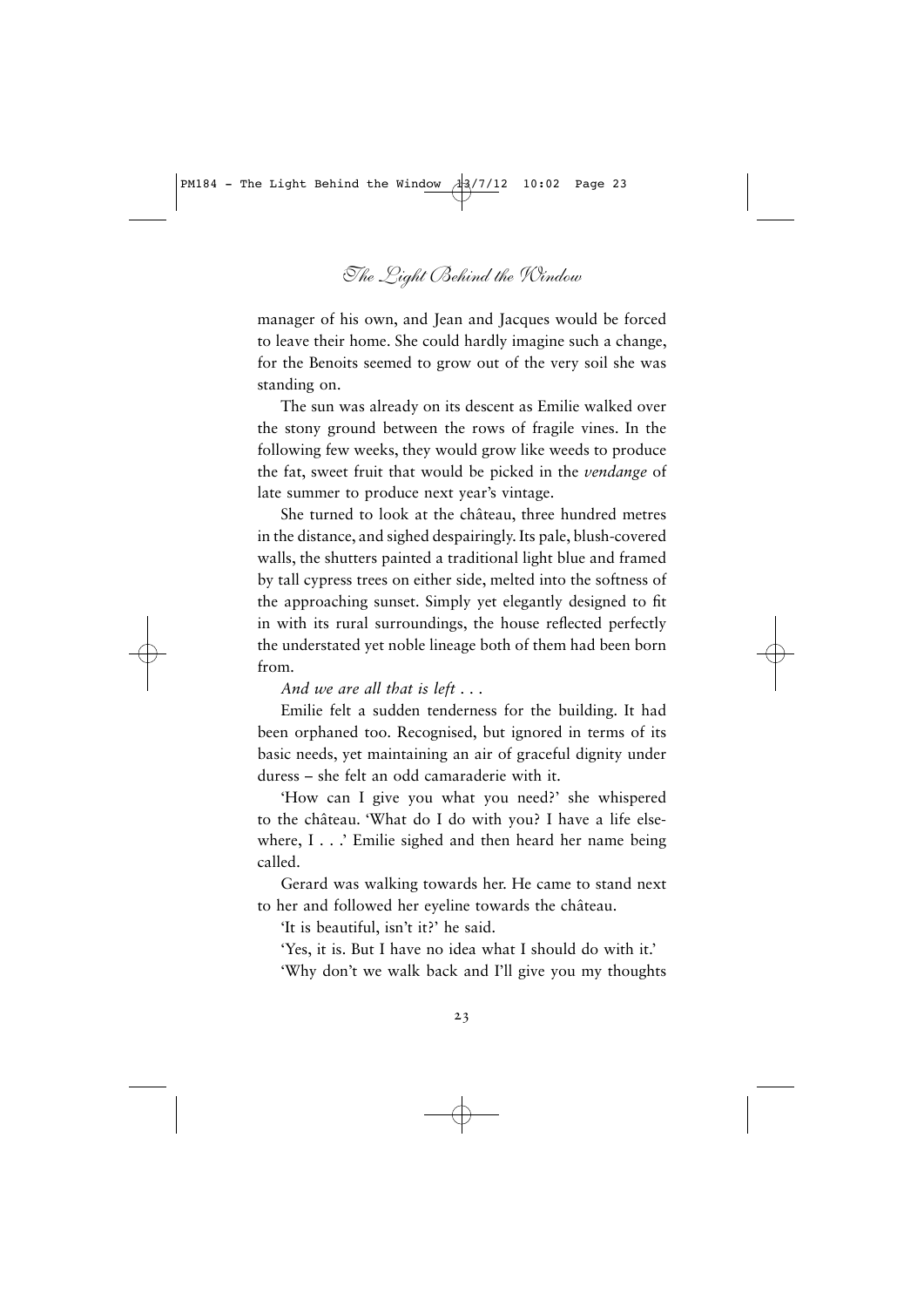#### LUCINDA RILEY

on the matter, which may or may not be of help to you,' Gerard suggested.

'Thank you.'

Twenty minutes later, as the sun made its final departure behind the hill which accommodated the medieval village of Gassin, Emilie sat with Gerard and listened to what he had to say.

'The vineyard is under-producing what it could, in terms of both yield and profit. There has been an international surge in sales of rosé in the past few years. It's no longer thought of as the poor relation to its white and red sister and brother. Jean is expecting, as long as the weather conditions remain stable in the next few weeks, to produce a bumper crop. The point is, Emilie,' Gerard explained, 'the *cave* has always been run very much as a hobby by the de la Martinières.'

'Yes, I realise that,' Emilie agreed.

'Jean – who I was extremely impressed with, by the way – said no investment funds have been provided for the vineyard since your father died sixteen years ago. It was, of course, originally established to provide the château itself with a homegrown supply of wine. In its heyday, when your ancestors were entertaining here in the old, grand style, much of the wine would have been consumed by them and their guests. Now, of course, everything's different, yet the vineyard is still running as it did a hundred years ago.'

Gerard looked at Emilie for a reaction, but received none, so he continued.

'What the *cave* needs is an injection of cash to fulfil its potential. Jean tells me, for example, that there's enough land to double the size of the vineyards. It also needs some modern equipment to be brought up to date and produce, Jean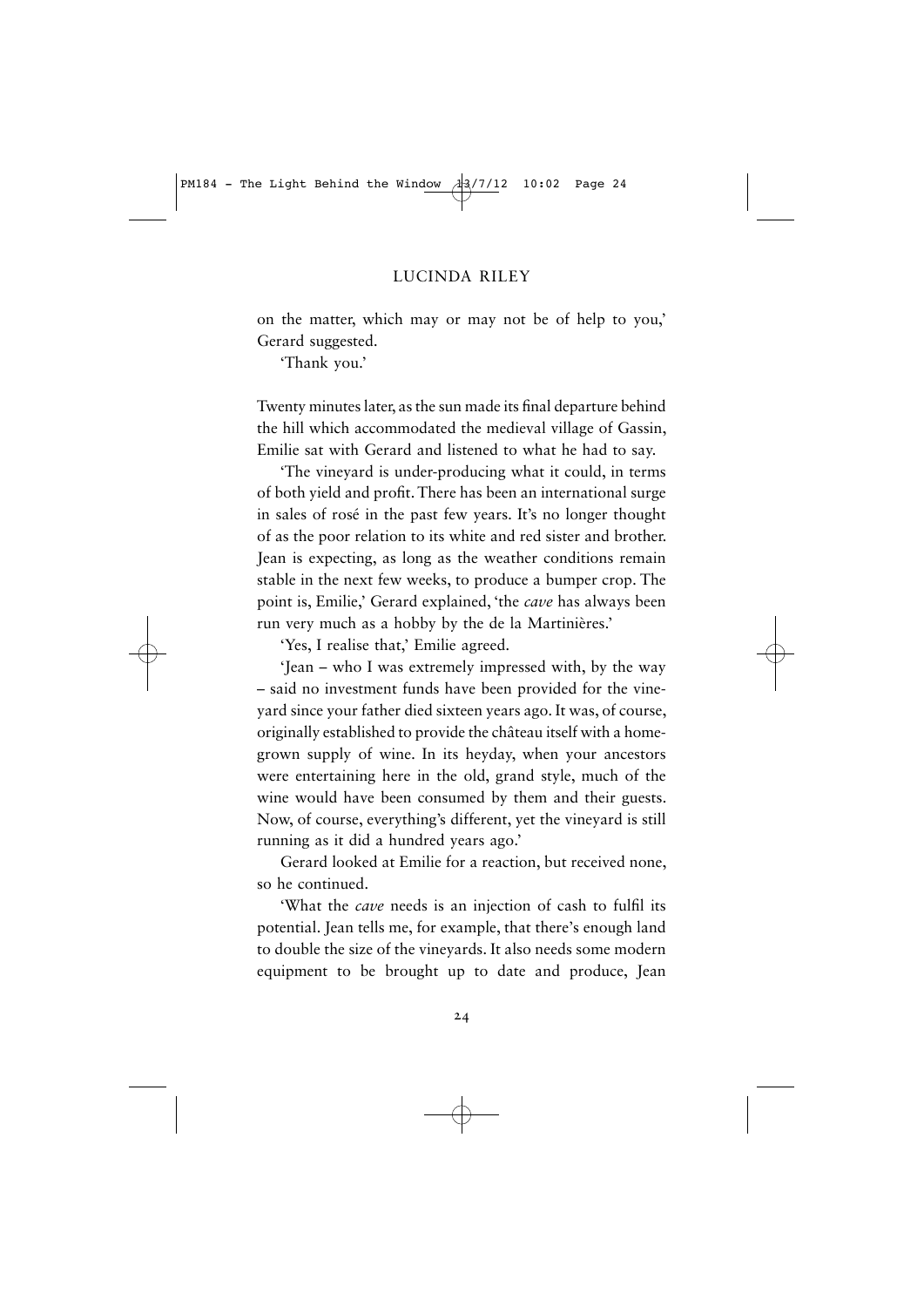believes, a healthy profit. The question is,' summarised Gerard, 'whether you wish to carry the vineyard and the château into the future. They are both renovation projects and would take up much of your time.'

Emilie listened to the stillness. Not a breath of wind blew. The calm atmosphere wrapped a warm shawl of tranquillity around her. For the first time since her mother had died, Emilie felt at peace. And, therefore, disinclined to come to a conclusion.

'Thank you for your help so far, Gerard. But I don't think it's possible to give you an answer right now,' she explained. 'If you'd asked me two weeks ago, I would have categorically told you my inclination was to sell. But now . . .'

'I understand,' Gerard said with a nod. 'I can't advise you emotionally, Emilie, only financially. Perhaps it would be a comfort for you to know that, when you sell the Paris house, its contents and your mother's jewellery, I believe it would not only cover the cost of restoring the château but also leave you with a large income for the rest of your life. And, of course, there is the library here,' he added. 'Your papa may not have spent his energies on the fabric of either of his homes, but his legacy is housed inside. He built on what was already a fine collection of rare books. Having glanced earlier at the ledgers he kept, he seems to have doubled it. Antiquarian books are not my field of expertise, but I can only imagine the collection is very valuable.'

'I would never part with it,' replied Emilie firmly, surprising herself with her sudden defensiveness. 'It was my father's life's work. I spent many hours here in the library with him as a child.'

'Of course, and there's no reason why you should.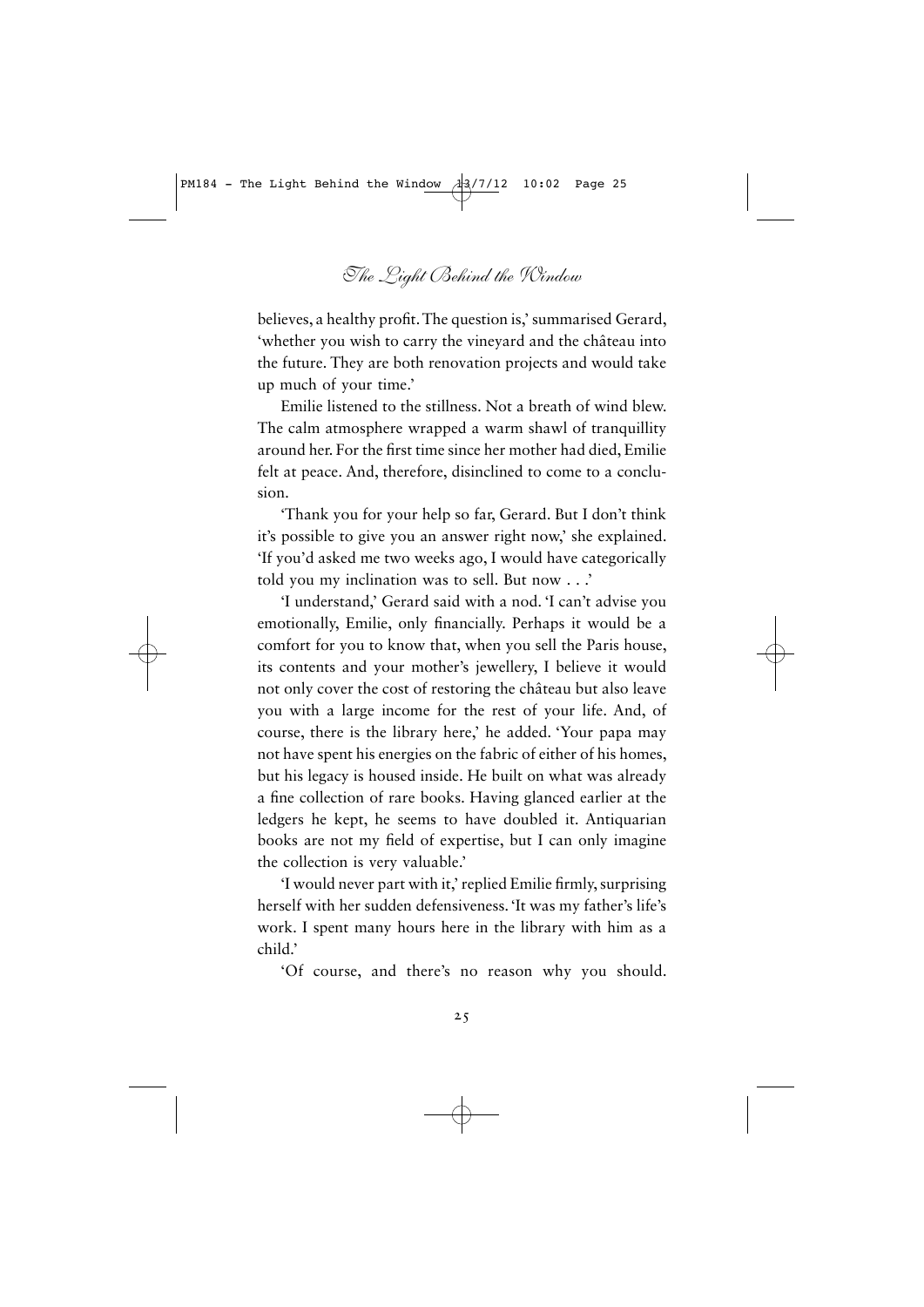Although, if you decide not to keep the château, you may have to find somewhere larger than your Paris apartment to house the collection.' Gerard smiled wryly. 'Now, I must eat. Will you accompany me to the village for supper? I leave early tomorrow, and I must, with your permission, investigate the contents of your father's desk to acquire any further financial papers.'

'Of course,' Emilie agreed.

'First, I must make a couple of calls,' he said apologetically, 'but I'll see you down here in half an hour.'

Emilie watched Gerard as he left the table and walked into the house. She felt awkward in his company, even though he had been present throughout her life. She had treated him then as any child would a distant adult. Now, with a third party no longer present, having a direct conversation with him was a new and uncomfortable experience.

As she wandered inside, Emilie realised she felt patronised, although she understood that Gerard was merely trying to help. But, sometimes, she saw in his eyes what she could only read as resentment. Perhaps he felt – and who could blame him – that she was not in any way accomplished enough to receive the mantle of the last surviving de la Martinières, with all its weight of history. Emilie was painfully aware that she had none of the glamour of her predecessors. Born into an extraordinary family, her only wish was to appear ordinary.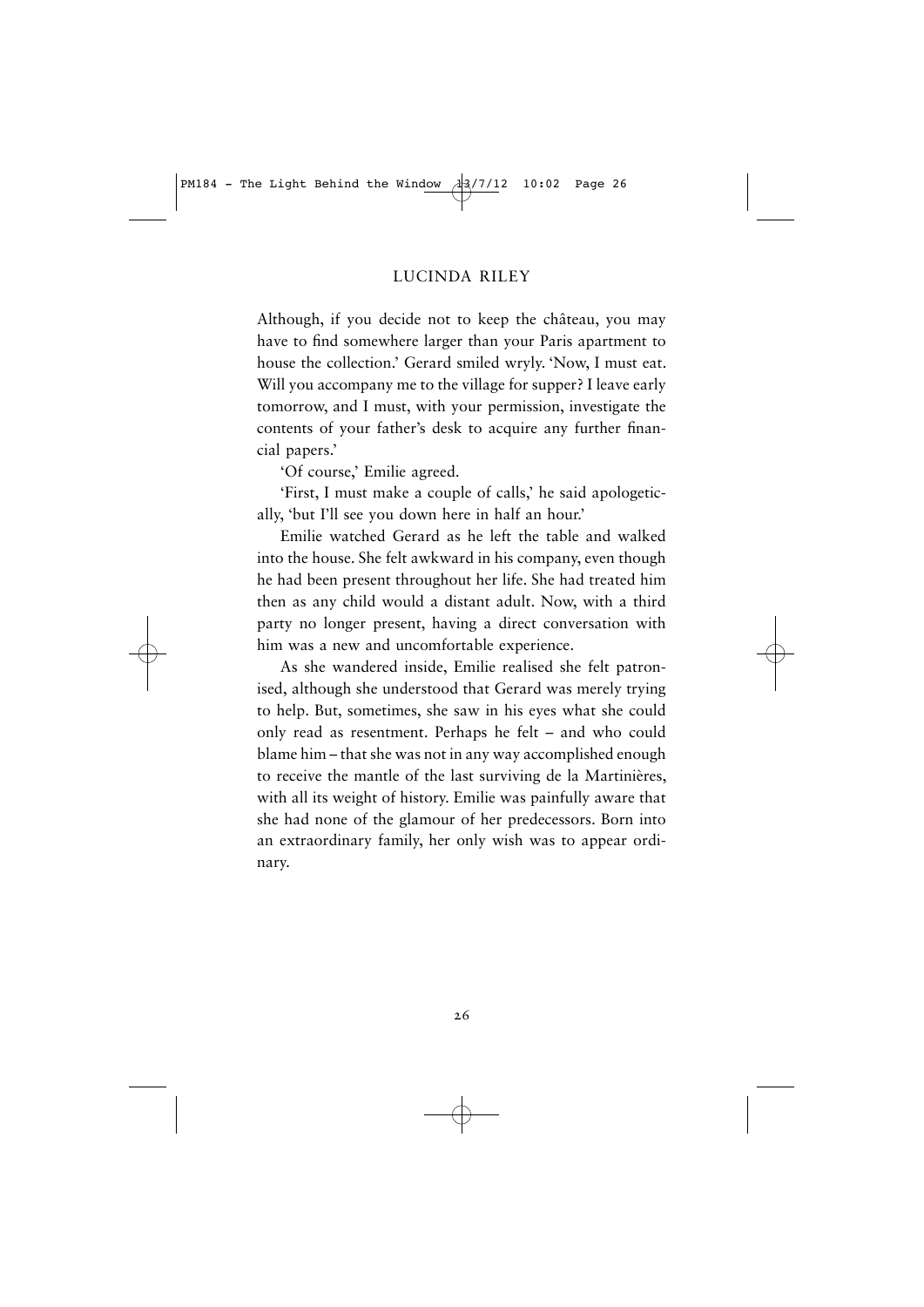*3*

Emilie heard Gerard's car making its way along the drive and away from the château early the next morning. She lay in the narrow bed she had slept in since childhood, the room's windows facing north-west so there was little early-morning sun. Of course, she mused, there was no reason why she could not now inhabit any one of the vast and beautiful bedrooms at the front of the house, with their huge windows facing out over the garden and vineyards.

Frou-Frou, who had whined so much last night that Emilie had relented and let her in to sleep on her bed, barked at the door to signal it was time for her morning ablutions.

Downstairs in the kitchen, Emilie made herself some coffee then wandered along the passage to the library. The highceilinged room, which her father had always kept shrouded from light to protect the books, smelt comfortingly fusty and familiar. Placing her coffee on her father's worn, leather-topped desk, she walked to a window and drew back one of the shutters. A million dust motes left their hiding places at the sudden and unusual breeze, and danced frenziedly in the soft shafts of light.

Emilie sat down on the window seat and studied the floor-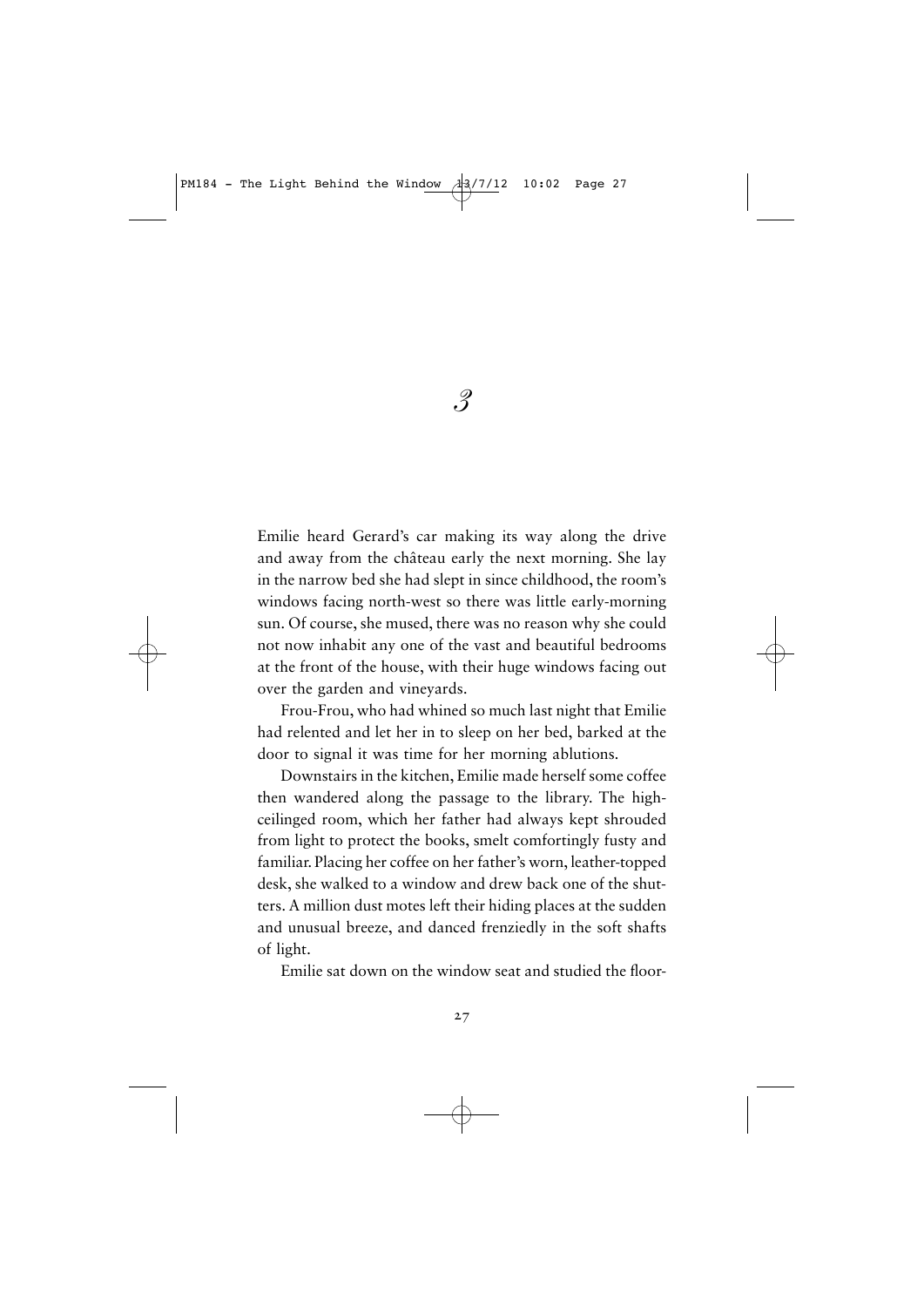#### LUCINDA RILEY

to-ceiling bookshelves. She had no idea how many books the library contained. Her father had spent most of his latter years cataloguing and adding to the collection. She stood up and walked slowly around the sides of the room, the books stretching up to four times her height. Sentinel and stoic, she felt as if they were surveying her – their new mistress – and wondering what fate would befall them.

Emilie remembered sitting with her father and playing the Alphabet Game, which entailed her choosing two letters from the alphabet of any combination. When she had chosen them, her father would move around the library searching for an author whose book held those initials. Only very rarely had he failed to produce a book from the two letters Emilie had given him. Even when she tried to be clever with Xs and Zs, her father would manage to procure a fading, battered copy of Chinese philosophy, or a slim anthology by a long-forgotten Russian poet.

Though she'd watched Édouard do this for years, Emilie now wished she'd paid more attention to the eclectic methods her father had of cataloguing and filing the books. As she glanced at the shelves, she knew it was not as simple as alphabetical order. On the shelf in front of her, the books ranged from Dickens to Plato to Guy de Maupassant.

She also knew the collection was so extensive that any cataloguing her father had completed in the ledgers stacked on the desk would have barely scratched the surface. Even though *he* had known where to place his hands on a book almost immediately, it was a skill and a secret Édouard had taken with him to his grave.

'If I'm to sell this house, what would I do with you?' she whispered to the books.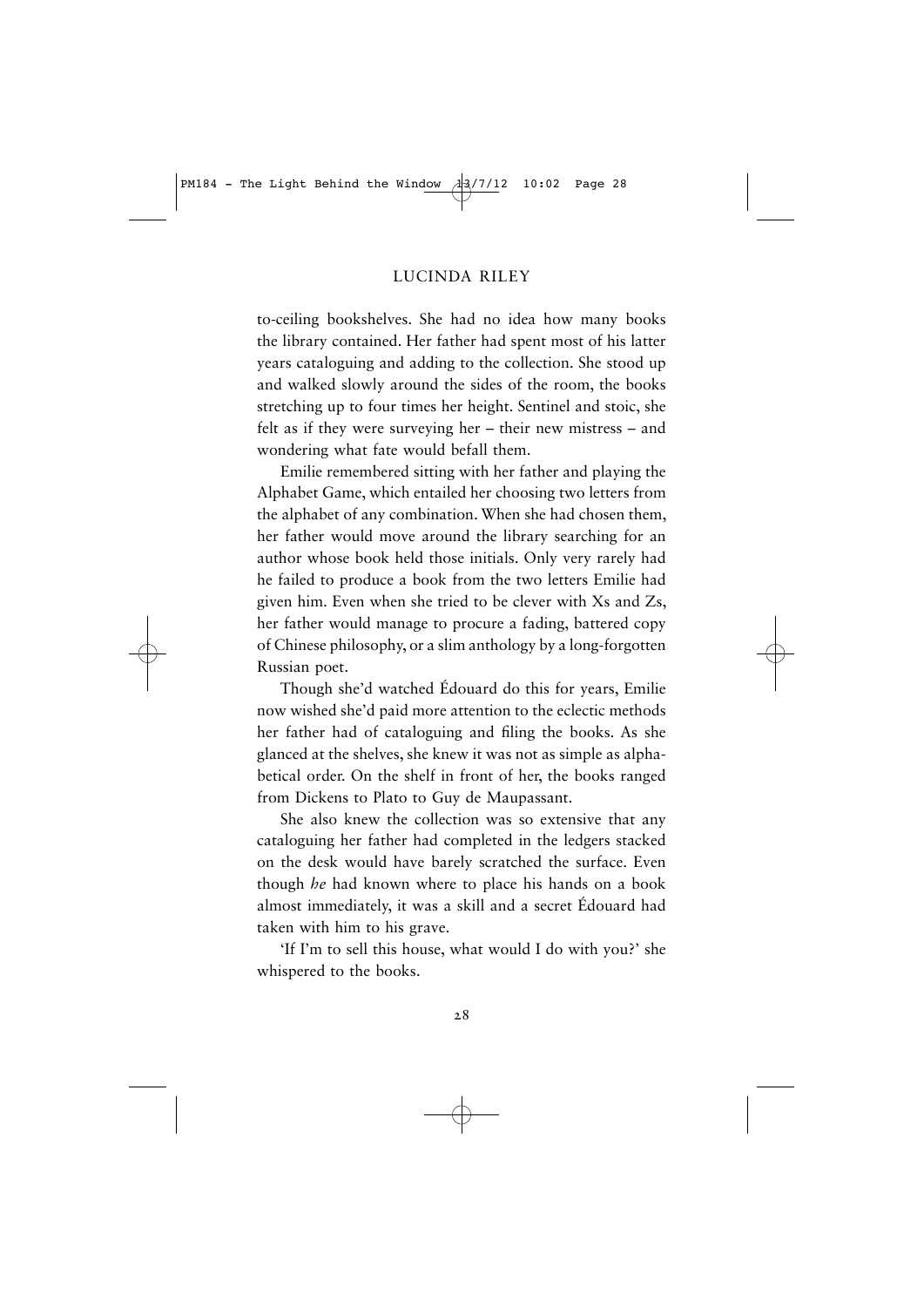They gazed back at her silently; thousands of forlorn children who knew their future lay in her hands. Emilie shook herself from her reverie of the past. She could not let emotion sway her. If she decided to sell the château, then the books must be found another home. Closing the shutter and returning the books to their shrouded slumber, she left the library.

Emilie spent the rest of the morning exploring the endless nooks and crannies of the château, suddenly appreciating a wonderful 200-year-old frieze that adorned the ceiling in the magnificent drawing room, the elegant but now shabby French furniture and the many paintings that hung on every wall.

At lunchtime, Emilie made her way into the kitchen to pour herself a glass of water. She drank it thirstily, realising she felt breathless and exhilarated, as if she'd woken up from a bad dream. The beauty she'd seen so clearly for the first time this morning had been around her for the whole of her life, yet she had never thought to appreciate it or give it credence. And now, rather than seeing her inheritance and her family lineage as a rope around her neck from which she wished to be free, she was experiencing the first traces of excitement.

This wonderful house, with its wealth of exquisite objects, was *hers.*

Feeling suddenly hungry, Emilie rooted around in the fridge and the kitchen cupboards, but to no avail. Taking Frou-Frou under her arm, she put the little dog in the car next to her and drove towards Gassin. Having parked the car, she walked up the ancient steep steps through the village to the hilltop boulevard that housed the bars and restaurants, and took a table at the edge of the terrace in order to admire the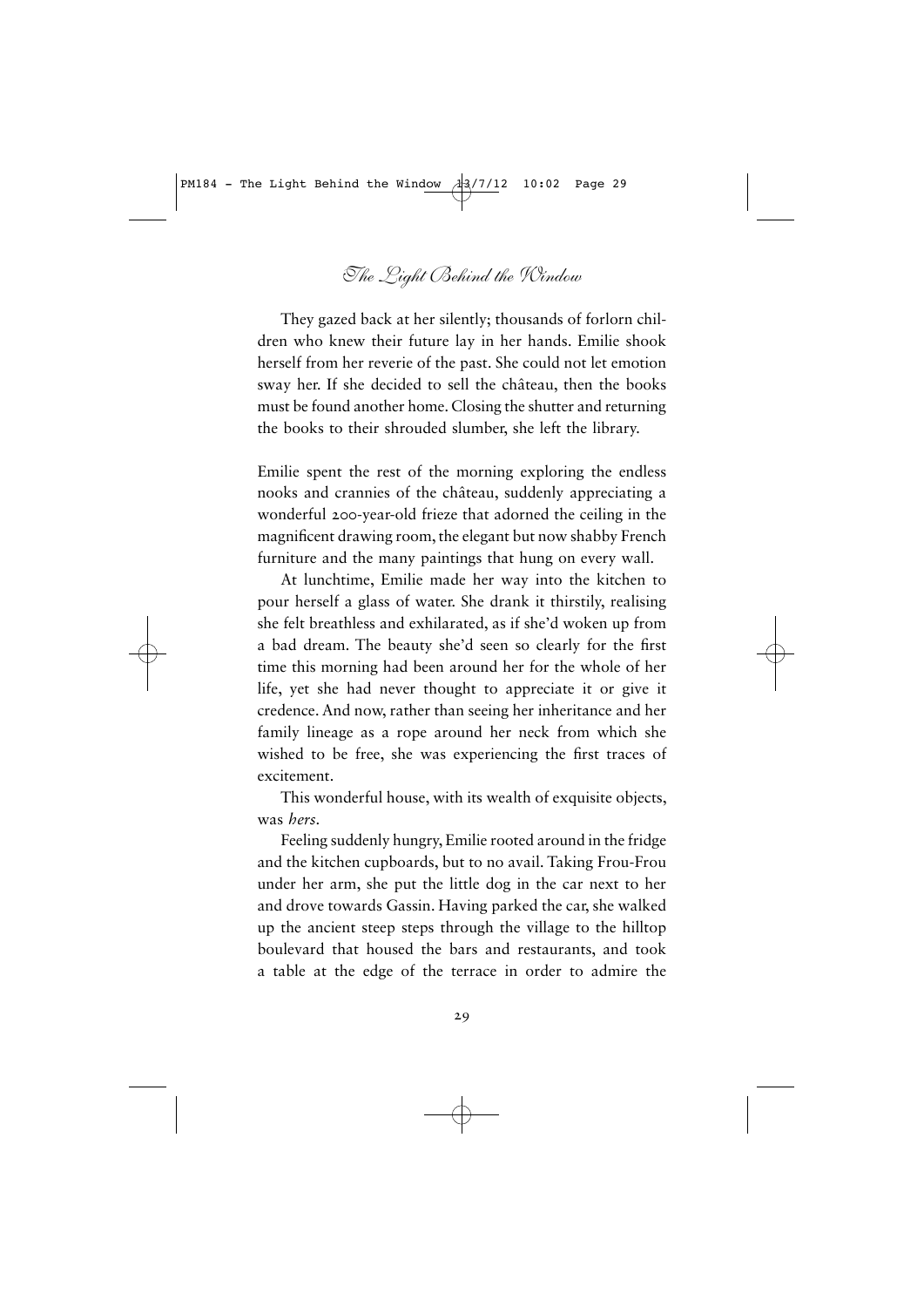spectacular coastal view below her. Ordering a small jug of rosé and a house salad, she basked in the strong lunchtime sun, thoughts circling in no particular order around her head.

'Excuse me, Mademoiselle, but are you Emilie de la Martinières?'

Shading her eyes from the strong sunlight, Emilie looked up at the man standing by her table.

'Yes?' She looked askance at him.

'Then I'm pleased to make your acquaintance.' The man held out his hand. 'My name is Sebastian Carruthers.'

Emilie reached out a tentative hand to his in return. 'Do I know you?'

'No, you don't.'

Emilie noticed he spoke excellent French, but with an English accent. 'Then may I ask how you know me?' she said, imperious out of nerves.

'It's a long story, and one I would like to share with you at some point. Are you expecting company?' he asked, indicating the empty chair opposite her.

'I . . . no.' Emilie shook her head.

'Then may I sit down and explain?'

Before Emilie had a chance to demur, Sebastian had pulled out the chair opposite her. Without the sunlight blinding her eyes, she studied him and saw that he was probably of a similar age to her, his good quality, casual clothes worn easily on a slim body. He had a smattering of freckles across his nose, chestnut hair and attractive hazel-coloured eyes.

'I'm sorry to hear of your mother's death,' he offered.

'Thank you.' Emilie took a sip of her wine and then, her engrained good manners surfacing, said, 'Can I offer you a glass of rosé?'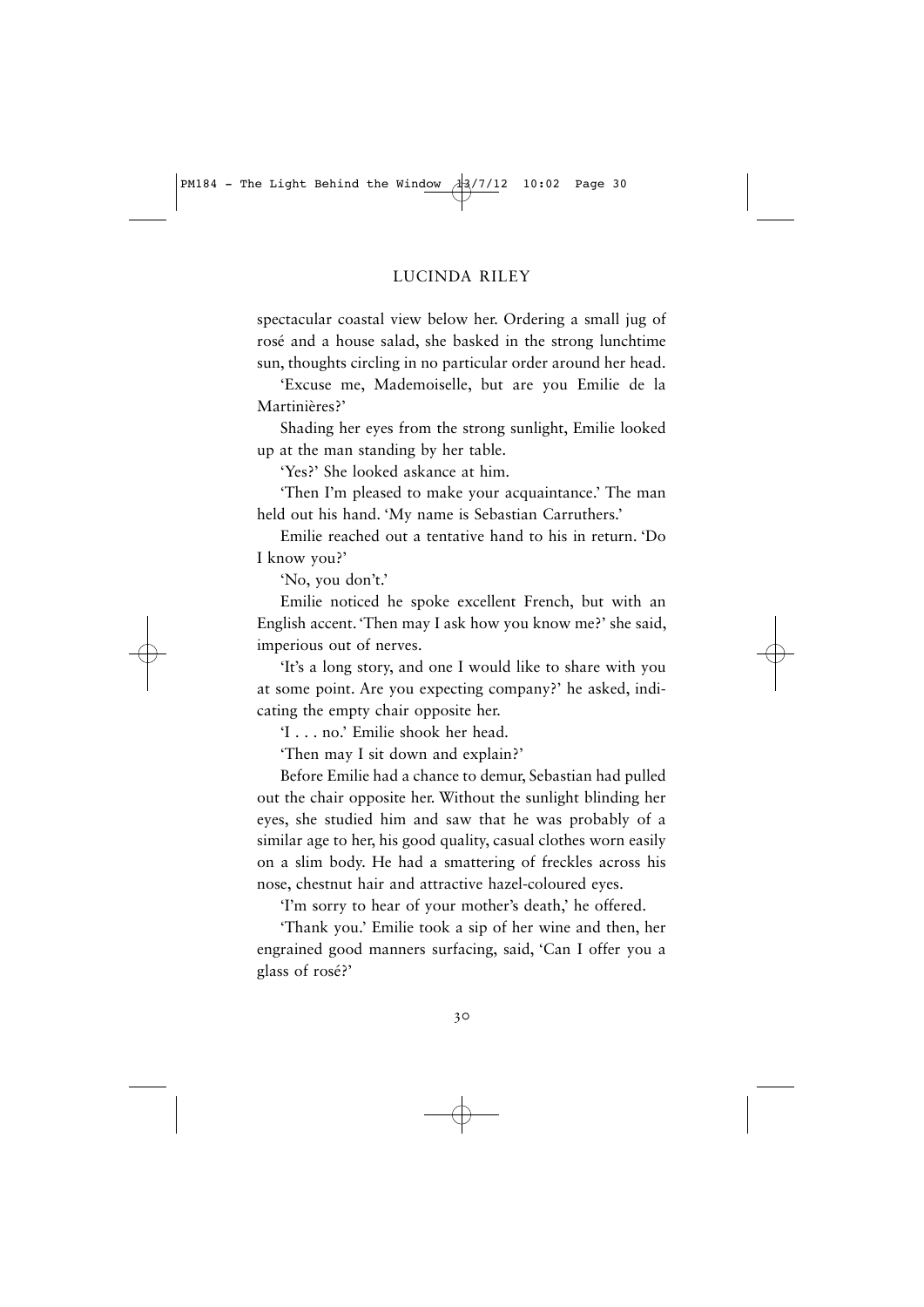'That would be very kind.' Sebastian signalled for the waiter and caught his attention. A glass was placed in front of him and Emilie poured the wine into it from the jug.

'How did you hear of my mother's death?' she asked.

'It's hardly a secret in France, is it?' Sebastian answered, his eyes filling with empathy. 'She was rather well known. May I offer my condolences? It must be a difficult time for you.'

'Yes, it is,' she replied stiffly. 'So, you're English?'

'You guessed!' Sebastian rolled his eyes in mock horror. 'And I've worked so hard to lose my accent. Yes, I am, for my sins. But I spent a year in Paris studying Fine Art. And I admit to being a fully paid-up Francophile.'

'I see,' murmured Emilie. 'But . . .'

'Yes,' he agreed, 'that still doesn't explain how I knew you were Emilie de la Martinières. Well now –' Sebastian raised his eyes mysteriously – 'the connection between you and me goes back into the deep and distant past.'

'Are you a relation?' Emilie was reminded suddenly of the warning Gerard had given her only yesterday.

'No, most definitely not,' he said with a smile, 'but my grandmother was half French. I discovered recently that she worked closely with Édouard de la Martinières, who I believe was your father, during the Second World War.'

'I see.' Emilie knew almost nothing about her father's past. Only that he had never discussed it. And she was still nervous of what this Englishman wanted from her. 'I know little about that time of my father's life.'

'I didn't know much either until my grandmother told me, just before she died, that she was over here during the Occupation. She also said what a brave man Édouard was,' Sebastian added.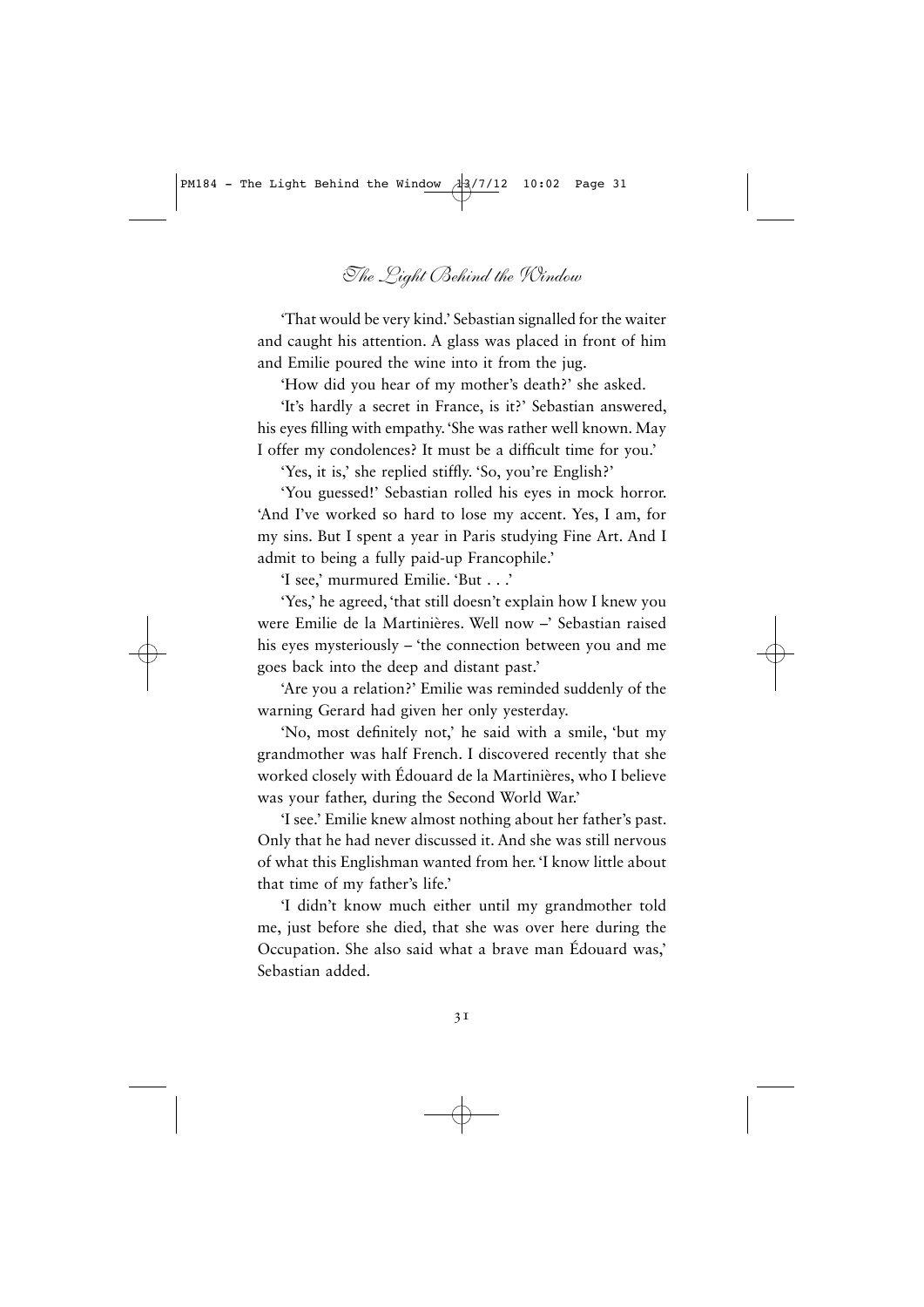This revelation brought a sudden lump to Emilie's throat. 'I didn't know . . . You must understand that I was born when my father was sixty, more than twenty years after the war ended.'

'Right,' said Sebastian, nodding.

'Besides,' Emilie took a healthy gulp of wine, 'he was not the kind of man to ever boast about his triumphs.'

'Well, Constance, my grandmother, certainly seemed to hold him in high esteem,' Sebastian said. 'She also told me about the beautiful château in Gassin that she'd stayed in whilst she was in France. The house is very close to this village, isn't it?'

'Yes,' said Emilie as her salad arrived. 'Will you eat?' she asked, again out of politeness.

'If you're happy to have my company, yes.'

'Of course.'

Sebastian ordered and the waiter retreated.

'So, what brings you to Gassin?' Emilie queried.

'That's a very good question,' Sebastian said. 'After my degree in Fine Art in Paris, I went on to make the art business my career. I show from a small gallery in London, but spend much of my time searching for the rare paintings that my wealthy clients desire. I came to France to try to persuade the owner of a Chagall to sell it to me. The chap lives up in Grasse, which, as you know, isn't far from here,' he explained. 'I happened to read in the newspaper about your mother and that prodded my memory of my grandmother's association with your family. So I thought I'd stop off and take a look for myself at the château I'd heard so much about. This really is the most beautiful village.'

'Yes, it is,' she answered, nonplussed by this strange conversation.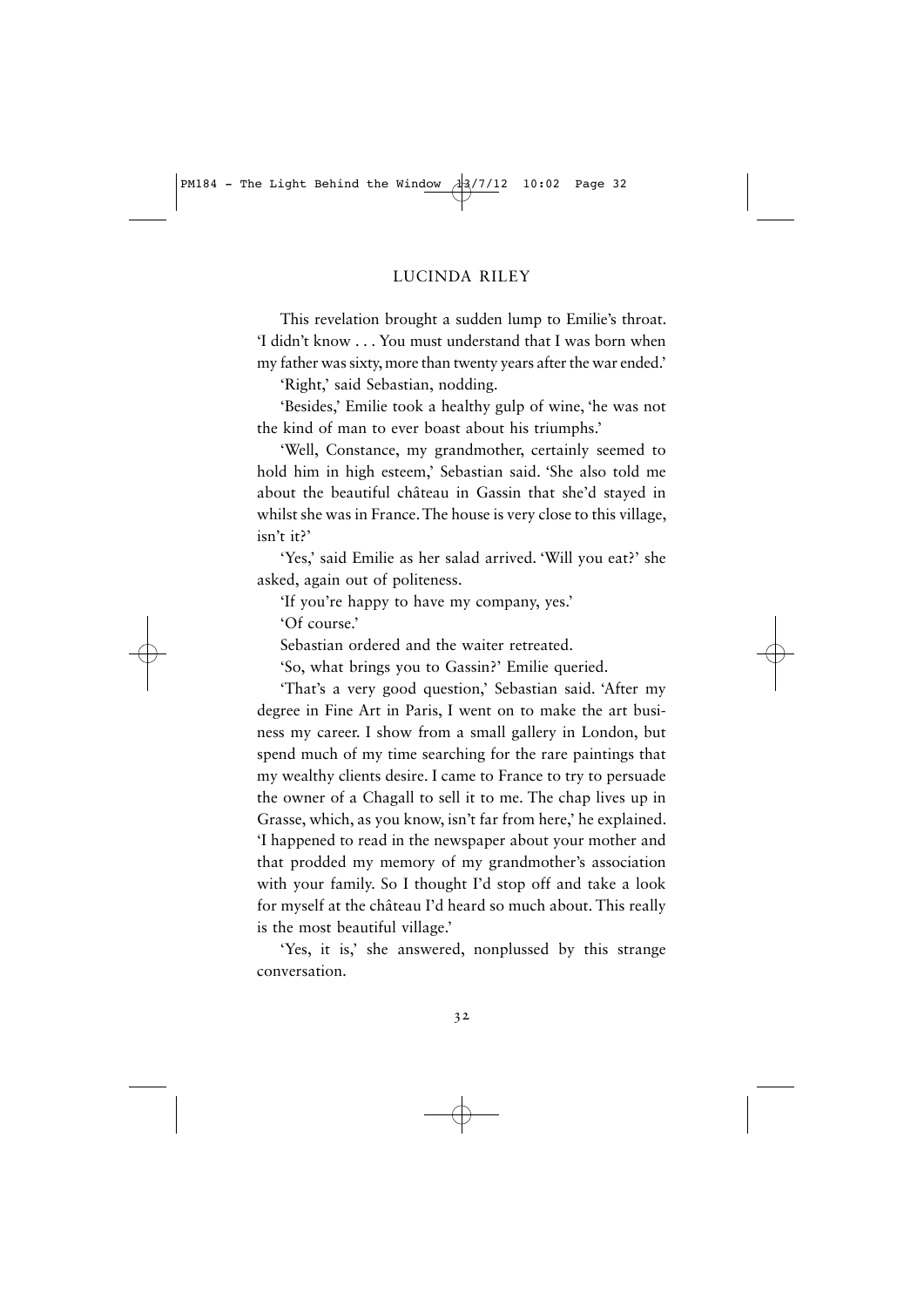'So, Emilie, do you live at the château?' Sebastian asked.

'No,' she replied, uncomfortable with his direct line of questioning. 'I currently live in Paris.'

'Where I have many friends,' Sebastian enthused. 'One day, I hope to spend more time in France, but for now I'm still establishing my reputation in the UK. Not being able to get my hands on the Chagall for my client is very disappointing. It would have been my first negotiation in the big league.'

'I'm sorry,' she offered.

'Thank you. I'll get over it. You wouldn't have any priceless paintings which you wanted to shift hanging around in that château of yours, would you?' Sebastian's eyes were full of humour.

'I'm not sure,' she replied truthfully. 'Valuing the art in the château is on my list of things to do.'

'I'm sure you'll be using one of the top Paris experts to authenticate and value the collection. But if you needed a knowledgeable and very much on-the-spot eye to guide you in the interim, I would be happy to oblige.' As Sebastian's croque-monsieur arrived, he drew out his wallet and passed Emilie a card. 'Promise I'm kosher,' he emphasised. 'I can provide references from my clients if necessary.'

'It's very kind of you, but our family *notaire* is dealing with all that kind of thing.' Emilie could hear the hauteur in her voice.

'Of course,' he said, pouring them both some more rosé and tackling his croque-monsieur*. '*So,' he swiftly changed the subject, 'what do you do with yourself in Paris?'

'I work as a vet in a large practice in the Marais Quarter. The money is not very good, but I love it,' she answered.

'Really?' Sebastian raised an eyebrow. 'I'm surprised. I'd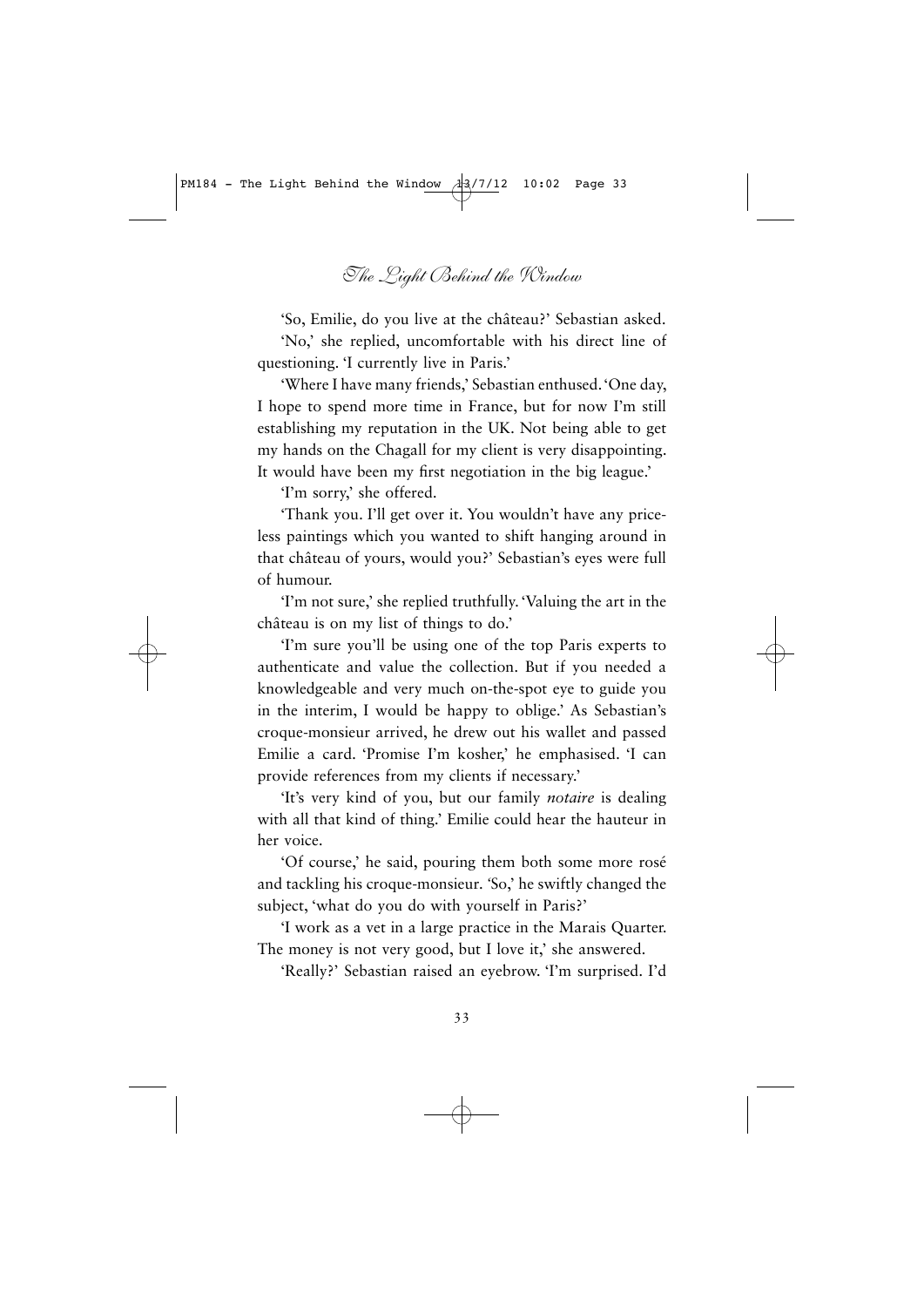have thought, coming from the family you do, that you'd be involved in something very glamorous, if you even needed to work at all.'

'Yes, that's what everyone assumes . . . I am sorry, but I really must go.' Emilie signalled hurriedly for the bill.

'I do apologise, Emilie, that sounded trite,' Sebastian said immediately. 'What I meant to say is, good on you! I really didn't mean to insult you.'

An urge to get away from this man and his persistent questions suddenly assailed her. Emilie reached for her bag, took some francs out of her purse and put them on the table. 'It was nice to meet you,' she said as she picked up Frou-Frou and walked smartly away from the table. She descended the steep stone steps towards her car as hurriedly as she could, feeling ridiculously shaken and tearful.

'Emilie! Please, wait!'

Taking no notice of the voice behind her, she continued walking down the steps determinedly until Sebastian caught up with her.

'Look,' he panted, 'I'm really sorry if I offended you. I seem to have a knack of doing that . . .' Sebastian kept pace with her as she continued walking. 'If it's any consolation, I was born with endless baggage too. Including a crumbling mansion on the Yorkshire moors that I'm meant to somehow restore and save, when there's not a bean to pay for it.'

They had reached the car and Emilie had no choice but to stand still. 'Then why don't you sell it?' she asked him.

'Because it's part of my heritage and –' he shrugged – 'it's complicated. Anyway, I'm not throwing you a sob story, just trying to explain that I know how it is to be defined by your past. I'm there too.'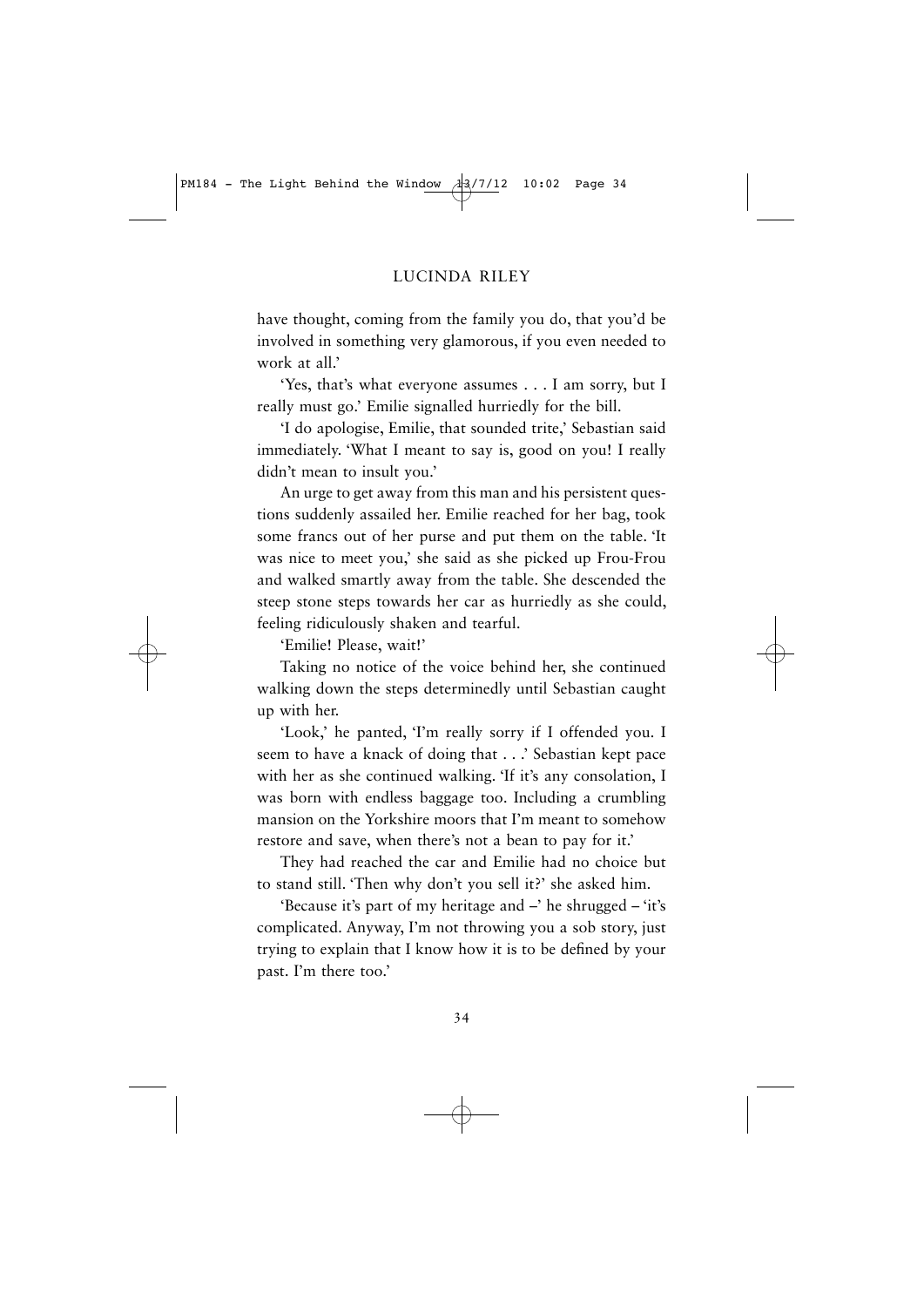Emilie searched silently for the car key in her bag.

'I'm not trying to compete with you,' Sebastian continued, 'merely trying to say I empathise.'

'Thank you.' She'd found her car key. 'I must go now.' 'Am I forgiven?'

She turned and looked at him, despairing of her own sensitivity, yet unable to control it. 'I just . . .' She stared out across the verdant landscape below her, trying to find the words to explain. 'I want to be judged for myself.'

'I understand, I really do. Look, I'm not going to hold you up any more, but it was a pleasure to meet you.' Sebastian held out his hand. 'Good luck with it all.'

'Thank you. Goodbye.' Emilie unlocked her car and released an irritated Frou-Frou onto the passenger seat. She climbed inside, started the engine and drove off slowly down the hill, trying to understand why she had reacted so violently. Perhaps, used as she was to the formal French protocol of a first meeting, Sebastian's openness had startled her. But, Emilie told herself, he had simply tried to be friendly. It was *she* who had the problem. Sebastian had pressed her most sensitive button and she'd reacted accordingly. Emilie watched him strolling down the hill a few metres ahead of her and felt guilty and embarrassed.

She was thirty years old, Emilie chastised herself. The de la Martinières estate was hers to do with as she wished. Perhaps it was time she began to behave like an adult, not a temperamental child.

As she drew the car adjacent with Sebastian, taking a deep breath, she wound down the window.

'As you've come all the way here to see the château,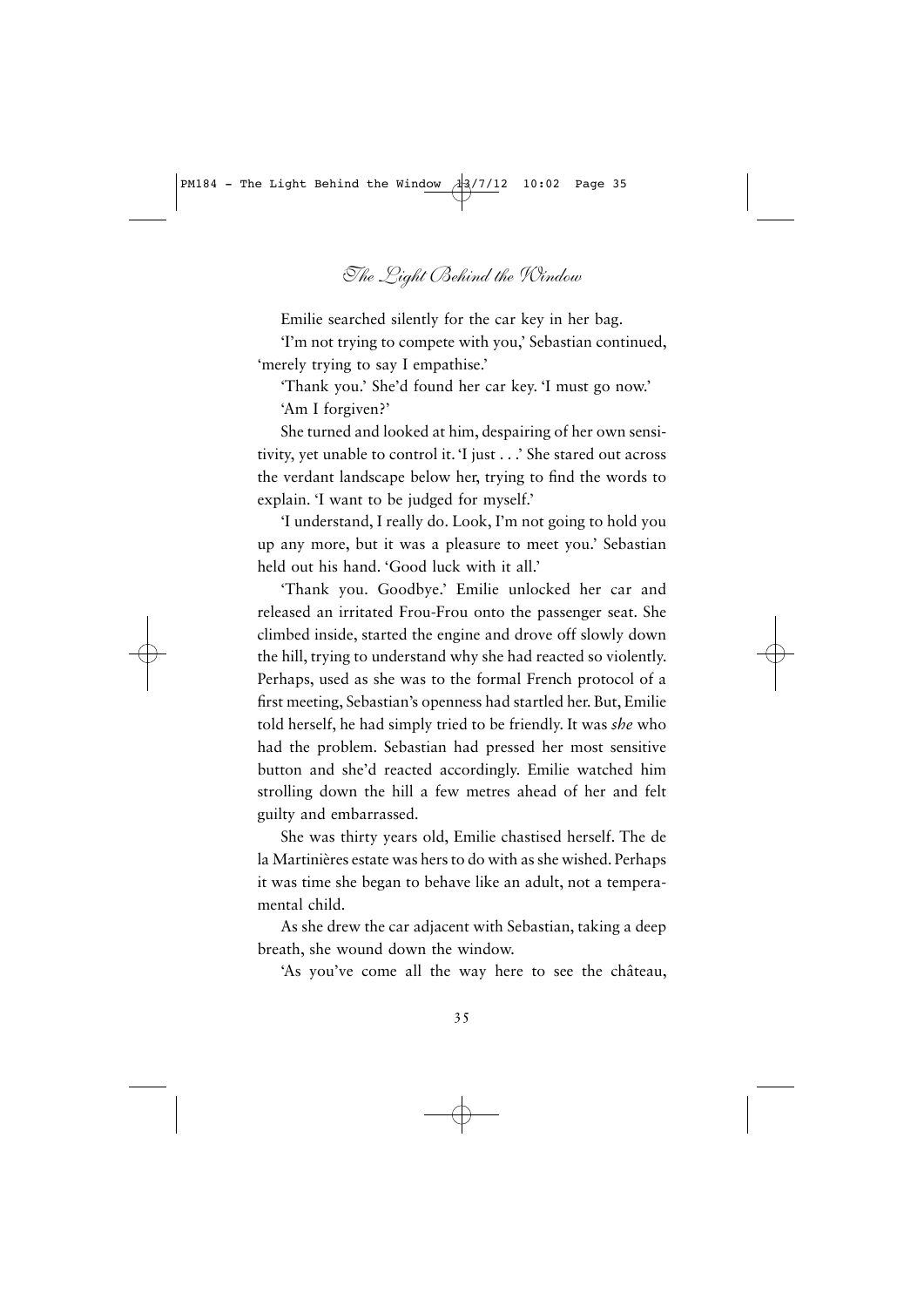Sebastian, it would be disappointing if you didn't fulfil your goal. Why don't you let me drive you there?'

'If you're sure . . .' Sebastian's expression echoed the surprise in his voice. 'I mean, of course I'd love to see it, especially with someone who knows the house intimately.'

'Then, please, climb in.' She leant over and unlocked the passenger door for him.

'Thank you,' he said as he closed it behind him and they set off once more down the hill. 'I feel dreadful for upsetting you. Are you sure I'm forgiven?'

'Sebastian,' she sighed, 'it's not you who's at fault, it's me. Any mention of my family in that context is what I think a psychologist would call a "trigger". And I must learn to deal with it'

'Well, we all have plenty of those, especially when we've had successful, powerful relatives who've gone before us.'

'My mother was certainly a strong character,' Emilie agreed. 'There's a space in many people's lives now she has passed away. As you said, it's a lot to live up to. And I've always known I couldn't.'

Emilie wondered whether the two glasses of wine at lunch had loosened her tongue. But she suddenly didn't feel uncomfortable telling him this. It thrilled and unnerved her at the same time.

'Well, I can hardly say the same of my mum, or "Victoria" as she insisted we called her,' said Sebastian. 'I can't even remember her. She gave birth to my brother and me at a hippy commune in the States. When I was three and my brother two, she arrived with us in England and dumped us both on my grandparents in Yorkshire. A few weeks later she took off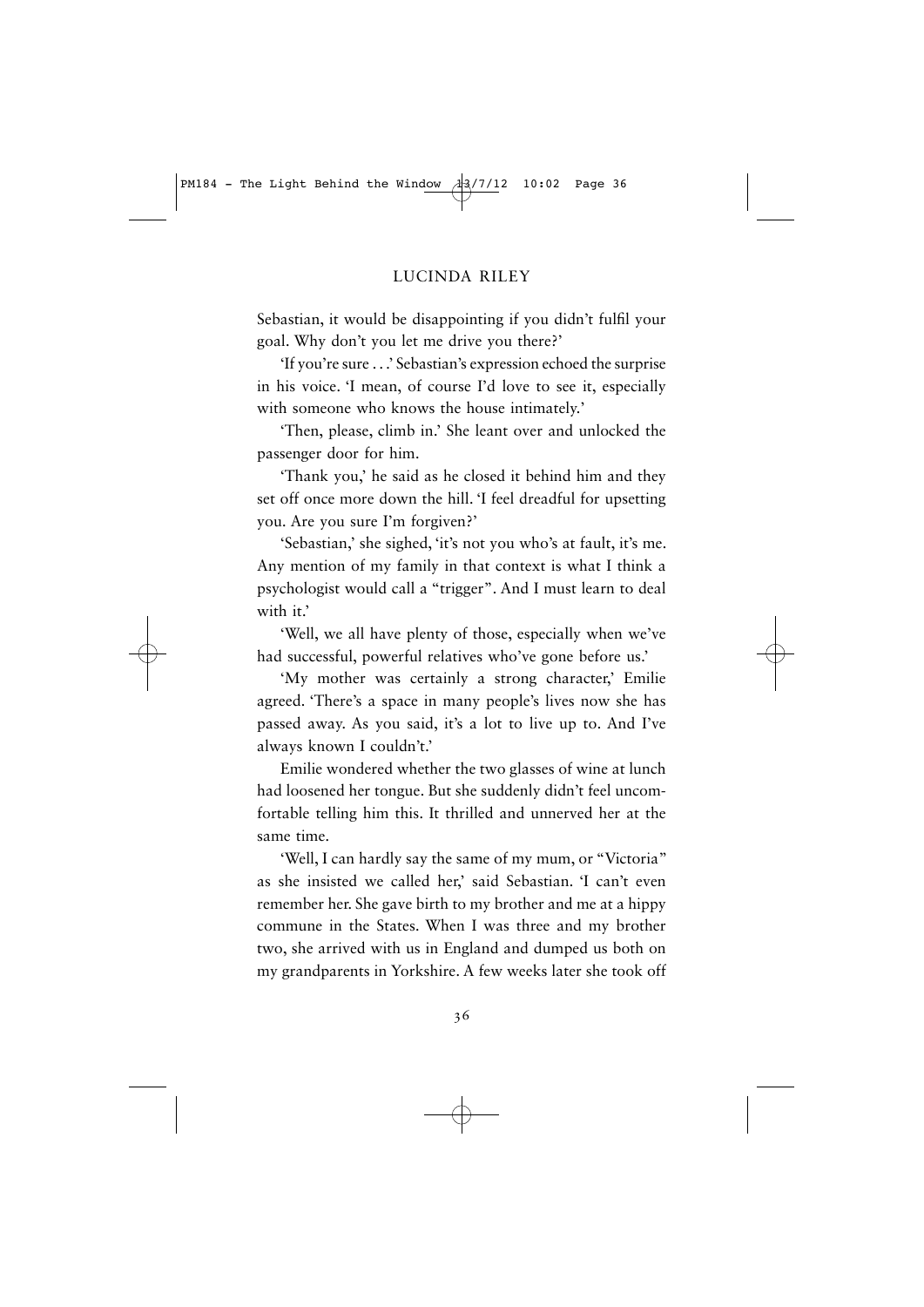again, leaving us behind. And she hasn't been seen or heard of since.'

'Oh, Sebastian!' Emilie responded, shocked. 'You don't even know if your mother is still alive?'

'No,' he confirmed, 'but our grandmother more than made up for it. Because we were so young when we were left with her, to all intents and purposes Constance *was* our mother. And I can honestly say that if my real mother ever appeared in a crowded room in front of me, I wouldn't be able to spot her.'

'You were lucky to have your grandmother, but it's still very sad for you,' Emilie sympathised. 'And you don't even know who your father is?'

'No. Or, in fact, whether my brother and I share the same one. We're certainly very different. Anyway . . .' Sebastian stared into the distance.

'Did you know your grandfather?' she asked.

'He died when I was five. He was a fine man, but he'd been out in North Africa during the war and the injuries he sustained there made him very frail. My grandparents were devoted to each other. So my poor old granny not only lost her adored husband, but her daughter too. I think having us grandsons kept her going, actually,' said Sebastian. 'She was the most amazing woman, still drystone-walling at the age of seventy-five and hale and hearty until a week before she fell ill. I'm not sure they make them like her any more,' he mused, a timbre of sadness entering his voice. 'Sorry,' he said suddenly, 'I'm talking too much.'

'Not at all. It's comforting for me to know there are other people who have grown up in difficult circumstances.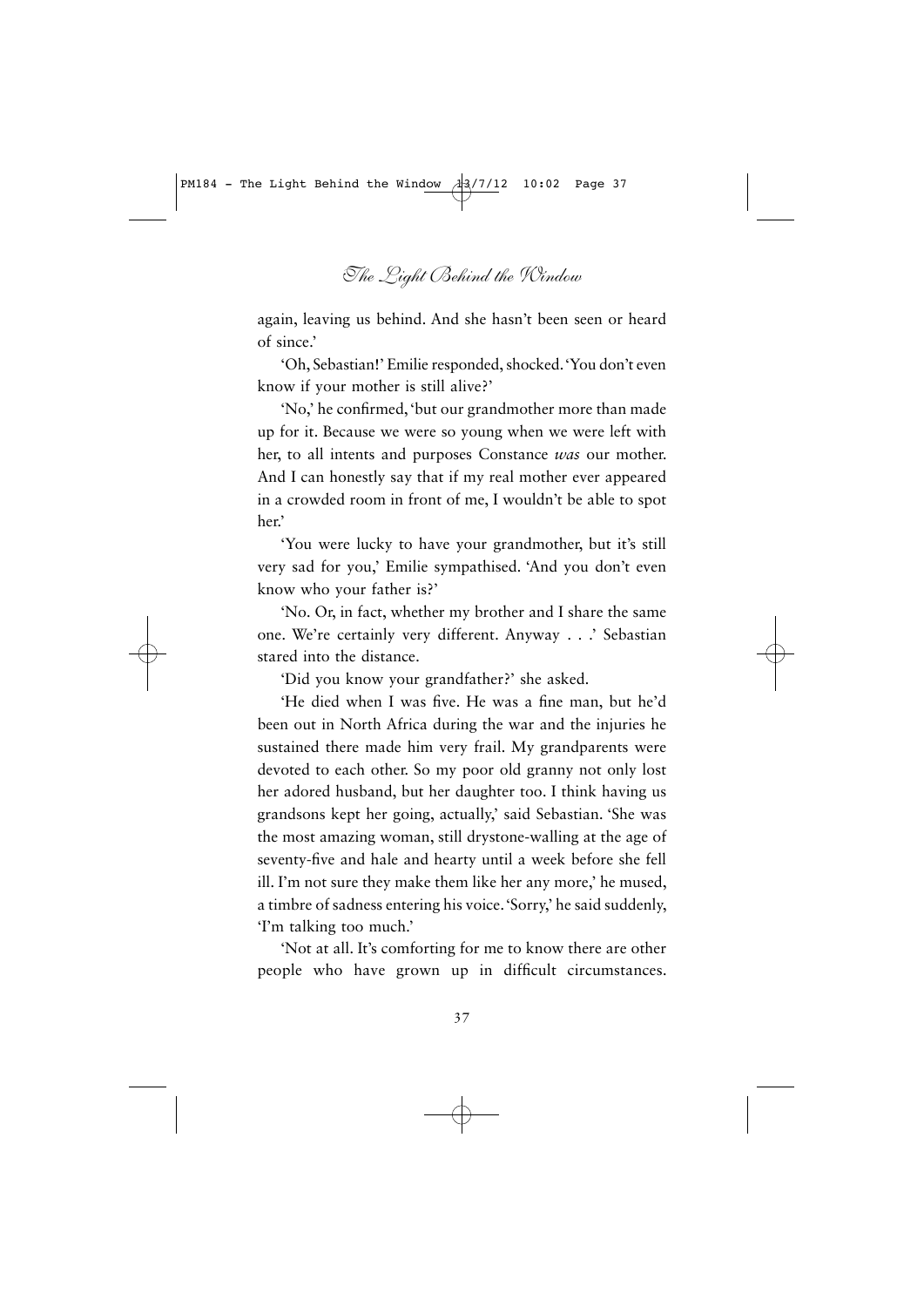Sometimes –' Emilie sighed – 'I think that having too much of a past is just as bad as having none at all.'

'I totally agree.' Sebastian nodded then grinned. 'Dearie me, if other people heard this conversation, they might think we were a couple of spoilt, privileged kids feeling sorry for ourselves. Let's face it, neither of us are on the streets, are we?'

'No. And of course it's what people would think. Especially of me,' she agreed. 'Why should they not? They don't see what lies beneath. Look –' she pointed – 'the château is just down there.'

Sebastian gazed into the distance at the elegant, pale-pink building nestling in the valley beneath them. He let out a whistle. It's absolutely beautiful, and just how my grandmother described it to me. And rather a contrast to our family home on the bleak moors of Yorkshire. Although the rawness of the surroundings make Blackmoor Hall spectacular in a different way,' he added.

Emilie turned into the long drive that led to the château then steered along the side of the house to park at the back. She pulled the car to a halt and they climbed out.

'Are you sure you have time to show me around?' Sebastian looked at her. 'I can always come back another day.'

'No, it's fine,' Emilie assured him as she walked with Frou-Frou towards the château and Sebastian followed her through the lobby and into the kitchen.

She took Sebastian from room to room, watching as he paused continually, studying the paintings, the furniture and the vast collection of objets d'art that lay dusty and unvalued on the tops of mantelpieces, bureaux and tables. She led him into the morning room and, straight away, Sebastian walked over to examine a painting.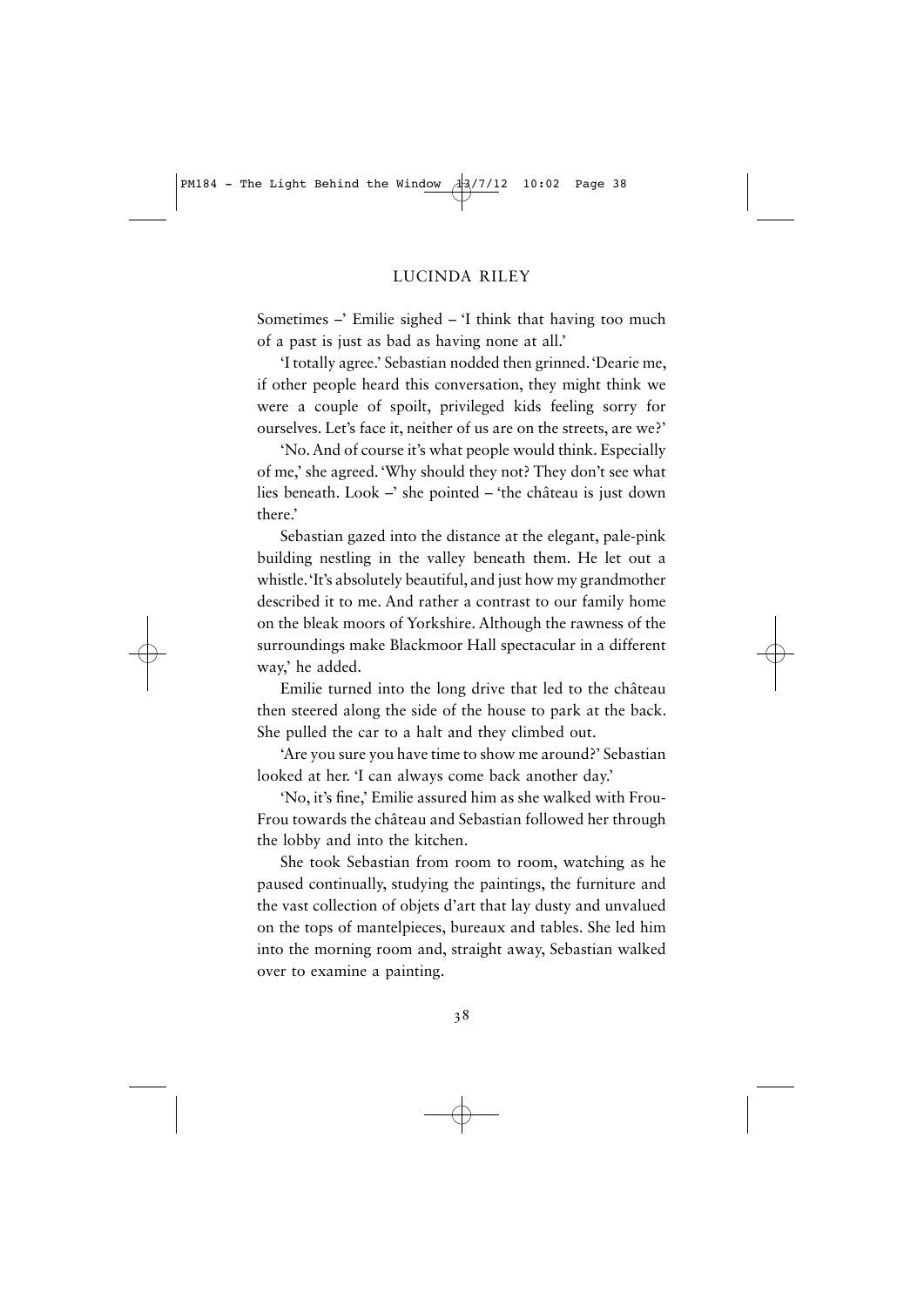'This reminds me of *Luxe, Calme et Volupté*, which Matisse painted in 1904 when he was staying in St Tropez. The stippled effect is similar.' Sebastian traced his fingers just above the oil. 'Although this is a pure landscape of rocks and sea, without the figures.'

'*Luxury, Peace and Pleasure*,' Emilie repeated in English. 'I remember my father reading me Baudelaire's poem.'

'Yes.' Sebastian turned, his eyes bright with enthusiasm that she knew it. 'Matisse took *L'Invitation au Voyage* as his inspiration for the painting. It now hangs in the Musée National d'Art Moderne in Paris.' He turned his attention back to the painting in front of him. 'It isn't signed from what I can see, unless the name's hidden under the frame. But it may be that this was some form of a practice run for the actual painting itself. Especially given that Matisse was in St Tropez at the time when his style was so similar to this. And that's a stone's throw away from here, isn't it?'

'My father knew Matisse in Paris,' offered Emilie. 'Apparently he used to come to the salons Papa gave for the creative intelligentsia in the city. I know he liked Matisse very much and spoke of him often, but I don't know if he ever came down to the château.'

'Well, like so many other artists and writers, Matisse spent the Second World War years down here in the south, out of harm's way. Matisse is my absolute passion.' Sebastian was quivering with excitement. 'May I remove it from the wall to see if there's any dedication on the back? Often pictures would be given by artists to generous benefactors. Such as your father, perhaps.'

'Yes, of course.' Emilie went to stand next to Sebastian as he tentatively gripped the frame and lifted it carefully from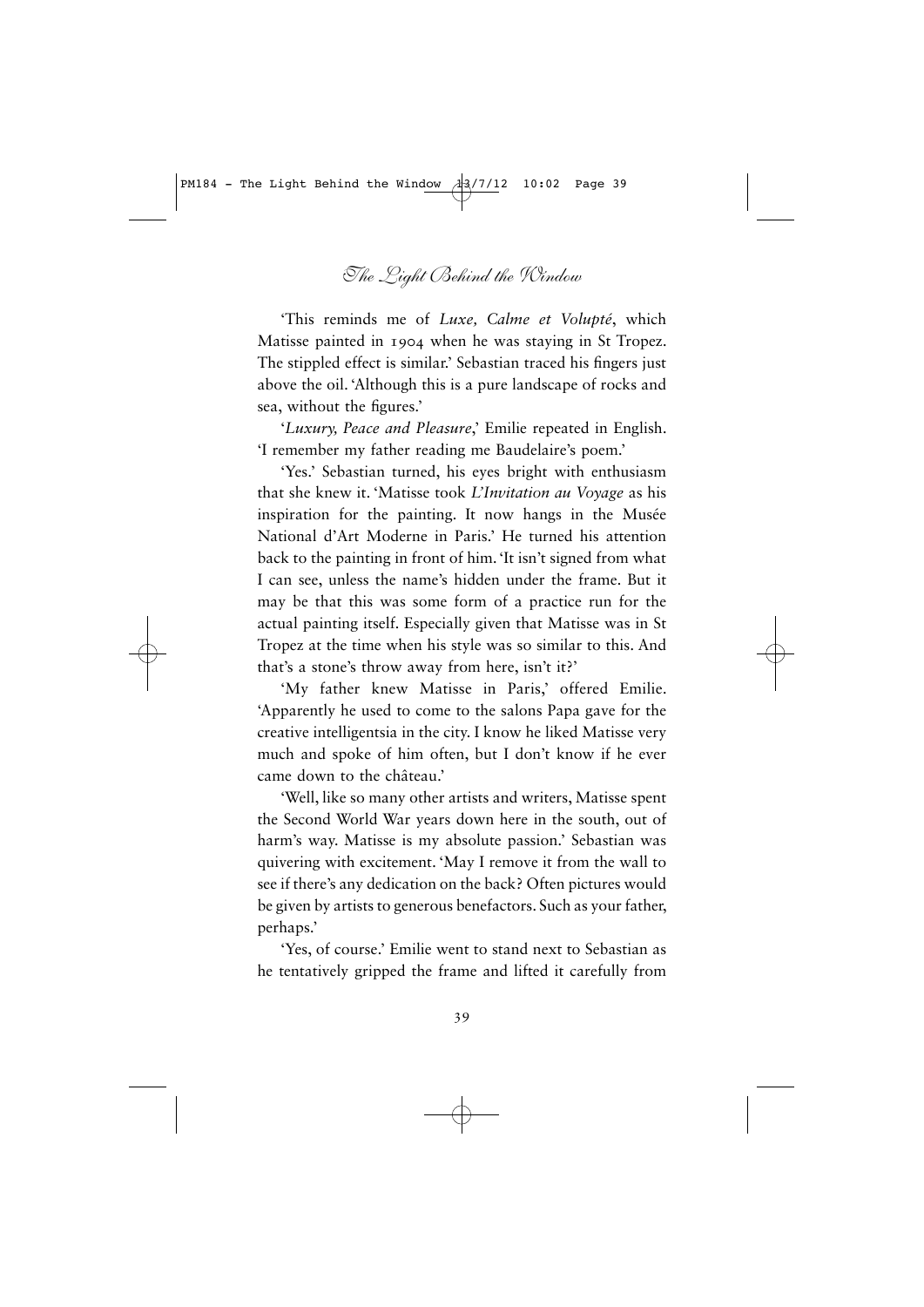the wall, revealing a square of darker wallpaper behind it. He turned the painting round to study the back with Emilie, but there was nothing to be seen.

'Never mind, it's not the end of the world,' Sebastian reassured her. 'If Matisse had signed it, it would simply be a less complex process to prove that it is his work.'

'You really think it is?'

'With the provenance you've just described, and the trademark stippling, which Matisse was experimenting with around the period he painted *Luxe, Calme et Volupté*, I'd say there's every chance it is. Obviously, it would have to go to the experts for authentication.'

'And if it *is* a Matisse, how valuable would it be?' she asked.

'Given there's no signature, I wouldn't be experienced enough to judge. Matisse was extremely prolific and lived a very long life. Would you want to sell the painting?'

'That, again, is another query to put on my list.' Emilie gave an exhausted shrug.

'Well,' he said as he hung the painting carefully back in its rightful place, 'I certainly have some contacts who would be able to establish its authenticity, but I'm sure your *notaire* will wish to use his own. Thank you, though, for showing it to me, and the rest of this wonderful château.'

'My pleasure,' said Emilie, leading him out of the morning room.

'You know –' Sebastian scratched his head as they stood in the entrance hall – 'I'm sure my grandmother mentioned the amazing collection of rare books that she'd once seen here, or am I imagining things?'

'No.' Emilie realised she'd managed to overlook the library on her tour. 'It's just along here. I'll show you.'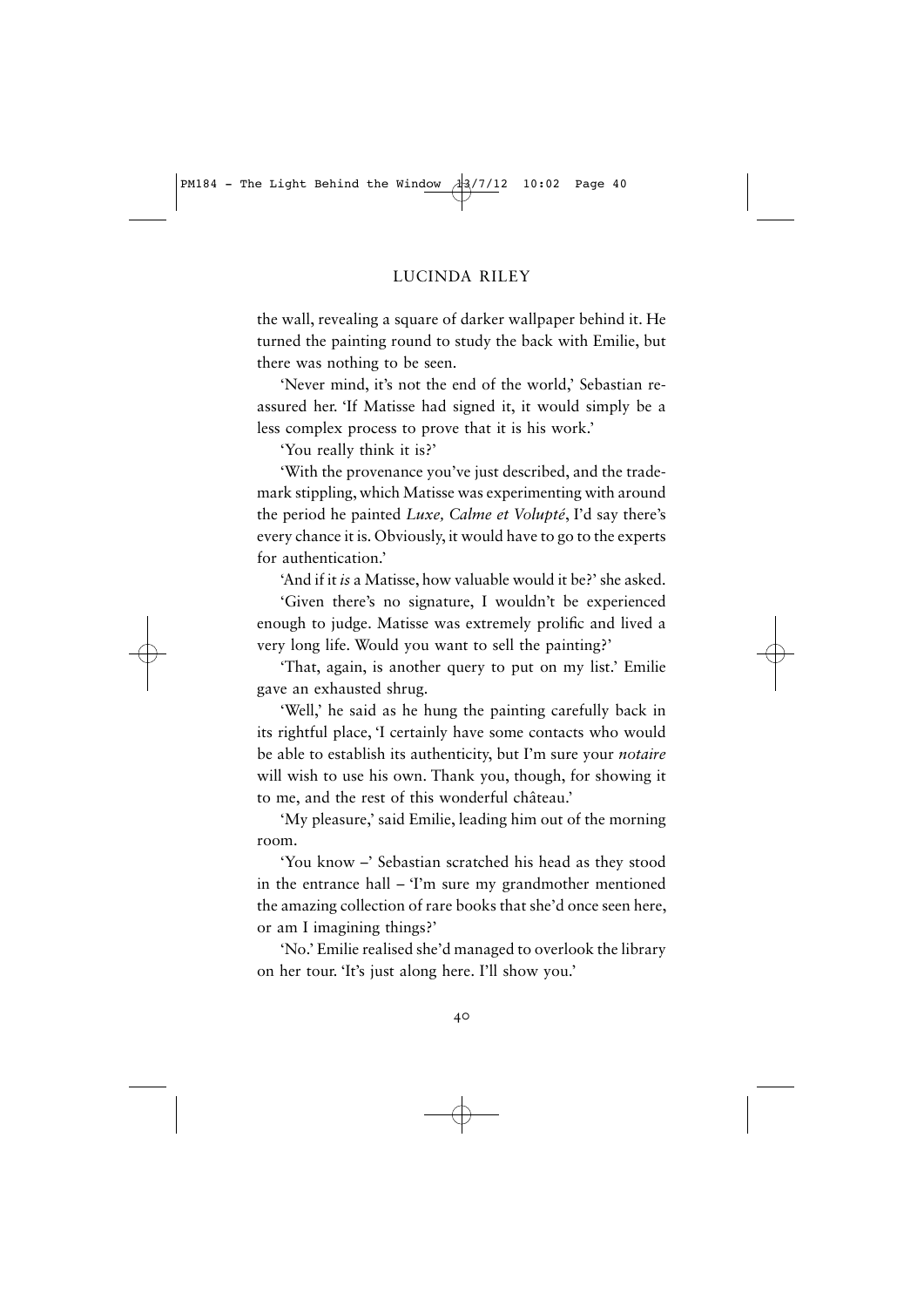'Thank you, as long as you have time,' he countered. 'I do.'

Sebastian was suitably awed on entering the library. 'My goodness,' he said as he made his way slowly around the shelves, 'this is a simply outstanding collection. God knows how many books there are in here – do you know? Fifteen, twenty thousand?'

'I really have no idea.'

'Are they catalogued? In any kind of order?' he questioned.

'They're in the order my father chose to put them, and his father before that. The collection was begun over two hundred years ago. The newer acquisitions are catalogued, yes.' Emilie indicated the leather ledgers sitting on her father's desk.

Sebastian opened one, turned the pages and saw the hundreds of entries made in Édouard's immaculate handwriting. 'I know this isn't any of my business, Emilie, but really, this is an extraordinary collection. I can see from this that your father purchased many rare first editions, not to mention the books already here. This must be one of the finest collections of rare books in France. They should be professionally catalogued on a database.'

Emilie sat down in her father's leather armchair, feeling overwhelmed. *'*My God,' she murmured, 'there seems to be more and more to do. I'm realising that organising my parents' affairs is going to be a full-time job.'

'A worthwhile one, surely?' Sebastian said encouragingly.

'But I have another life, a life that I like. That is quiet and –' Emilie wanted to say 'safe', but knew that sounded strange – 'organised.'

Sebastian strolled over to her then knelt down next to her, leaning his arm on her chair for support. 'I do understand,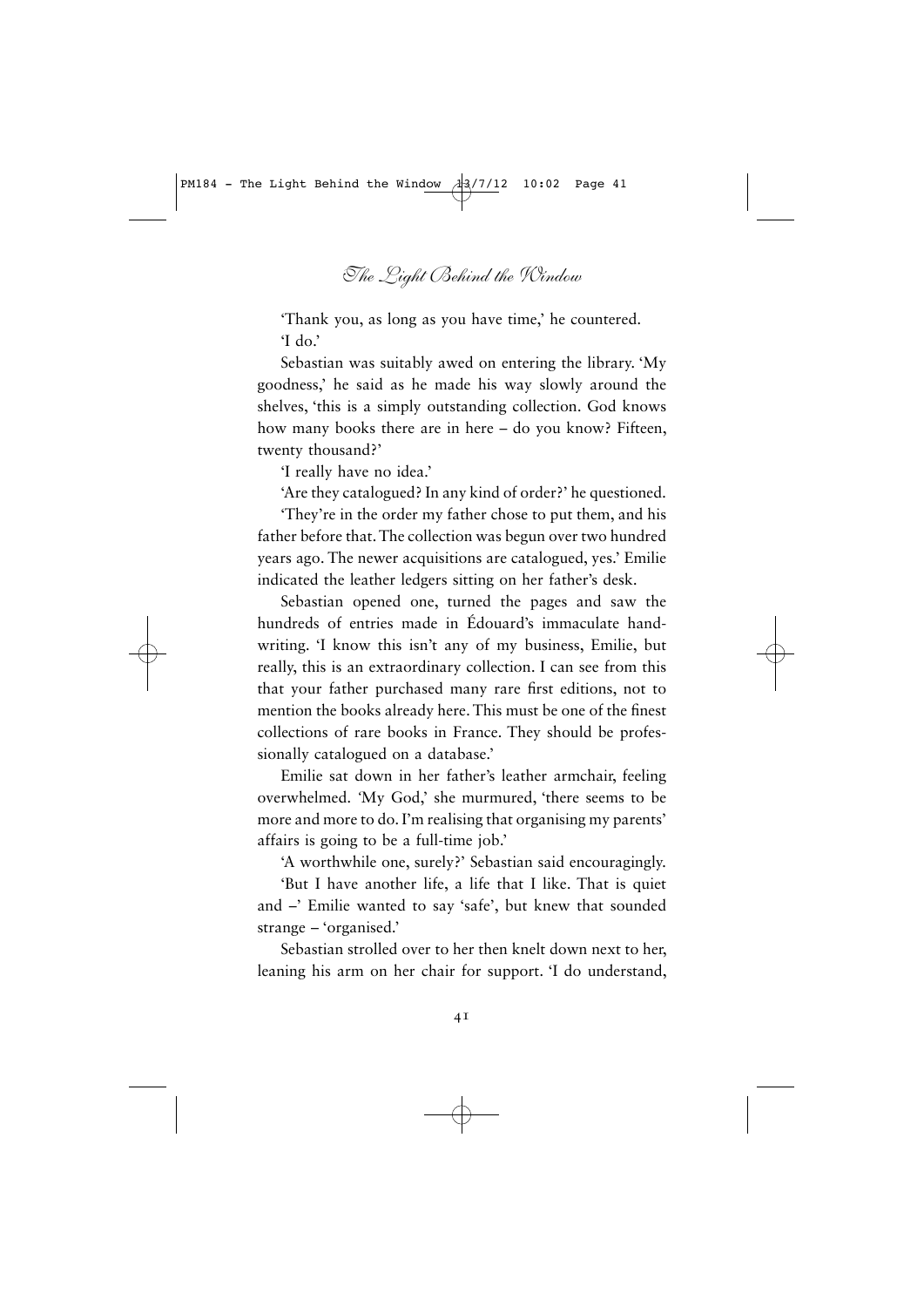Emilie. And if you want to return to that life, then you must simply find people you trust to sort all this out for you.'

'Who *can* I trust?' she asked the air.

'Well, you mentioned your *notaire*, for a start,' Sebastian suggested. 'Maybe you could place everything in his hands?'

'But . . .' Tears pricked the back of her eyes. 'Surely I owe it to my family and its history? I cannot simply run away.'

'Emilie,' Sebastian said gently, 'it's very early days, of course you're feeling overwhelmed. Your mother has only been gone for a couple of weeks. You're still in shock, still grieving. Why not give yourself some time to make the right decisions?' He patted her hand then stood up. 'I must be off, but you have my card, and it goes without saying I'd be happy to help you in any way I can. This château is manna from heaven for me, especially the paintings, of course.' He smiled. 'Anyway, I'm almost certainly going to stay in Gassin for a while, so if you decide you'd like me to set about the process of having the possible Matisse authenticated, just call me on the mobile number on my card.'

'Thank you,' said Emilie, checking that she still had his card in her jean pocket.

'I'd also be happy to find out the names of the best rare books and antique furniture dealers through my contacts in Paris. At the very least,' added Sebastian, 'whatever you decide to do with the château, it's probably a good idea to know the value of what you own. Presumably your parents must have had some form of insurance?'

'I have no idea.' She shrugged, inwardly doubting it knowing her father and making a mental note to ask Gerard. 'I appreciate your advice,' she said gratefully as she stood up. She gave Sebastian a weak smile as she led him through the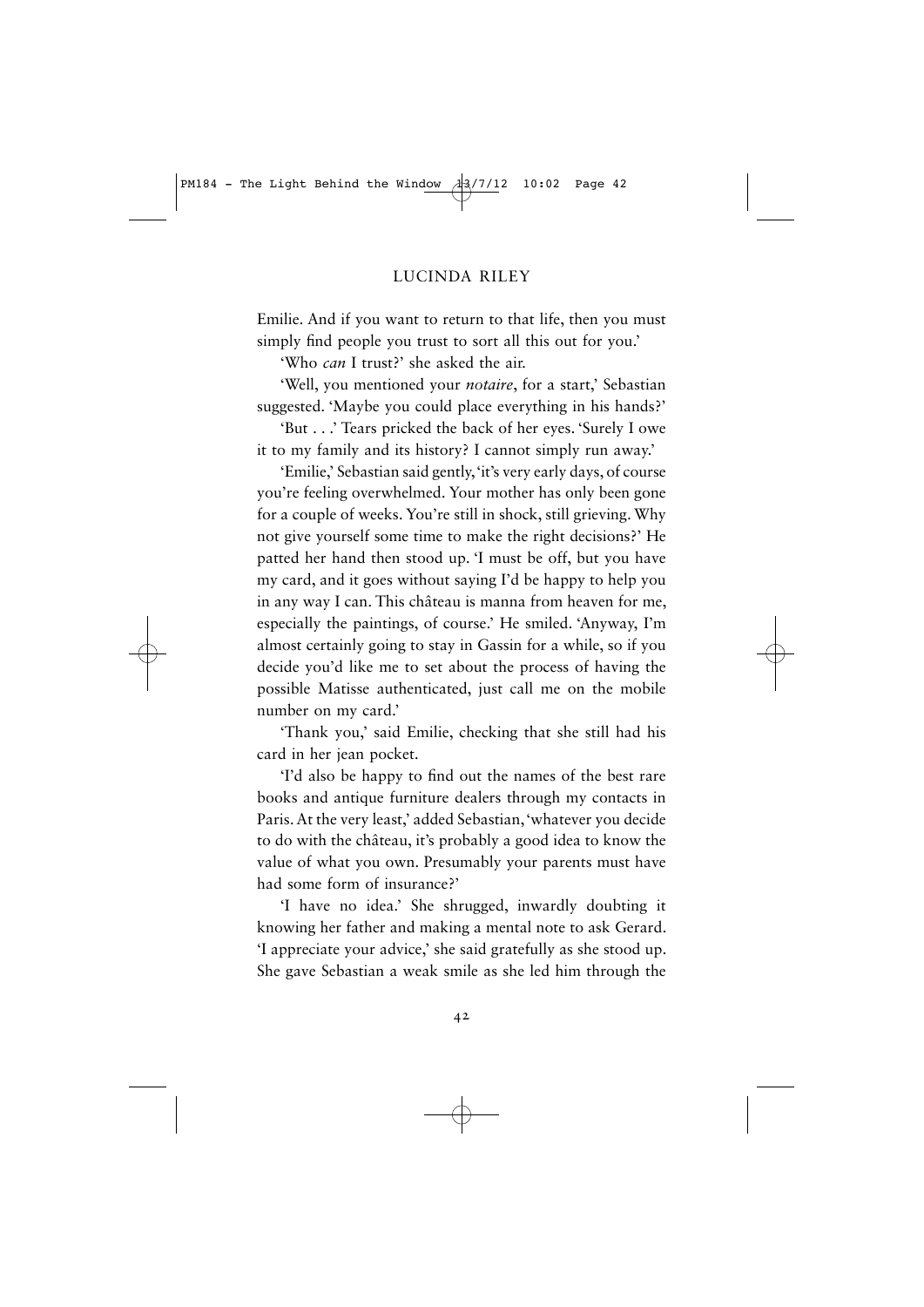house to the back door and out towards her car. 'I'm sorry I seem . . . emotional. It's unlike me. Perhaps, another time, we can talk about what your grandmother told you of my father during the war.'

'I'd like that – and please don't apologise,' he added as they climbed into the car. 'You're not only bereaved, but it seems you've been left with one hell of a task on your hands.'

'I will cope. I must,' said Emilie, starting the engine and setting off down the drive.

'And I'm sure you will. As I said, if there's anything I can do to help, you know how to contact me.'

'Thank you.'

'My gîte is just to the left down there –' Sebastian indicated a turning – 'so if you drop me here, I can walk the rest of the way. It's such a beautiful afternoon.'

'OK.' She brought the car to a halt. 'Thank you again.'

'Take care, Emilie,' he said as he climbed out. Then, with a wave of his hand, Sebastian ambled off down the road.

Emilie reversed the car and drove back to the château. Unsettled, she walked aimlessly from room to room, feeling the sharp emptiness of the lack of human presence.

As night fell and the temperature dropped, Emilie sequestered herself in the kitchen by the range, eating the cassoulet Margaux had left for her. Her appetite had deserted her and Frou-Frou happily reaped the benefit.

After supper, she bolted the back door and turned the key in the lock. Taking herself upstairs, she ran a slow stream of tepid water into the ancient, limescale-covered bath. She lay in it, musing morbidly how it fitted her length exactly, making it a perfect prototype for her coffin. Climbing out of the bath,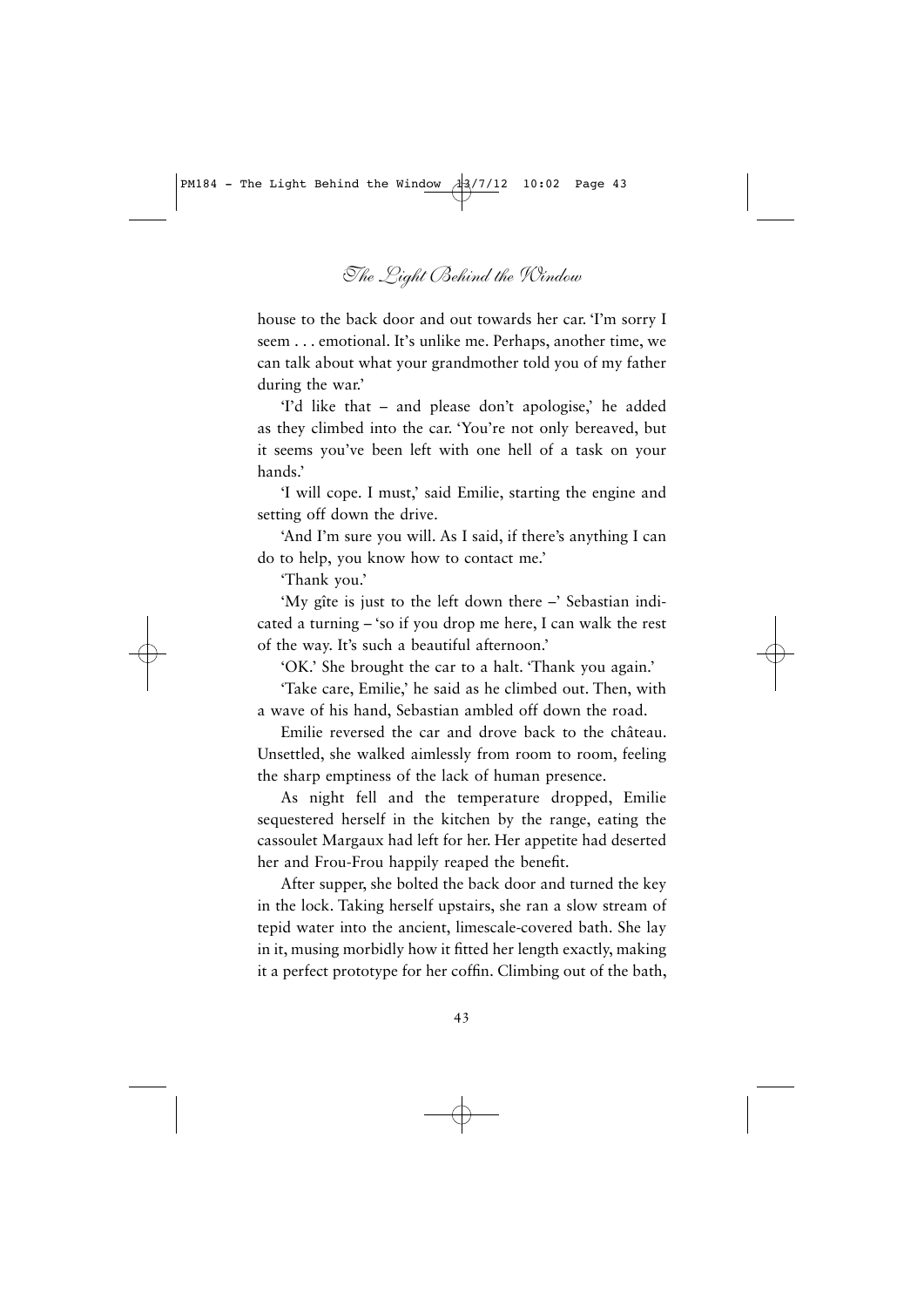she towelled herself dry then, unusually, let the towel drop to the floor in front of the full-length mirror.

With effort, Emilie forced herself to survey her naked body. She'd always regarded it as a piece of substandard equipment, given out at random in the genetic lottery. Stocky as a child, in her teenage years she'd become plump. Despite her mother's pleas to eat healthily and less, somewhere around seventeen Emilie had given up the endless round of cucumber and melon diets prescribed, covered her imperfect torso in loose-fitting and comfortable clothes and let nature take its course.

At the same time, she had also refused to attend further parties, designed to introduce her to the crème de la crème of young men and women her age. *Le Rallye* was organised by a group of mothers to make sure their progeny would meet suitable friends and possible future partners of similar class. The competition to be part of an élite *rallye* for the most socially aware French teenagers was intense. Valérie, with her de la Martinières name, could attract anyone who she wished to become a member of her own group. She had despaired when Emilie had announced she would no longer be a part of the cocktail parties in grand private homes which formed the heart of the event.

'How can you turn your back on your birthright?' Valérie had asked, outraged.

'I hate them, Maman. I am more than a surname and a bank account. I'm sorry, but no more.'

As Emilie looked in the mirror at her full breasts, rounded hips and shapely legs, she realised she must have lost weight in the last few weeks. What she saw, even to her critical eye, surprised her. Although her bone structure would never allow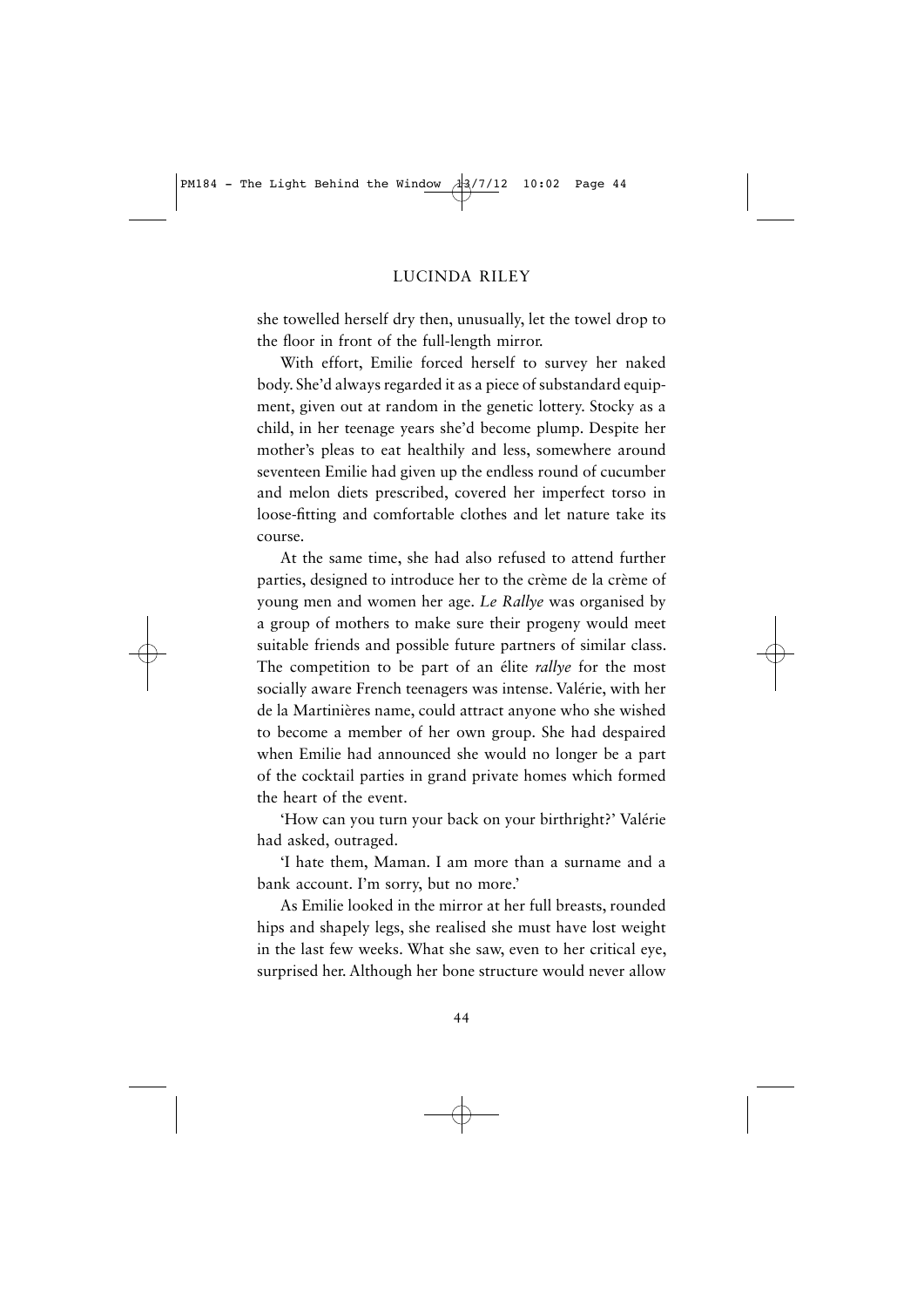her to be sylph-like, she was not, by any stretch of the imagination, fat.

Before she began, as she inevitably would, to pick fault, Emilie removed herself from her reflection, donned her nightshirt and climbed into bed. Switching off the light and listening to the perfect silence around her, she wondered what had prompted her uncharacteristic naked revelation.

It had been six years since she'd last had what could loosely be termed as a boyfriend. Olivier, an attractive new vet at her Paris practice, had not lasted much longer than a few weeks. She hadn't even particularly liked him, but at least a warm body beside her at night, someone to talk to occasionally over dinner, had eased the loneliness of her existence. Olivier had eventually disappeared, she knew, through lack of effort on her part.

Emilie didn't really know what love was comprised of – a mixture of physical attraction, a meeting of minds . . . a *fascination*, perhaps. But she knew she had never fallen in love. Besides, who would ever love *her*?

That night, Emilie tossed and turned, feeling her mind might burst with the decisions she must make and the responsibility she couldn't shirk. But, more than that, her sleep was disturbed by the picture in her mind's eye of Sebastian.

Even for the short time he'd been in the château, she'd felt a security in his presence. He seemed capable, solid and . . . yes, he was very attractive. When his hand had touched hers for an instant in the library, she hadn't flinched as she normally did when somebody invaded her personal space.

Emilie chastised herself. How sad and lonely she must be that a man she'd met by chance for no longer than a couple of hours had affected her like this. Besides, why on earth